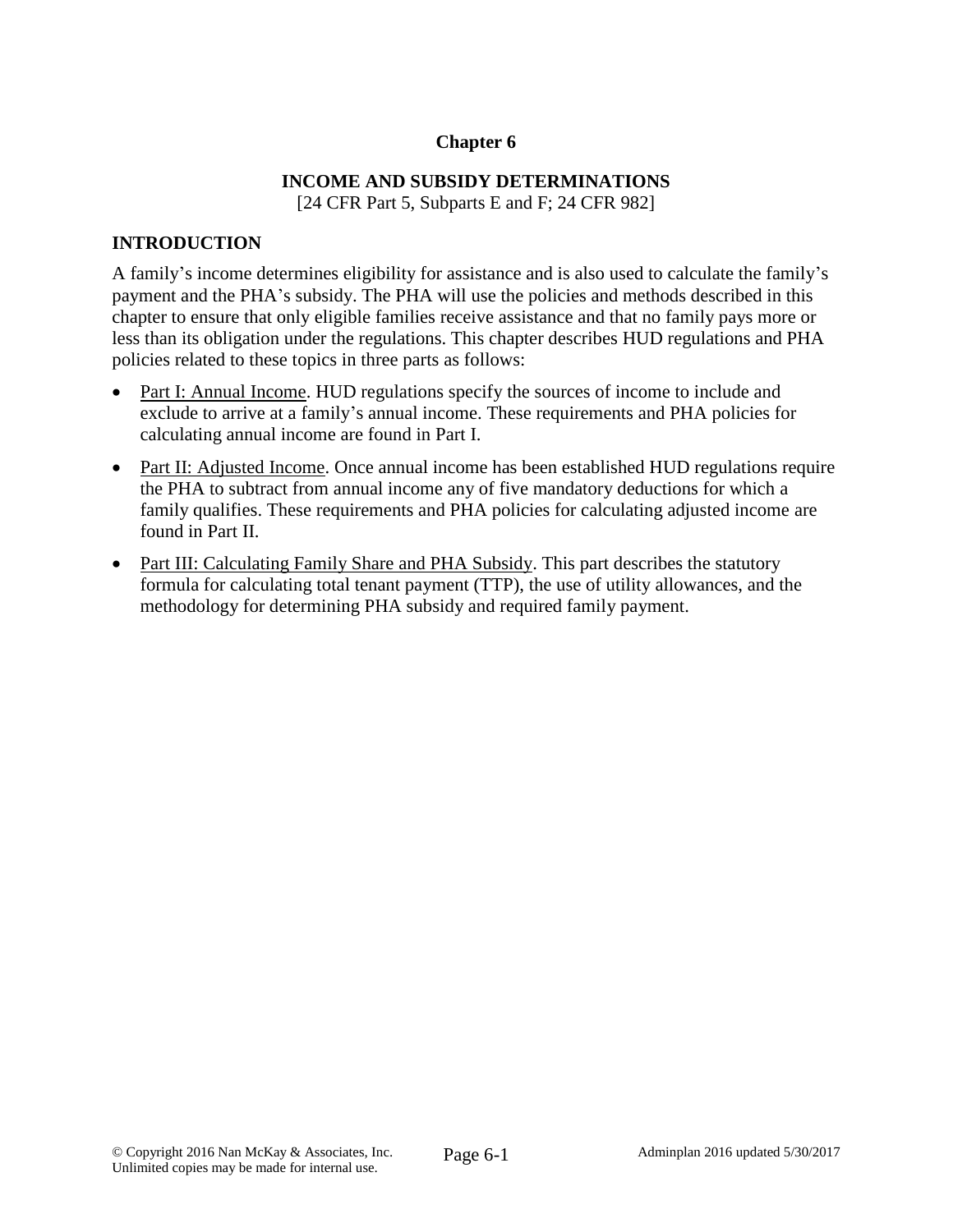# **PART I: ANNUAL INCOME**

# **6-I.A. OVERVIEW**

The general regulatory definition of *annual income* shown below is from 24 CFR 5.609.

5.609 Annual income.

(a) Annual income means all amounts, monetary or not, which:

(1) Go to, or on behalf of, the family head or spouse (even if temporarily absent) or to any other family member; or

(2) Are anticipated to be received from a source outside the family during the 12-month period following admission or annual reexamination effective date; and

(3) Which are not specifically excluded in paragraph [5.609(c)].

(4) Annual income also means amounts derived (during the 12-month period) from assets to which any member of the family has access.

In addition to this general definition, HUD regulations establish policies for treating specific types of income and assets. The full texts of those portions of the regulations are provided in exhibits at the end of this chapter as follows:

- Annual Income Inclusions (Exhibit 6-1)
- Annual Income Exclusions (Exhibit 6-2)
- Treatment of Family Assets (Exhibit 6-3)
- Earned Income Disallowance for Persons with Disabilities (Exhibit 6-4)
- The Effect of Welfare Benefit Reduction (Exhibit 6-5)

Sections 6-I.B and 6-I.C discuss general requirements and methods for calculating annual income. The rest of this section describes how each source of income is treated for the purposes of determining annual income. HUD regulations present income inclusions and exclusions separately [24 CFR 5.609(b) and 24 CFR 5.609(c)]. In this plan, however, the discussions of income inclusions and exclusions are integrated by topic (e.g., all policies affecting earned income are discussed together in section 6-I.D). Verification requirements for annual income are discussed in Chapter 7.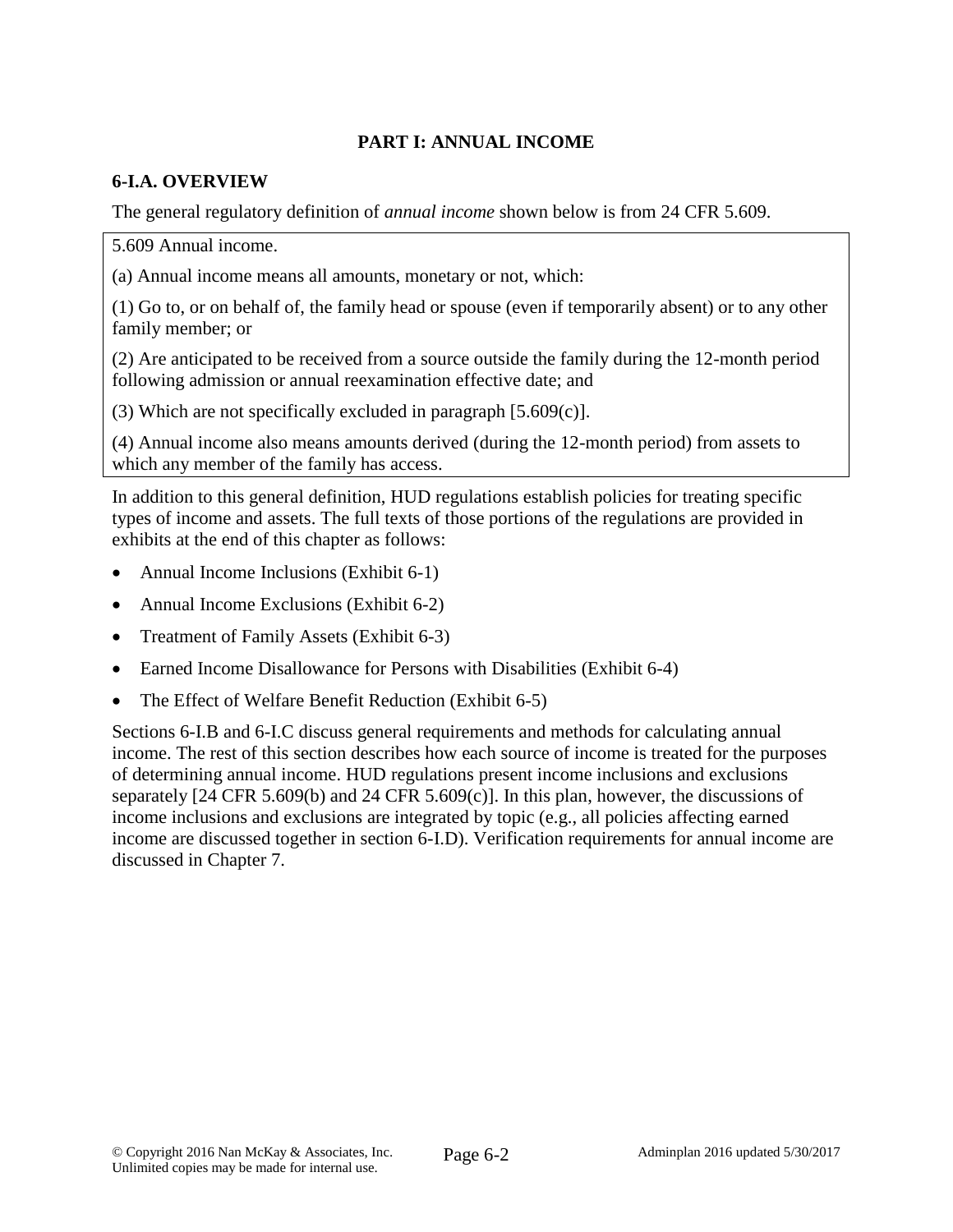# **6-I.B. HOUSEHOLD COMPOSITION AND INCOME**

Income received by all family members must be counted unless specifically excluded by the regulations. It is the responsibility of the head of household to report changes in family composition. The rules on which sources of income are counted vary somewhat by family member. The chart below summarizes how family composition affects income determinations.

| <b>Summary of Income Included and Excluded by Person</b>                        |                                                                                                      |  |  |
|---------------------------------------------------------------------------------|------------------------------------------------------------------------------------------------------|--|--|
| Live-in aides                                                                   | Income from all sources is excluded $[24 \text{ CFR } 5.609(c)(5)].$                                 |  |  |
| Foster child or foster adult                                                    | Income from all sources is excluded $[24 \text{ CFR } 5.609(c)(2)].$                                 |  |  |
| Head, spouse, or cohead<br>Other adult family members                           | All sources of income not specifically excluded by the<br>regulations are included.                  |  |  |
| Children under 18 years of age                                                  | Employment income is excluded $[24 \text{ CFR } 5.609(c)(1)].$                                       |  |  |
|                                                                                 | All other sources of income, except those specifically<br>excluded by the regulations, are included. |  |  |
| Full-time students 18 years of<br>age or older (not head, spouse,<br>or cohead) | Employment income above \$480/year is excluded [24 CFR]<br>$5.609(c)(11)$ ].                         |  |  |
|                                                                                 | All other sources of income, except those specifically<br>excluded by the regulations, are included. |  |  |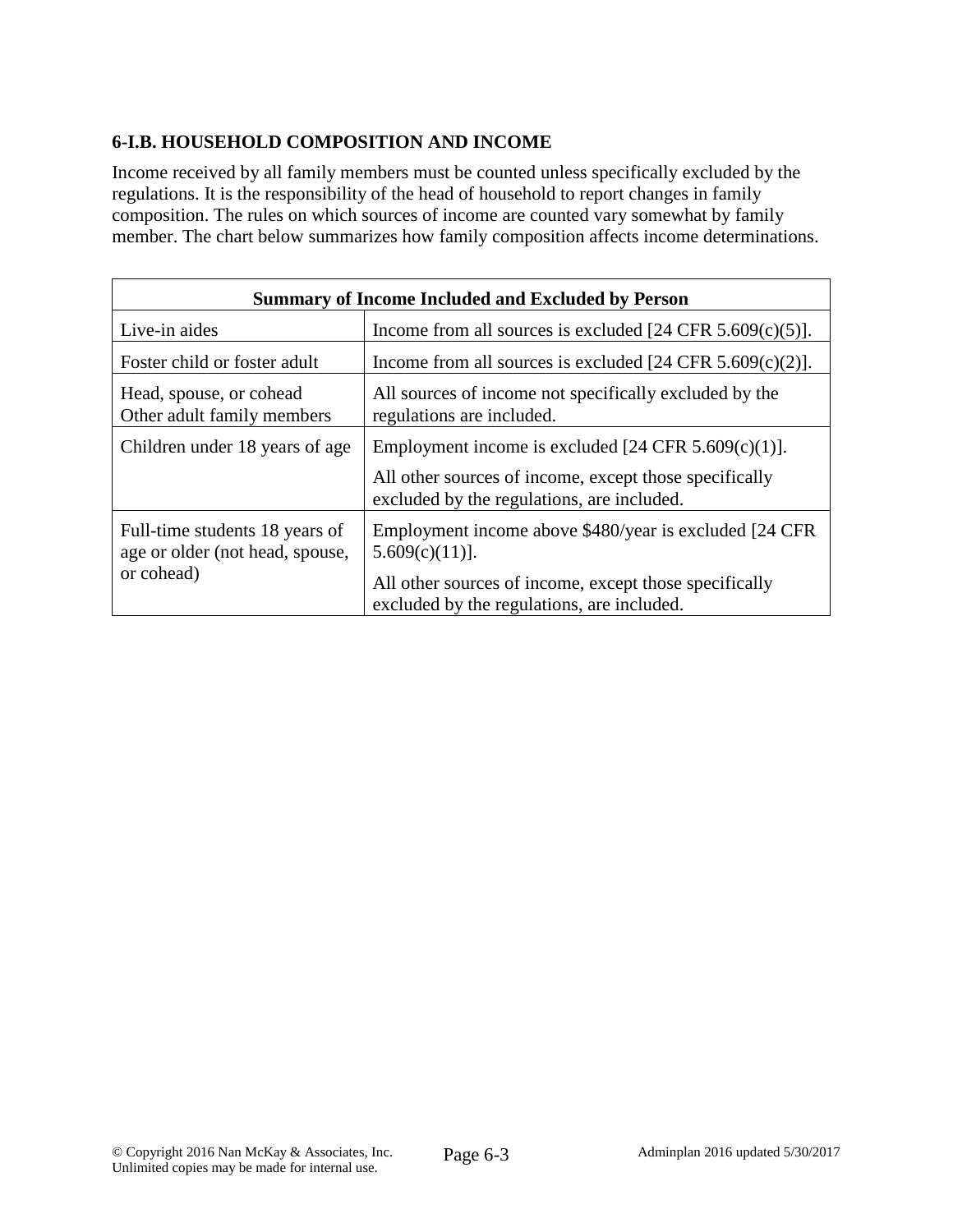### **Temporarily Absent Family Members**

The income of family members approved to live in the unit will be counted, even if the family member is temporarily absent from the unit [HCV GB, p. 5-18].

#### PHA Policy

Generally an individual who is or is expected to be absent from the assisted unit for 180 consecutive days or less is considered temporarily absent and continues to be considered a family member. Generally an individual who is or is expected to be absent from the assisted unit for more than 180 consecutive days is considered permanently absent and no longer a family member. Exceptions to this general policy are discussed below.

#### *Absent Students*

#### PHA Policy

When someone who has been considered a family member attends school away from home, the person will continue to be considered a family member unless information becomes available to the PHA indicating that the student has established a separate household or the family declares that the student has established a separate household.

#### *Absences Due to Placement in Foster Care*

Children temporarily absent from the home as a result of placement in foster care are considered members of the family [24 CFR 5.403].

#### PHA Policy

If a child has been placed in foster care, the PHA will verify with the appropriate agency whether and when the child is expected to be returned to the home. Unless the agency confirms that the child has been permanently removed from the home, the child will be counted as a family member.

### *Absent Head, Spouse, or Cohead*

#### PHA Policy

An employed head, spouse, or cohead absent from the unit more than 180 consecutive days due to employment will continue to be considered a family member.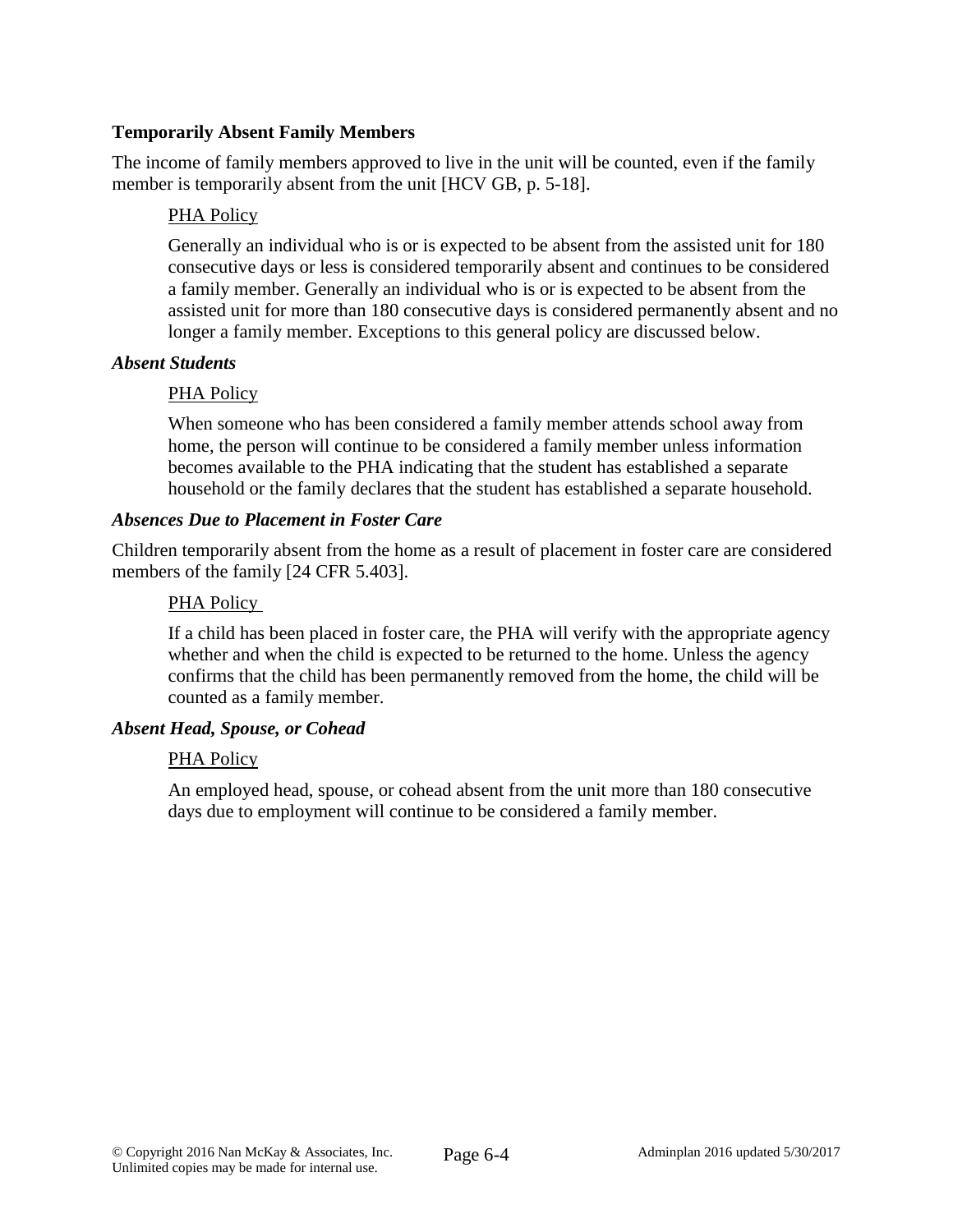### **Family Members Permanently Confined for Medical Reasons**

If a family member is confined to a nursing home or hospital on a permanent basis, that person is no longer considered a family member and the income of that person is not counted [HCV GB, p. 5-22].

## PHA Policy

The PHA will request verification from a responsible medical professional and will use this determination. If the responsible medical professional cannot provide a determination, the person generally will be considered temporarily absent. The family may present evidence that the family member is confined on a permanent basis and request that the person not be considered a family member.

When an individual who has been counted as a family member is determined permanently absent, the family is eligible for the medical expense deduction only if the remaining head, spouse, or cohead qualifies as an elderly person or a person with disabilities.

### **Joint Custody of Dependents**

#### PHA Policy

Dependents that are subject to a joint custody arrangement will be considered a member of the family, if they live with the applicant or participant family 50 percent or more of the time.

When more than one applicant or participant family is claiming the same dependents as family members, the family with primary custody at the time of the initial examination or reexamination will be able to claim the dependents. If there is a dispute about which family should claim them, the PHA will make the determination based on available documents such as court orders, or an IRS return showing which family has claimed the child for income tax purposes.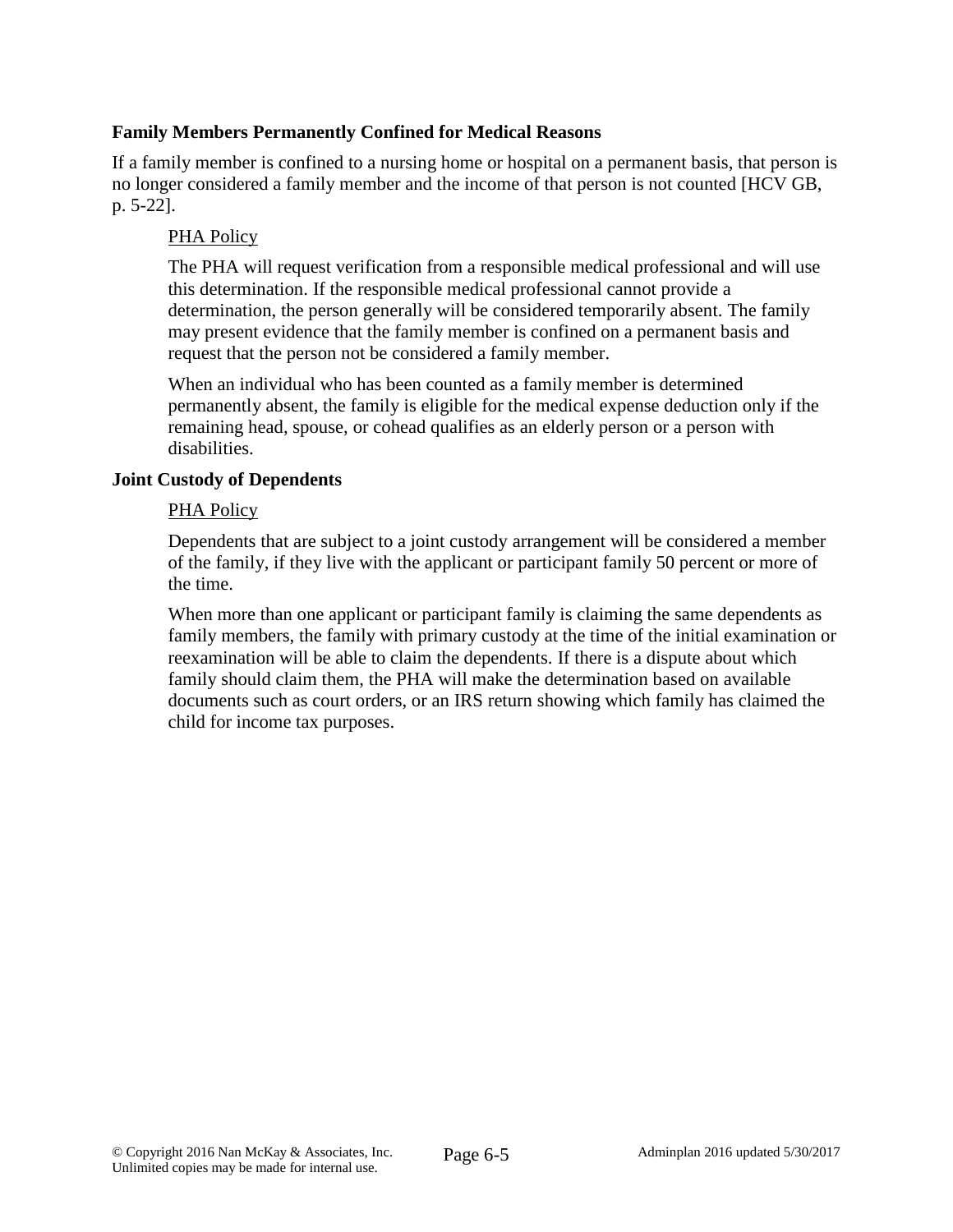#### **Caretakers for a Child**

#### PHA Policy

The approval of a caretaker is at the owner and PHA's discretion and subject to the owner and PHA's screening criteria. If neither a parent nor a designated guardian remains in a household receiving HCV assistance, the PHA will take the following actions.

- (1) If a responsible agency has determined that another adult is to be brought into the assisted unit to care for a child for an indefinite period, the designated caretaker will not be considered a family member until a determination of custody or legal guardianship is made.
- (2) If a caretaker has assumed responsibility for a child without the involvement of a responsible agency or formal assignment of custody or legal guardianship, the caretaker will be treated as a visitor for 90 days. After the 90 days has elapsed, the caretaker will be considered a family member unless information is provided that would confirm that the caretaker's role is temporary. In such cases the PHA will extend the caretaker's status as an eligible visitor.
- (3) At any time that custody or guardianship legally has been awarded to a caretaker, the housing choice voucher will be transferred to the caretaker.
- (4) During any period that a caretaker is considered a visitor, the income of the caretaker is not counted in annual income and the caretaker does not qualify the family for any deductions from income.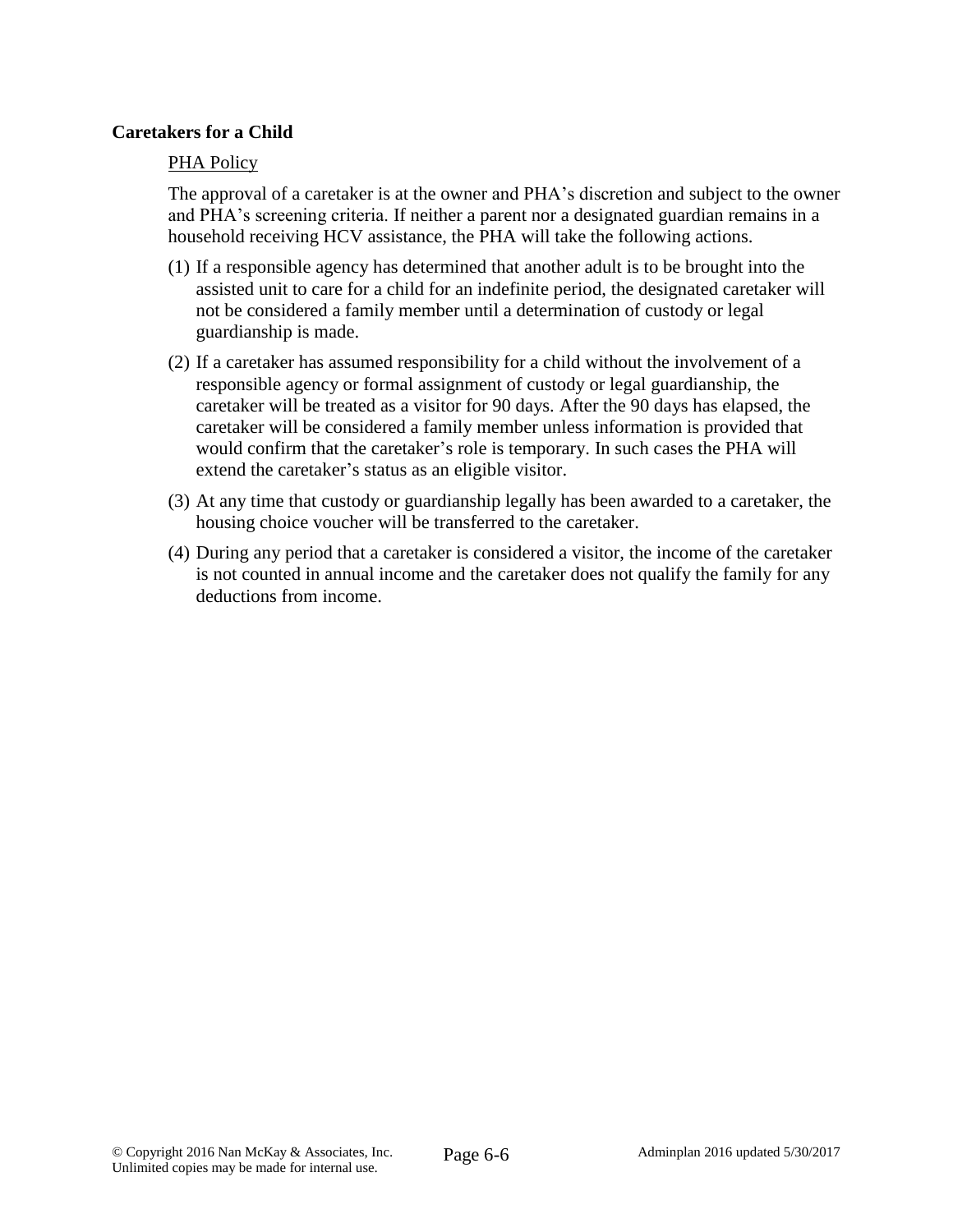# **6-I.C. ANTICIPATING ANNUAL INCOME**

The PHA is required to count all income "anticipated to be received from a source outside the family during the 12-month period following admission or annual reexamination effective date" [24 CFR 5.609(a)(2)]. Policies related to anticipating annual income are provided below.

## **Basis of Annual Income Projection**

The PHA generally will use current circumstances to determine anticipated income for the coming 12-month period. HUD authorizes the PHA to use other than current circumstances to anticipate income when:

- An imminent change in circumstances is expected [HCV GB, p. 5-17]
- It is not feasible to anticipate a level of income over a 12-month period (e.g., seasonal or cyclic income) [24 CFR 5.609(d)]
- The PHA believes that past income is the best available indicator of expected future income  $[24 \text{ CFR } 5.609(d)]$

PHAs are required to use HUD's Enterprise Income Verification (EIV) system in its entirety as a third party source to verify employment and income information, and to reduce administrative subsidy payment errors in accordance with HUD administrative guidance [24 CFR 5.233(a)(2)].

HUD allows PHAs to use tenant-provided documents (pay stubs) to project income once EIV data has been received in such cases where the family does not dispute the EIV employer data and where the PHA does not determine it is necessary to obtain additional third-party data.

# PHA Policy

When EIV is obtained and the family does not dispute the EIV employer data, the PHA will use current tenant-provided documents to project annual income. When the tenantprovided documents are pay stubs, the PHA will make every effort to obtain current and consecutive pay stubs dated within the last 60 days.

The PHA will obtain written and/or oral third-party verification in accordance with the verification requirements and policy in Chapter 7 in the following cases:

If EIV or other UIV data is not available,

If the family disputes the accuracy of the EIV employer data, and/or

If the PHA determines additional information is needed.

In such cases, the PHA will review and analyze current data to anticipate annual income. In all cases, the family file will be documented with a clear record of the reason for the decision, and a clear audit trail will be left as to how the PHA annualized projected income.

When the PHA cannot readily anticipate income based upon current circumstances (e.g., in the case of seasonal employment, unstable working hours, or suspected fraud), the PHA will review and analyze historical data for patterns of employment, paid benefits, and receipt of other income and use the results of this analysis to establish annual income.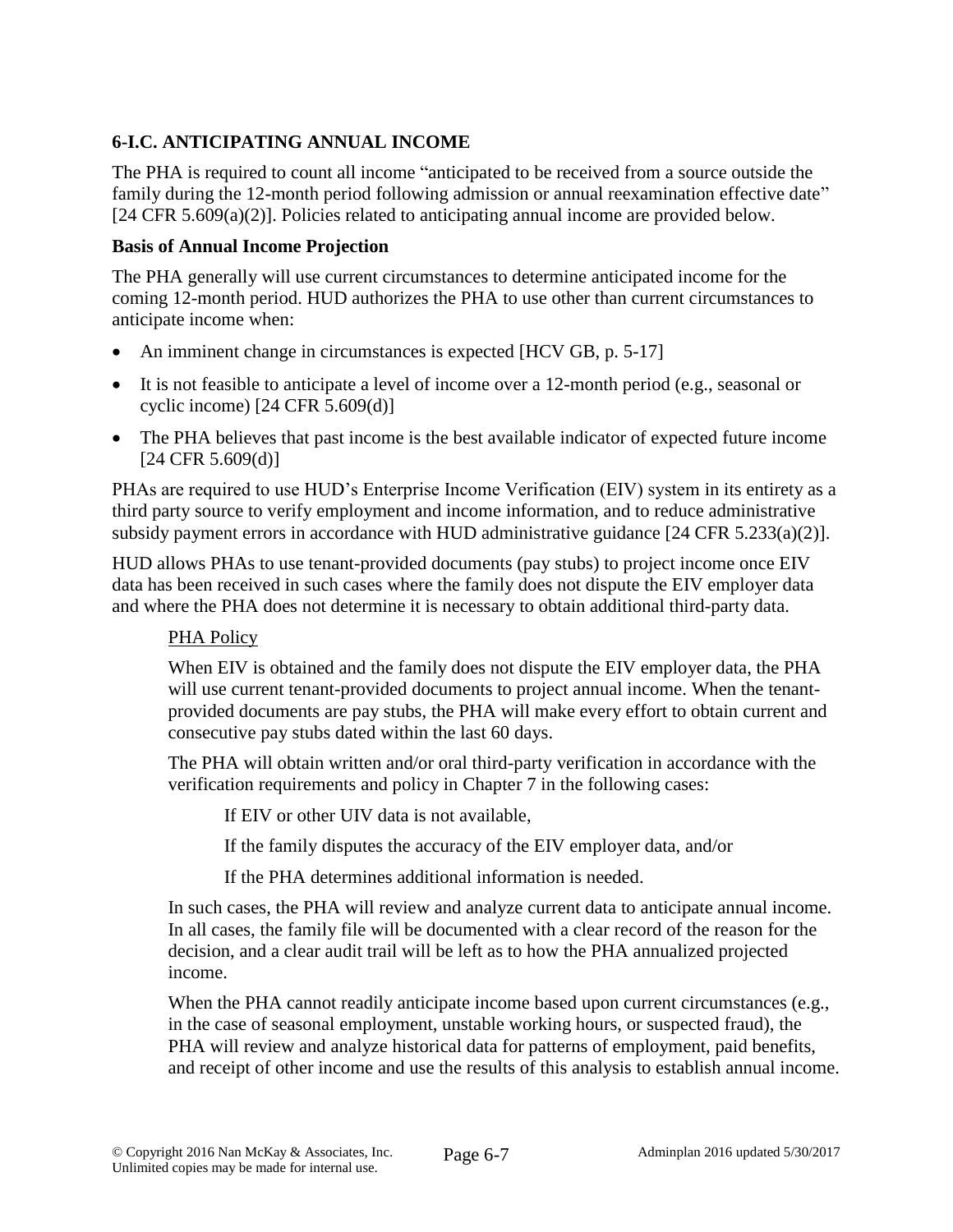Any time current circumstances are not used to project annual income, a clear rationale for the decision will be documented in the file. In all such cases the family may present information and documentation to the PHA to show why the historic pattern does not represent the family's anticipated income.

# *Known Changes in Income*

If the PHA verifies an upcoming increase or decrease in income, annual income will be calculated by applying each income amount to the appropriate part of the 12-month period.

**Example:** An employer reports that a full-time employee who has been receiving \$8/hour will begin to receive \$8.25/hour in the eighth week after the effective date of the reexamination. In such a case the PHA would calculate annual income as follows:  $($8/hour \times 40 hours \times 7 weeks) + ($8.25 \times 40 hours \times 45 weeks).$ 

The family may present information that demonstrates that implementing a change before its effective date would create a hardship for the family. In such cases the PHA will calculate annual income using current circumstances and then require an interim reexamination when the change actually occurs. This requirement will be imposed even if the PHA's policy on reexaminations does not require interim reexaminations for other types of changes.

When tenant-provided third-party documents are used to anticipate annual income, they will be dated within the last 60 days of the reexamination interview date.

#### **Projecting Income**

In HUD's EIV webcast of January 2008, HUD made clear that PHAs are not to use EIV quarterly wages to project annual income.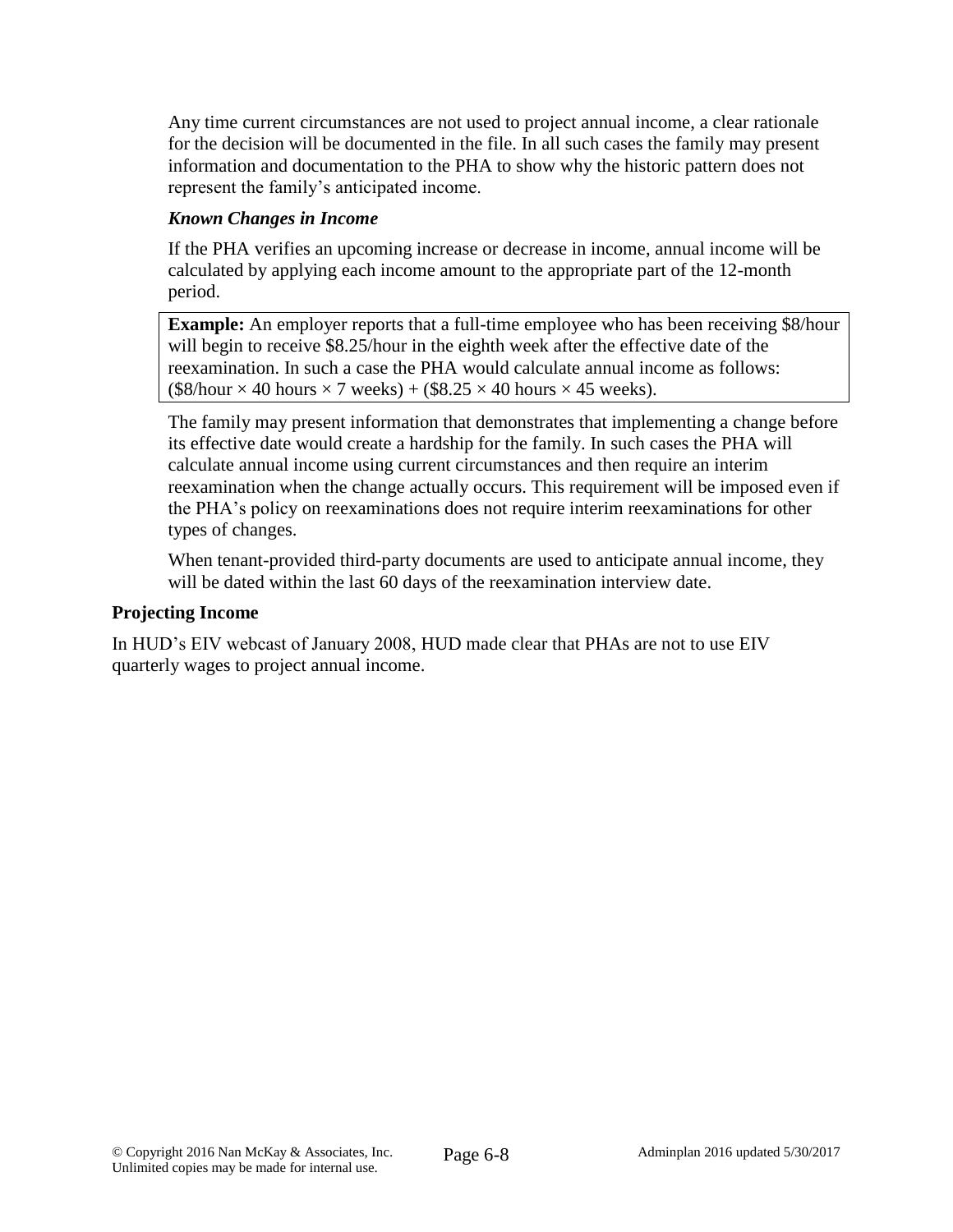## **6-I.D. EARNED INCOME**

### **Types of Earned Income Included in Annual Income**

#### *Wages and Related Compensation*

The full amount, before any payroll deductions, of wages and salaries, overtime pay, commissions, fees, tips and bonuses, and other compensation for personal services is included in annual income [24 CFR 5.609(b)(1)].

### PHA Policy

For persons who regularly receive bonuses or commissions, the PHA will verify and then average amounts received for the two years preceding admission or reexamination. If only a one-year history is available, the PHA will use the prior year amounts. In either case the family may provide, and the PHA will consider, a credible justification for not using this history to anticipate future bonuses or commissions. If a new employee has not yet received any bonuses or commissions, the PHA will count only the amount estimated by the employer. The file will be documented appropriately.

#### *Some Types of Military Pay*

All regular pay, special pay and allowances of a member of the Armed Forces are counted [24 CFR 5.609(b)(8)] except for the special pay to a family member serving in the Armed Forces who is exposed to hostile fire  $[24 \text{ CFR } 5.609(c)(7)]$ .

#### **Types of Earned Income Not Counted in Annual Income**

### *Temporary, Nonrecurring, or Sporadic Income* **[24 CFR 5.609(c)(9)]**

This type of income (including gifts) is not included in annual income. Sporadic income includes temporary payments from the U.S. Census Bureau for employment lasting no longer than 180 days [Notice PIH 2009-19].

### PHA Policy

Sporadic income is income that is not received periodically and cannot be reliably predicted. For example, the income of an individual who works occasionally as a handyman would be considered sporadic if future work could not be anticipated and no historic, stable pattern of income existed.

#### *Children*'*s Earnings*

Employment income earned by children (including foster children) under the age of 18 years is not included in annual income [24 CFR 5.609(c)(1)]. (See Eligibility chapter for a definition of *foster children*.)

#### *Certain Earned Income of Full-Time Students*

Earnings in excess of \$480 for each full-time student 18 years old or older (except for the head, spouse, or cohead) are not counted  $[24 \text{ CFR } 5.609(c)(11)]$ . To be considered "full-time," a student must be considered "full-time" by an educational institution with a degree or certificate program [HCV GB, p. 5-29].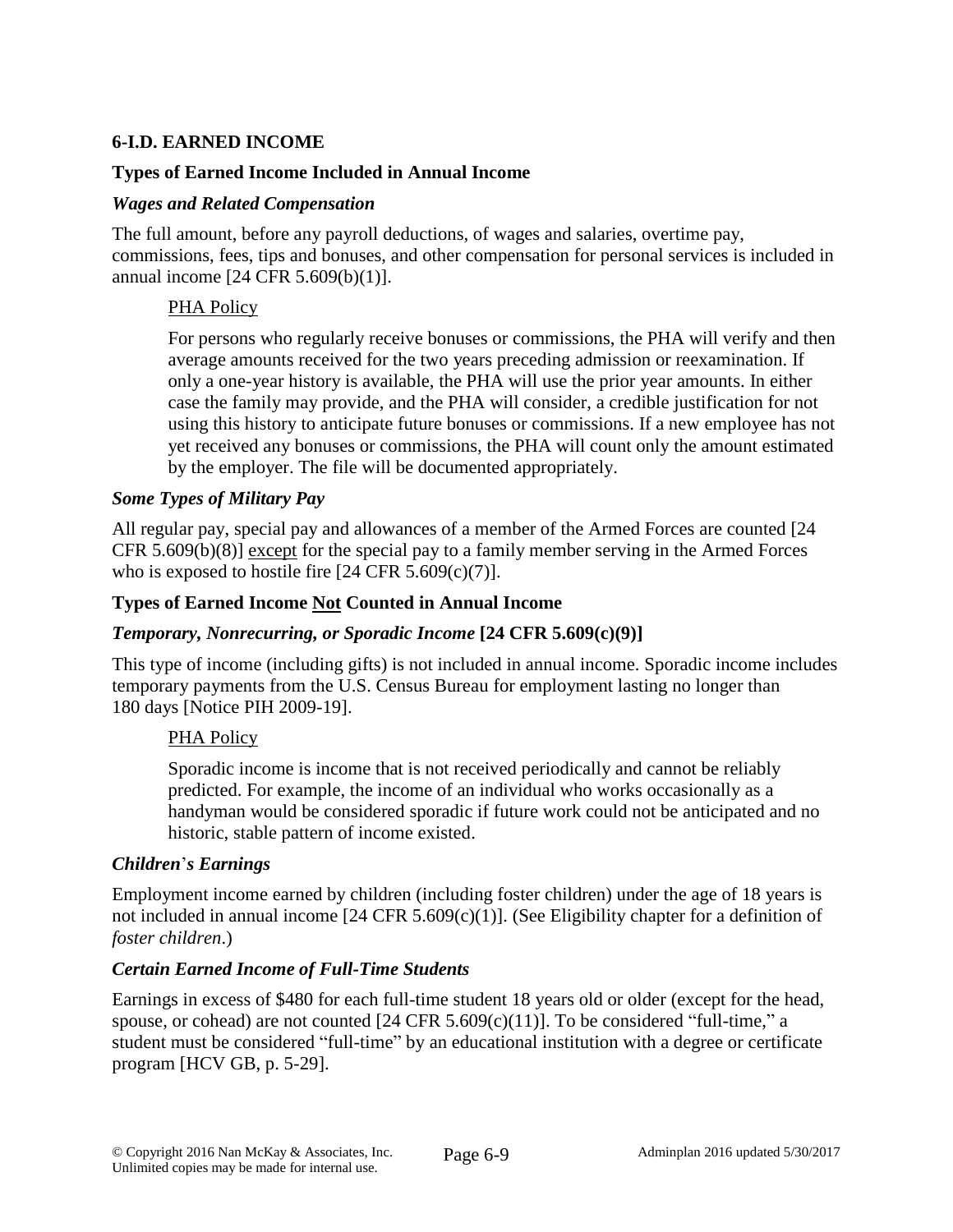### *Income of a Live-in Aide*

Income earned by a live-in aide, as defined in [24 CFR 5.403], is not included in annual income  $[24 \text{ CFR } 5.609(c)(5)]$ . (See Eligibility chapter for a full discussion of live-in aides.)

#### *Income Earned under Certain Federal Programs*

Income from some federal programs is specifically excluded from consideration as income [24 CFR  $5.609(c)(17)$ ], including:

- Payments to volunteers under the Domestic Volunteer Services Act of 1973 (42 U.S.C. 5044(g), 5058)
- Awards under the federal work-study program (20 U.S.C. 1087 uu)
- Payments received from programs funded under Title V of the Older Americans Act of 1985 (42 U.S.C. 3056(f))
- Allowances, earnings, and payments to AmeriCorps participants under the National and Community Service Act of 1990 (42 U.S.C. 12637(d))
- Allowances, earnings, and payments to participants in programs funded under the Workforce Investment Act of 1998 (29 U.S.C. 2931)

#### *Resident Service Stipend*

Amounts received under a resident service stipend are not included in annual income. A resident service stipend is a modest amount (not to exceed \$200 per individual per month) received by a resident for performing a service for the PHA or owner, on a part-time basis, that enhances the quality of life in the development. Such services may include, but are not limited to, fire patrol, hall monitoring, lawn maintenance, resident initiatives coordination, and serving as a member of the PHA's governing board. No resident may receive more than one such stipend during the same period of time  $[24 \text{ CFR } 5.600(c)(8)(iv)].$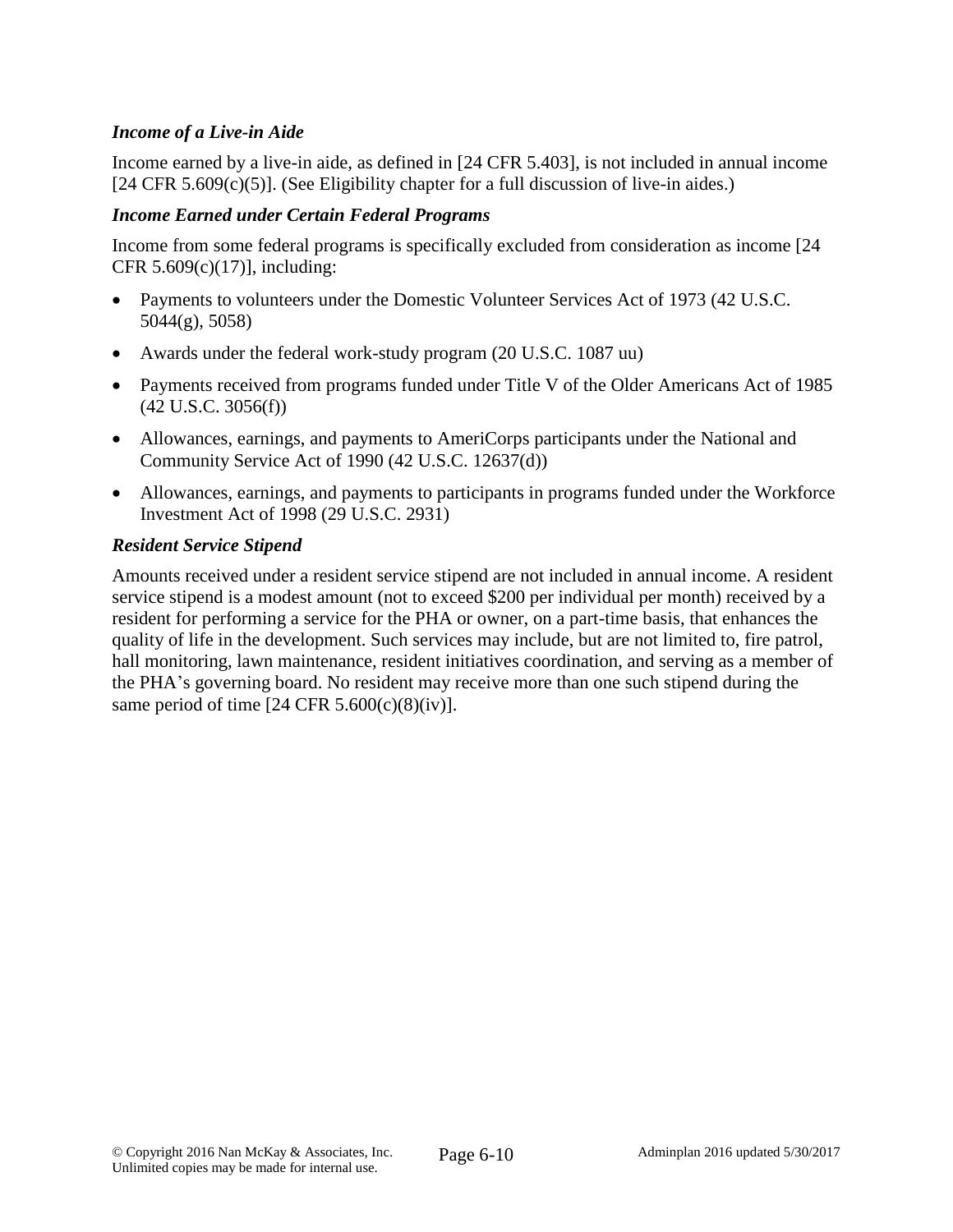## *State and Local Employment Training Programs*

Incremental earnings and benefits to any family member resulting from participation in qualifying state or local employment training programs (including training programs not affiliated with a local government) and training of a family member as resident management staff are excluded from annual income. Amounts excluded by this provision must be received under employment training programs with clearly defined goals and objectives and are excluded only for the period during which the family member participates in the training program [24 CFR  $5.609(c)(8)(v)$ ].

### PHA Policy

The PHA defines *training program* as "a learning process with goals and objectives, generally having a variety of components, and taking place in a series of sessions over a period to time. It is designed to lead to a higher level of proficiency, and it enhances the individual's ability to obtain employment. It may have performance standards to measure proficiency. Training may include, but is not limited to: (1) classroom training in a specific occupational skill, (2) on-the-job training with wages subsidized by the program, or (3) basic education" [expired Notice PIH 98-2, p. 3].

The PHA defines *incremental earnings and benefits* as the difference between: (1) the total amount of welfare assistance and earnings of a family member prior to enrollment in a training program, and (2) the total amount of welfare assistance and earnings of the family member after enrollment in the program [expired Notice PIH 98-2, pp. 3–4].

In calculating the incremental difference, the PHA will use as the pre-enrollment income the total annualized amount of the family member's welfare assistance and earnings reported on the family's most recently completed HUD-50058.

End of participation in a training program must be reported in accordance with the PHA's interim reporting requirements.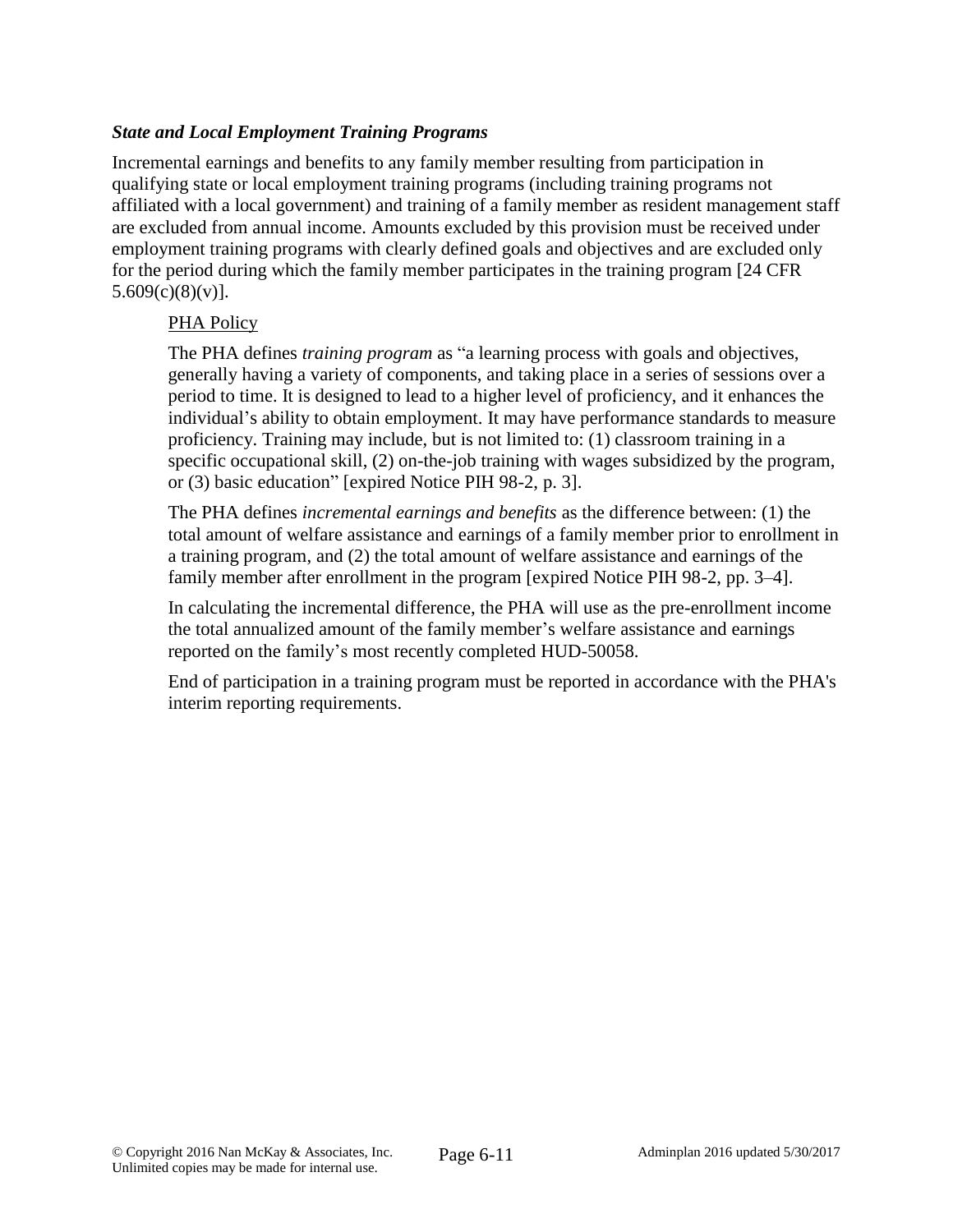## *HUD-Funded Training Programs*

Amounts received under training programs funded in whole or in part by HUD [24 CFR 5.609(c)(8)(i)] are excluded from annual income. Eligible sources of funding for the training include operating subsidy, Section 8 administrative fees, and modernization, Community Development Block Grant (CDBG), HOME program, and other grant funds received from HUD.

#### PHA Policy

To qualify as a training program, the program must meet the definition of *training program* provided above for state and local employment training programs.

#### *Earned Income Tax Credit*

Earned income tax credit (EITC) refund payments received on or after January 1, 1991 (26 U.S.C. 32(j)), are excluded from annual income [24 CFR 5.609(c)(17)]. Although many families receive the EITC annually when they file taxes, an EITC can also be received throughout the year. The prorated share of the annual EITC is included in the employee's payroll check.

#### *Earned Income Disallowance*

The earned income disallowance for persons with disabilities is discussed in section 6-I.E below.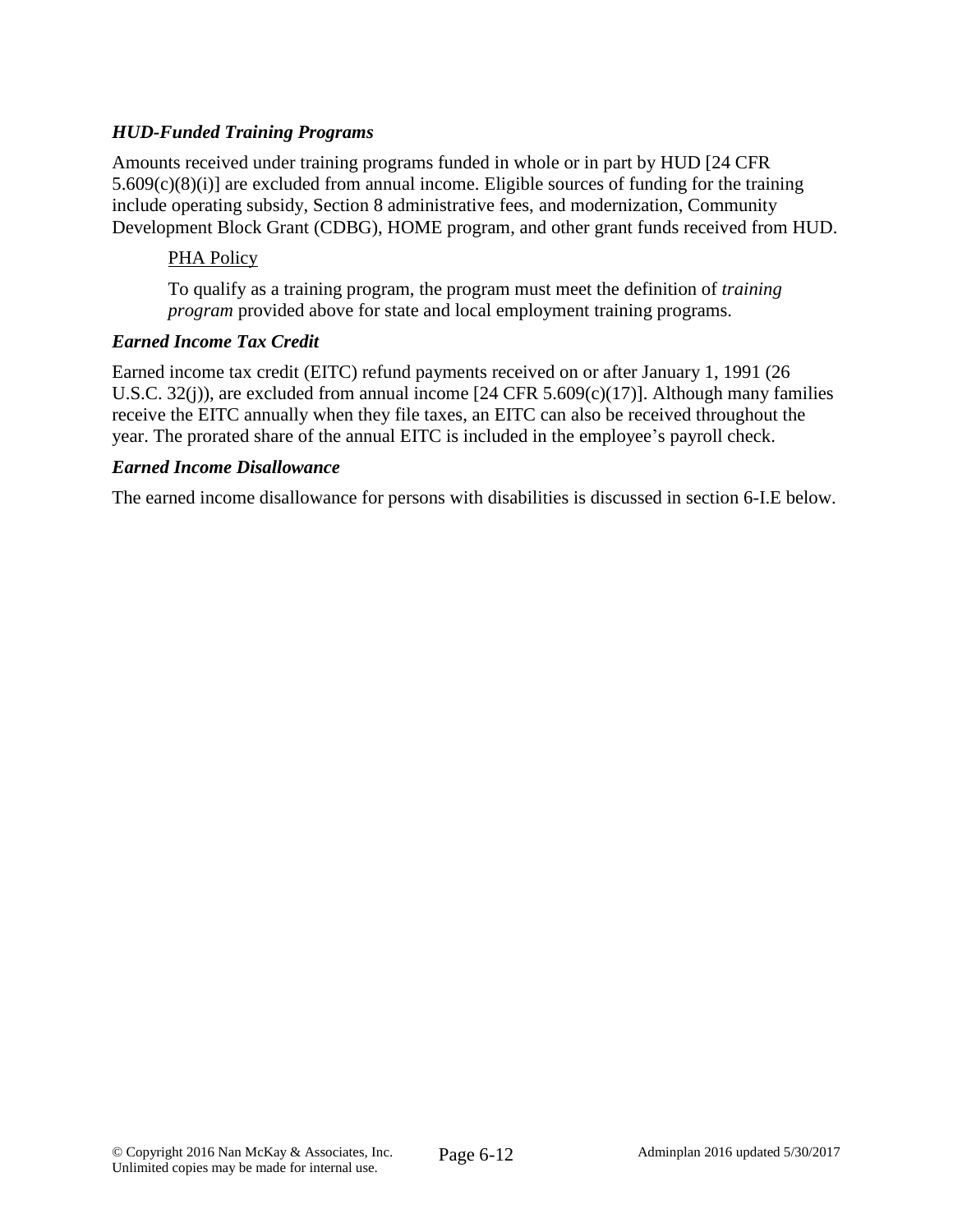## **6-I.E. EARNED INCOME DISALLOWANCE FOR PERSONS WITH DISABILITIES [24 CFR 5.617; Streamlining Final Rule (SFR) Federal Register 3/8/16]**

The earned income disallowance (EID) encourages people with disabilities to enter the work force by not including the full value of increases in earned income for a period of time. The full text of 24 CFR 5.617 is included as Exhibit 6-4 at the end of this chapter. Eligibility criteria and limitations on the disallowance are summarized below.

# **Eligibility**

This disallowance applies only to individuals in families already participating in the HCV program (not at initial examination). To qualify, the family must experience an increase in annual income that is the result of one of the following events:

- Employment of a family member who is a person with disabilities and who was previously unemployed for one or more years prior to employment. *Previously unemployed* includes a person who annually has earned not more than the minimum wage applicable to the community multiplied by 500 hours. The applicable minimum wage is the federal minimum wage unless there is a higher state or local minimum wage.
- Increased earnings by a family member who is a person with disabilities and whose earnings increase during participation in an economic self-sufficiency or job-training program. A selfsufficiency program includes a program designed to encourage, assist, train, or facilitate the economic independence of HUD-assisted families or to provide work to such families [24 CFR 5.603(b)].
- New employment or increased earnings by a family member who is a person with disabilities and who has received benefits or services under Temporary Assistance for Needy Families (TANF) or any other state program funded under Part A of Title IV of the Social Security Act within the past six months. If the benefits are received in the form of monthly maintenance, there is no minimum amount. If the benefits or services are received in a form other than monthly maintenance, such as one-time payments, wage subsidies, or transportation assistance, the total amount received over the six-month period must be at least \$500.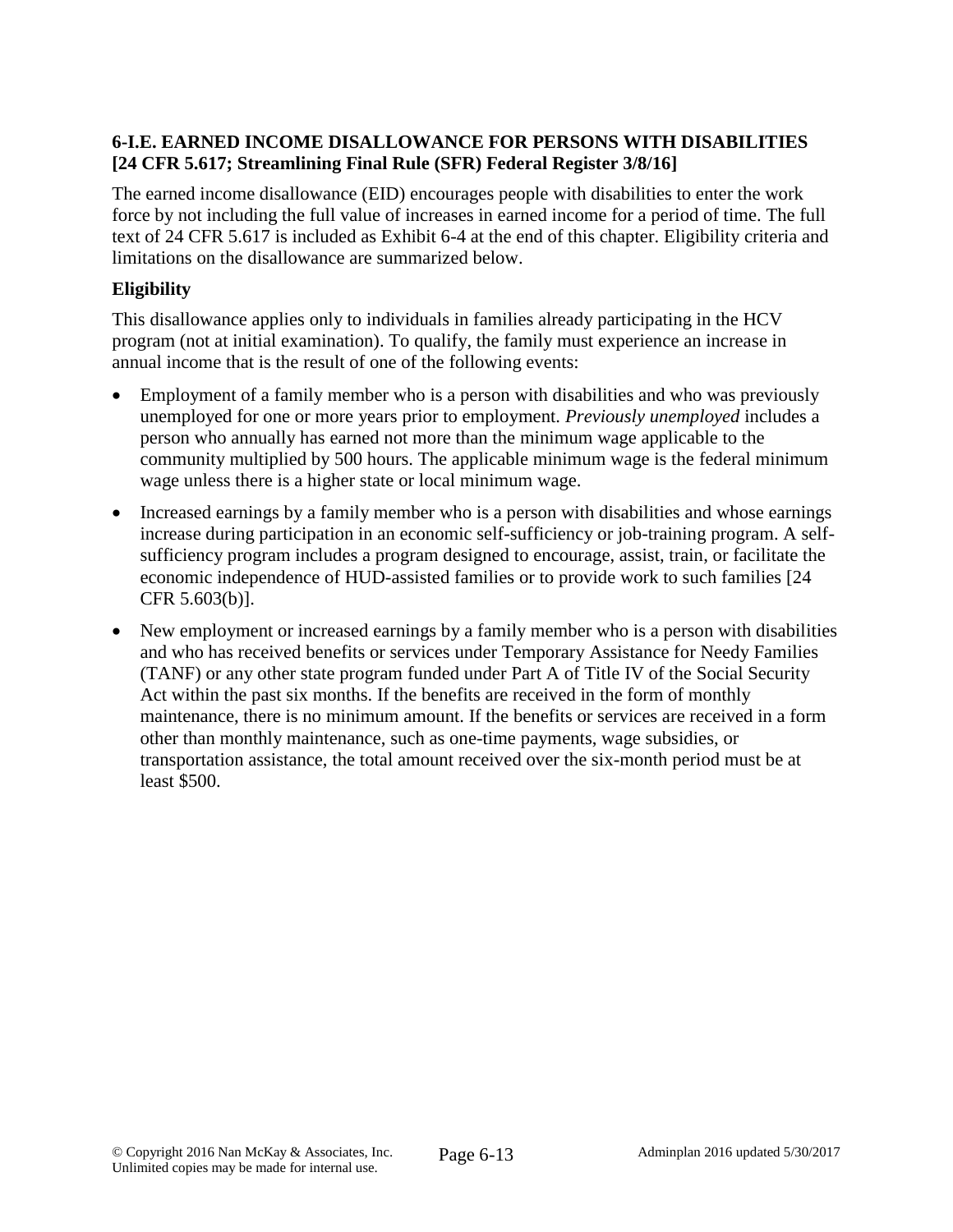## **Calculation of the Disallowance**

Calculation of the earned income disallowance for an eligible member of a qualified family begins with a comparison of the member's current income with his or her "baseline income." The family member's baseline income is his or her income immediately prior to qualifying for the EID. The family member's baseline income remains constant throughout the period that he or she is participating in the EID. While qualification for the disallowance is the same for all families, calculation of the disallowance will differ depending on when the family member qualified for the EID. Participants qualifying prior to May 9, 2016, will have the disallowance calculated under the "Original Calculation Method" described below which requires a maximum lifetime disallowance period of up to 48 consecutive months. Participants qualifying on or after May 9, 2016, will be subject to the "Revised Calculation Method" Which shortens the lifetime disallowance period to 24 consecutive months.

Under both the original and new methods, the EID eligibility criteria, the benefit amount, the single lifetime eligibility requirement and the ability of the applicable family member to stop and restart employment during the eligibility period are the same.

## **Original Calculation Method**

### *Initial 12-Month Exclusion*

During the initial 12-month exclusion period, the full amount (100 percent) of any increase in income attributable to new employment or increased earnings is excluded. The 12 months are cumulative and need not be consecutive.

#### PHA Policy

The initial EID exclusion period will begin on the first of the month following the date an eligible member of a qualified family is first employed or first experiences an increase in earnings.

### *Second 12-Month Exclusion and Phase-In*

During the second 12-month exclusion period, the exclusion is reduced to half (50 percent) of any increase in income attributable to employment or increased earnings. The 12 months are cumulative and need not be consecutive.

### *Lifetime Limitation*

The EID has a four-year (48-month) lifetime maximum. The four-year eligibility period begins at the same time that the initial exclusion period begins and ends 48 months later. The one-time eligibility for the EID applies even if the eligible individual begins to receive assistance from another housing agency, if the individual moves between public housing and Section 8 assistance, or if there are breaks in assistance.

#### PHA Policy

During the 48-month eligibility period, the PHA will schedule and conduct an interim reexamination each time there is a change in the family member's annual income that affects or is affected by the EID (e.g., when the family member's income falls to a level at or below his/her prequalifying income, when one of the exclusion periods ends, and at the end of the lifetime maximum eligibility period).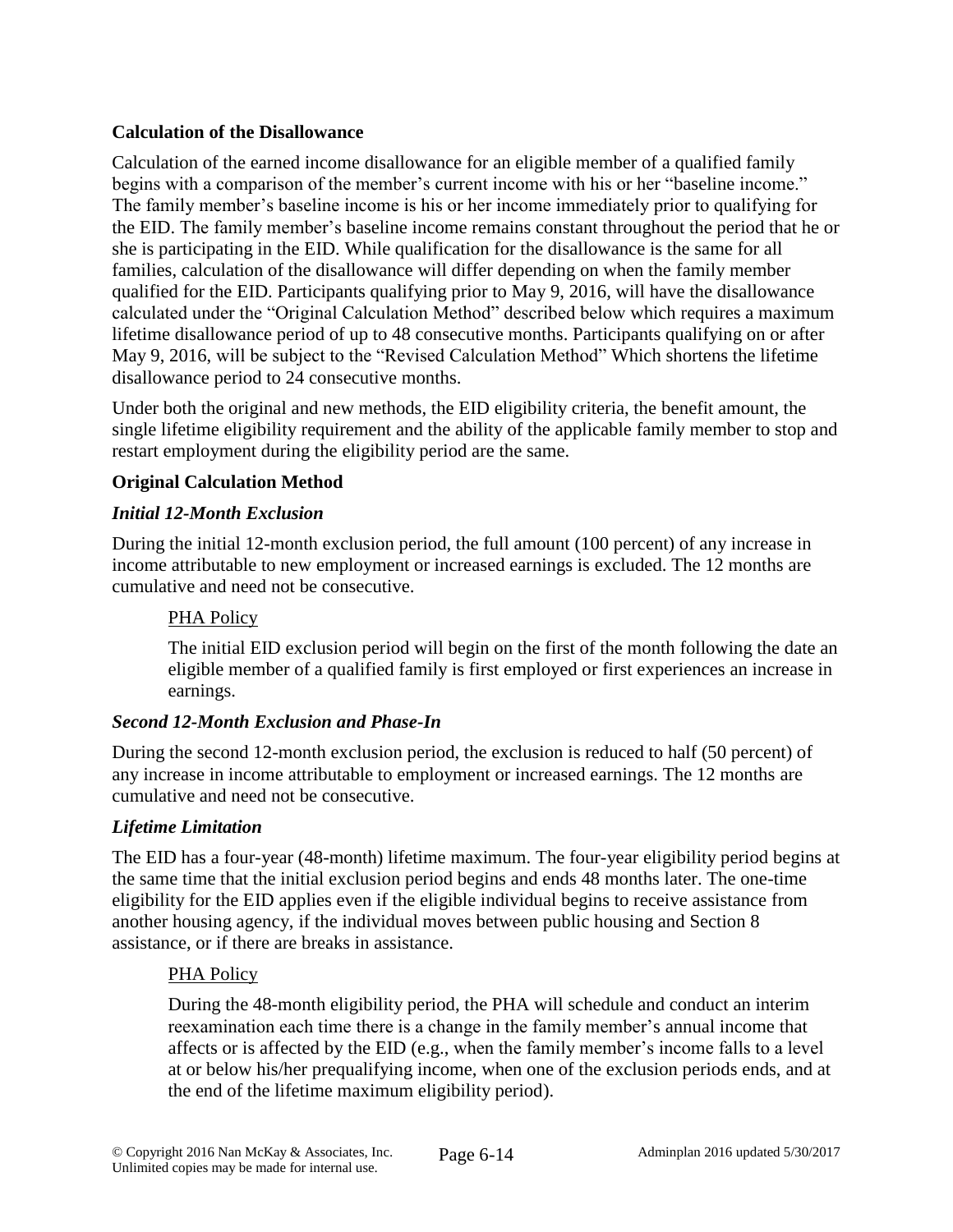### **Revised Calculation Method**

### *Initial 12-Month Exclusion*

During the initial exclusion period of 12 consecutive months, the full amount (100 percent) of any increase in income attributable to new employment or increased earnings is excluded.

#### PHA Policy

The initial EID exclusion period will begin on the first of the month following the date an eligible member of a qualified family is first employed or first experiences an increase in earnings.

#### *Second 12-Month Exclusion*

During the second exclusion period of 12 consecutive months, the PHA must exclude at least 50 percent of any increase in income attributable to employment or increased earnings.

#### PHA Policy

During the second 12-month exclusion period, the PHA will exclude 50 percent of any increase in income attributable to new employment or increased earnings.

#### *Lifetime Limitation*

The EID has a two-year (24-month) lifetime maximum. The two-year eligibility period begins at the same time that the initial exclusion period begins and ends 24 months later. During the 24 month period, an individual remains eligible for EID even if they begin to receive assistance from a different housing agency, move between public housing and Section 8 assistance, or have breaks in assistance.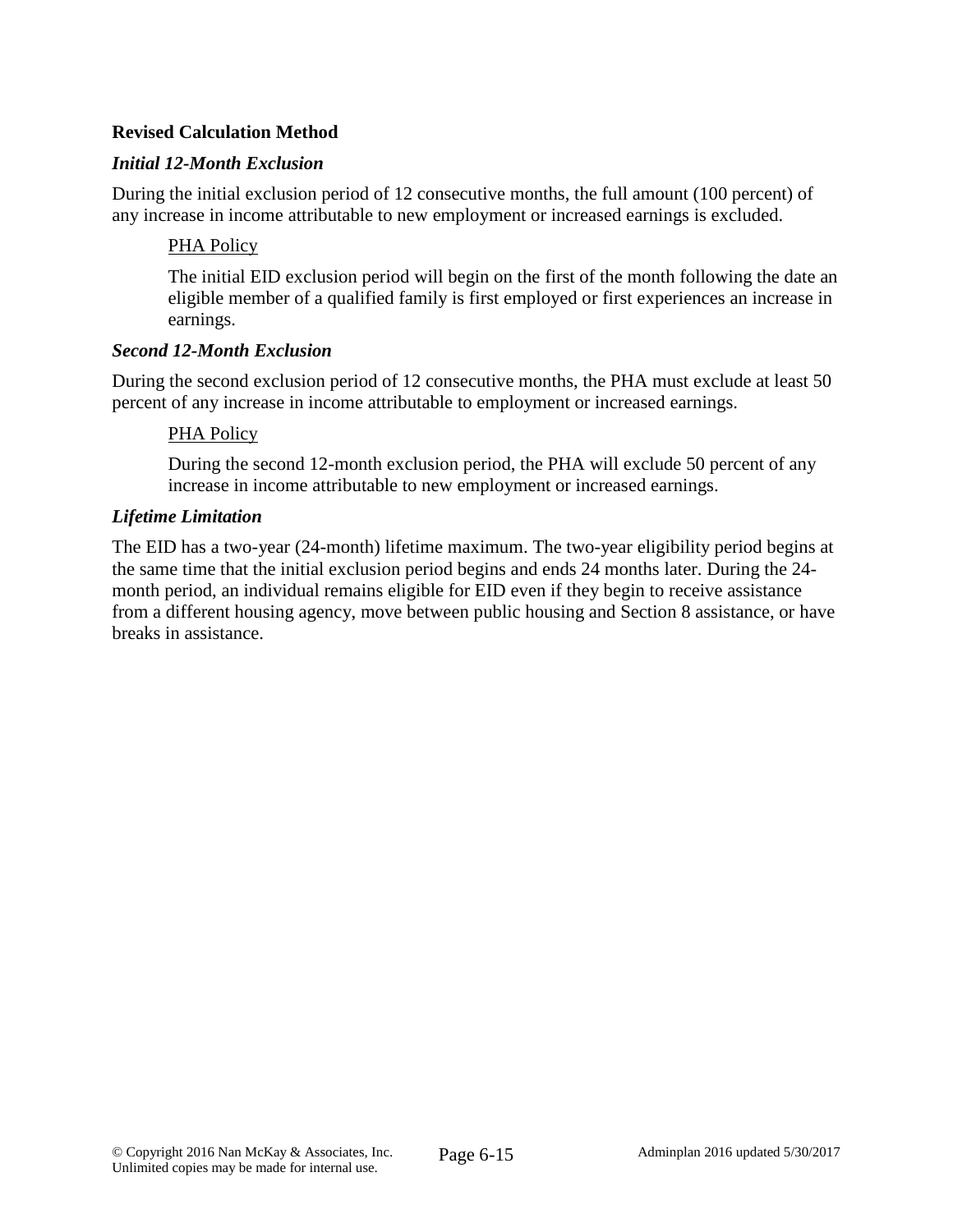# **6-I.F. BUSINESS INCOME [24 CFR 5.609(b)(2)]**

Annual income includes "the net income from the operation of a business or profession. Expenditures for business expansion or amortization of capital indebtedness shall not be used as deductions in determining net income. An allowance for depreciation of assets used in a business or profession may be deducted, based on straight line depreciation, as provided in Internal Revenue Service regulations. Any withdrawal of cash or assets from the operation of a business or profession will be included in income, except to the extent the withdrawal is reimbursement of cash or assets invested in the operation by the family" [24 CFR 5.609(b)(2)].

#### **Business Expenses**

Net income is "gross income less business expense" [HCV GB, p. 5-19].

### PHA Policy

To determine business expenses that may be deducted from gross income, the PHA will use current applicable Internal Revenue Service (IRS) rules for determining allowable business expenses [see IRS Publication 535], unless a topic is addressed by HUD regulations or guidance as described below.

#### **Business Expansion**

HUD regulations do not permit the PHA to deduct from gross income expenses for business expansion.

#### PHA Policy

*Business expansion* is defined as any capital expenditures made to add new business activities, to expand current facilities, or to operate the business in additional locations. For example, purchase of a street sweeper by a construction business for the purpose of adding street cleaning to the services offered by the business would be considered a business expansion. Similarly, the purchase of a property by a hair care business to open at a second location would be considered a business expansion.

#### **Capital Indebtedness**

HUD regulations do not permit the PHA to deduct from gross income the amortization of capital indebtedness.

#### PHA Policy

*Capital indebtedness* is defined as the principal portion of the payment on a capital asset such as land, buildings, and machinery. This means the PHA will allow as a business expense interest, but not principal, paid on capital indebtedness.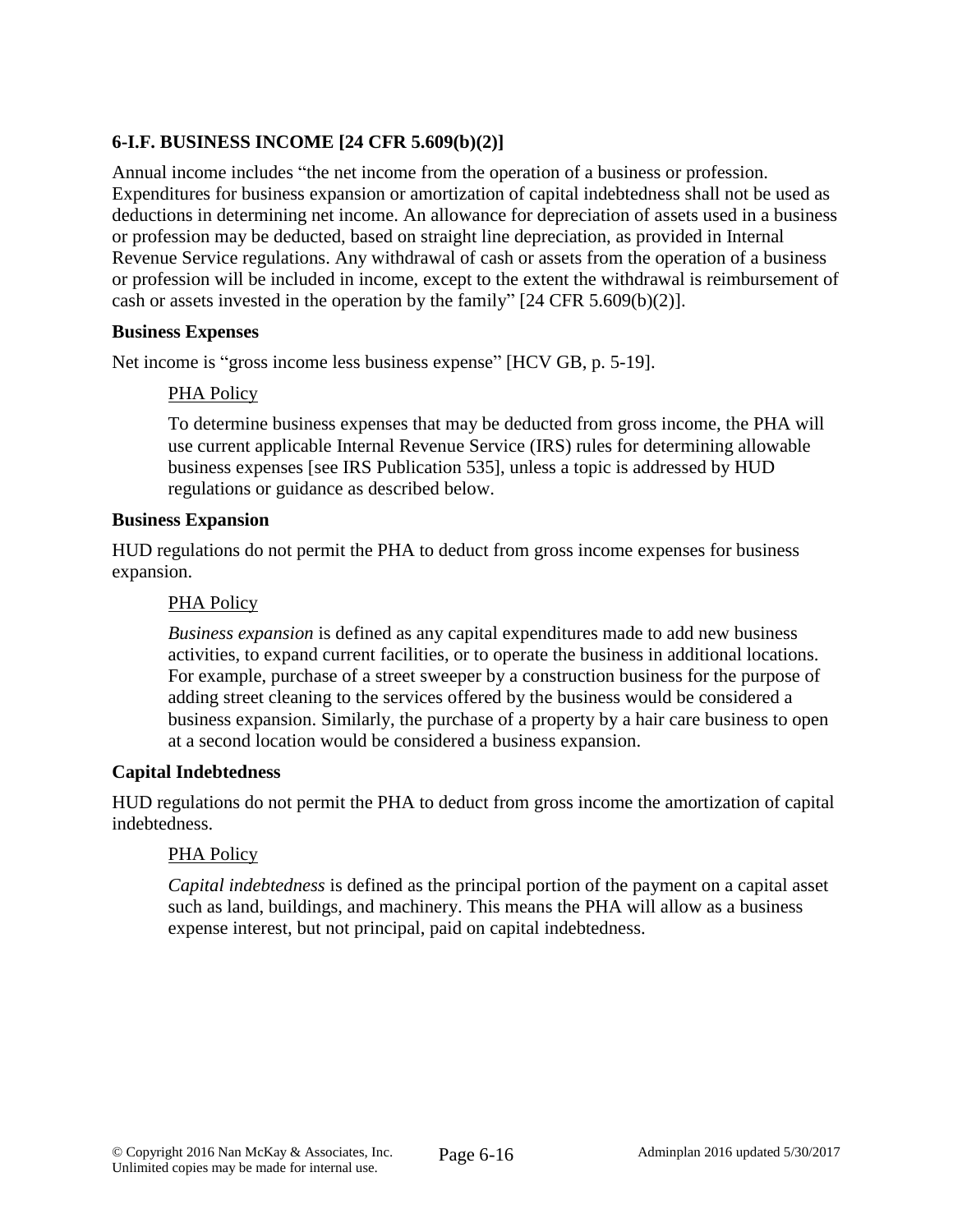#### **Negative Business Income**

If the net income from a business is negative, no business income will be included in annual income; a negative amount will not be used to offset other family income.

#### **Withdrawal of Cash or Assets from a Business**

HUD regulations require the PHA to include in annual income the withdrawal of cash or assets from the operation of a business or profession unless the withdrawal reimburses a family member for cash or assets invested in the business by the family.

#### PHA Policy

Acceptable investments in a business include cash loans and contributions of assets or equipment. For example, if a member of an assisted family provided an up-front loan of \$2,000 to help a business get started, the PHA will not count as income any withdrawals from the business up to the amount of this loan until the loan has been repaid. Investments do not include the value of labor contributed to the business without compensation.

#### **Co-owned Businesses**

#### PHA Policy

If a business is co-owned with someone outside the family, the family must document the share of the business it owns. If the family's share of the income is lower than its share of ownership, the family must document the reasons for the difference.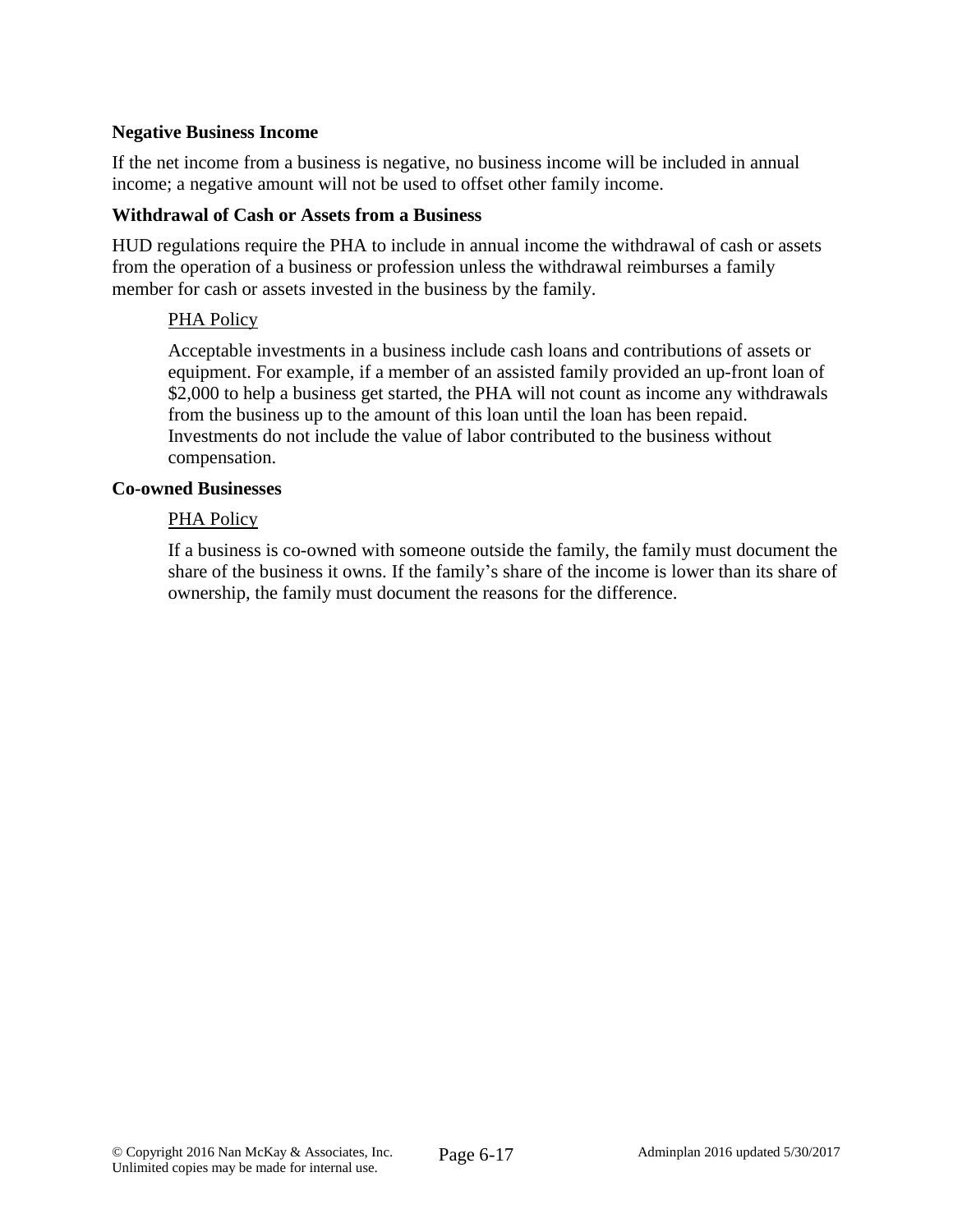## **6-I.G. ASSETS [24 CFR 5.609(b)(3); 24 CFR 5.603(b)]**

#### **Overview**

There is no asset limitation for participation in the HCV program. However, HUD requires that the PHA include in annual income the anticipated "interest, dividends, and other net income of any kind from real or personal property" [24 CFR 5.609(b)(3)]. This section discusses how the income from various types of assets is determined. For most types of assets, the PHA must determine the value of the asset in order to compute income from the asset. Therefore, for each asset type, this section discusses:

- How the value of the asset will be determined
- How income from the asset will be calculated

Exhibit 6-1 provides the regulatory requirements for calculating income from assets [24 CFR 5.609(b)(3)], and Exhibit 6-3 provides the regulatory definition of *net family assets*. This section begins with a discussion of general policies related to assets and then provides HUD rules and PHA policies related to each type of asset.

Optional policies for family self-certification of assets are found in Chapter 7.

#### **General Policies**

#### *Income from Assets*

The PHA generally will use current circumstances to determine both the value of an asset and the anticipated income from the asset. As is true for all sources of income, HUD authorizes the PHA to use other than current circumstances to anticipate income when (1) an imminent change in circumstances is expected (2) it is not feasible to anticipate a level of income over 12 months or (3) the PHA believes that past income is the best indicator of anticipated income. For example, if a family member owns real property that typically receives rental income but the property is currently vacant, the PHA can take into consideration past rental income along with the prospects of obtaining a new tenant.

#### PHA Policy

Anytime current circumstances are not used to determine asset income, a clear rationale for the decision will be documented in the file. In such cases the family may present information and documentation to the PHA to show why the asset income determination does not represent the family's anticipated asset income.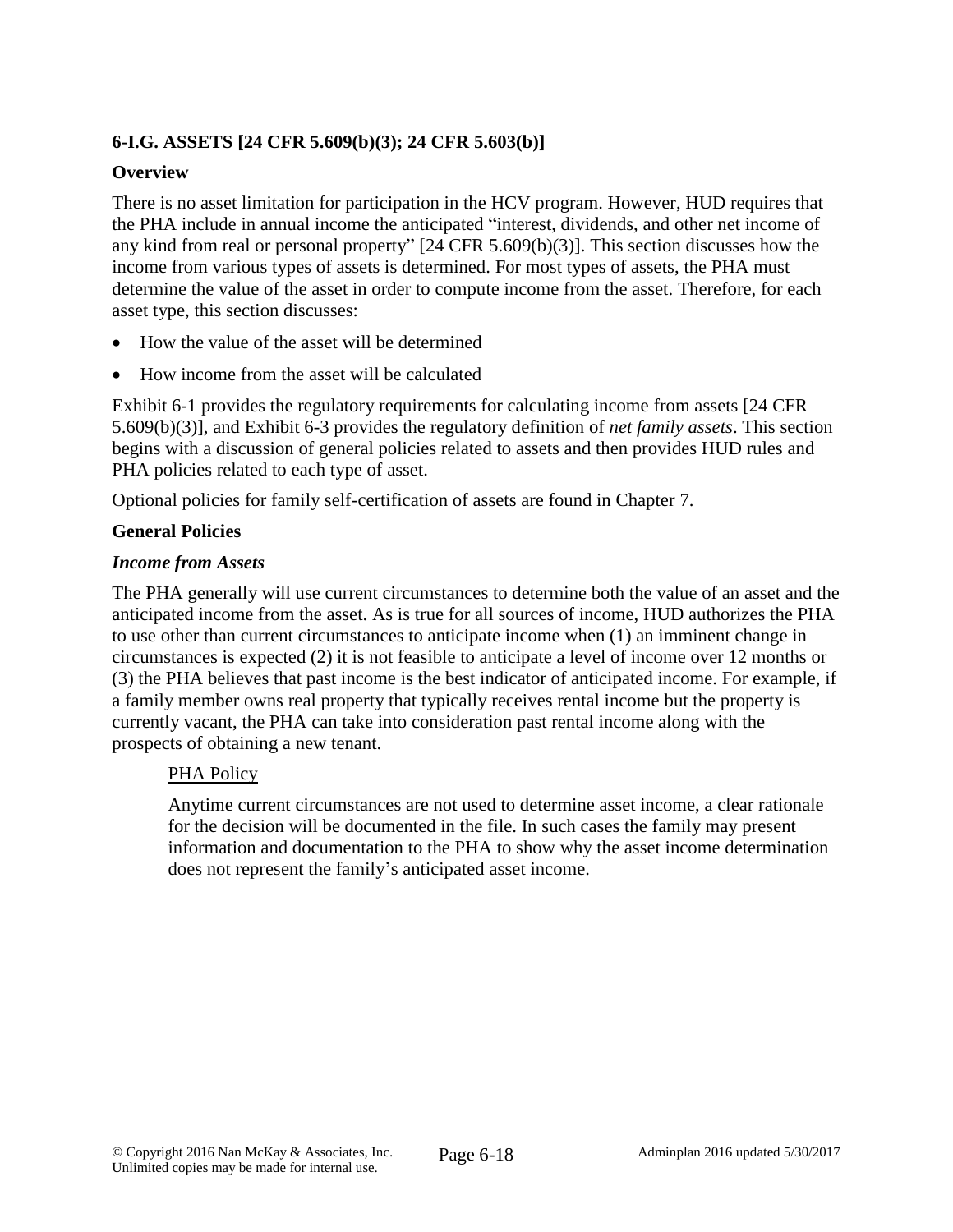## *Valuing Assets*

The calculation of asset income sometimes requires the PHA to make a distinction between an asset's market value and its cash value.

- The market value of an asset is its worth in the market (e.g., the amount a buyer would pay for real estate or the total value of an investment account).
- The cash value of an asset is its market value less all reasonable amounts that would be incurred when converting the asset to cash.

### PHA Policy

Reasonable costs that would be incurred when disposing of an asset include, but are not limited to, penalties for premature withdrawal, broker and legal fees, and settlement costs incurred in real estate transactions [HCV GB, p. 5-28].

### *Lump-Sum Receipts*

Payments that are received in a single lump sum, such as inheritances, capital gains, lottery winnings, insurance settlements, and proceeds from the sale of property, are generally considered assets, not income. However, such lump-sum receipts are counted as assets only if they are retained by a family in a form recognizable as an asset (e.g., deposited in a savings or checking account) [RHIIP FAQs]. (For a discussion of lump-sum payments that represent the delayed start of a periodic payment, most of which are counted as income, see sections 6-I.H and 6-I.I.)

## *Imputing Income from Assets [24 CFR 5.609(b)(3), Notice PIH 2012-29*]

When net family assets are \$5,000 or less, the PHA will include in annual income the actual income anticipated to be derived from the assets. When the family has net family assets in excess of \$5,000, the PHA will include in annual income the greater of (1) the actual income derived from the assets or (2) the imputed income. Imputed income from assets is calculated by multiplying the total cash value of all family assets by an average passbook savings rate as determined by the PHA.

- Note: The HUD field office no longer provides an interest rate for imputed asset income. The "safe harbor" is now for the PHA to establish a passbook rate within 0.75 percent of a national average.
- The PHA must review its passbook rate annually to ensure that it remains within 0.75 percent of the national average.

### PHA Policy

The PHA will initially set the imputed asset passbook rate at the national rate established by the Federal Deposit Insurance Corporation (FDIC).

The PHA will review the passbook rate annually, in December of each year. The rate will not be adjusted unless the current PHA rate is no longer within 0.75 percent of the national rate. If it is no longer within 0.75 percent of the national rate, the passbook rate will be set at the current national rate.

Changes to the passbook rate will take effect on February 1 following the December review.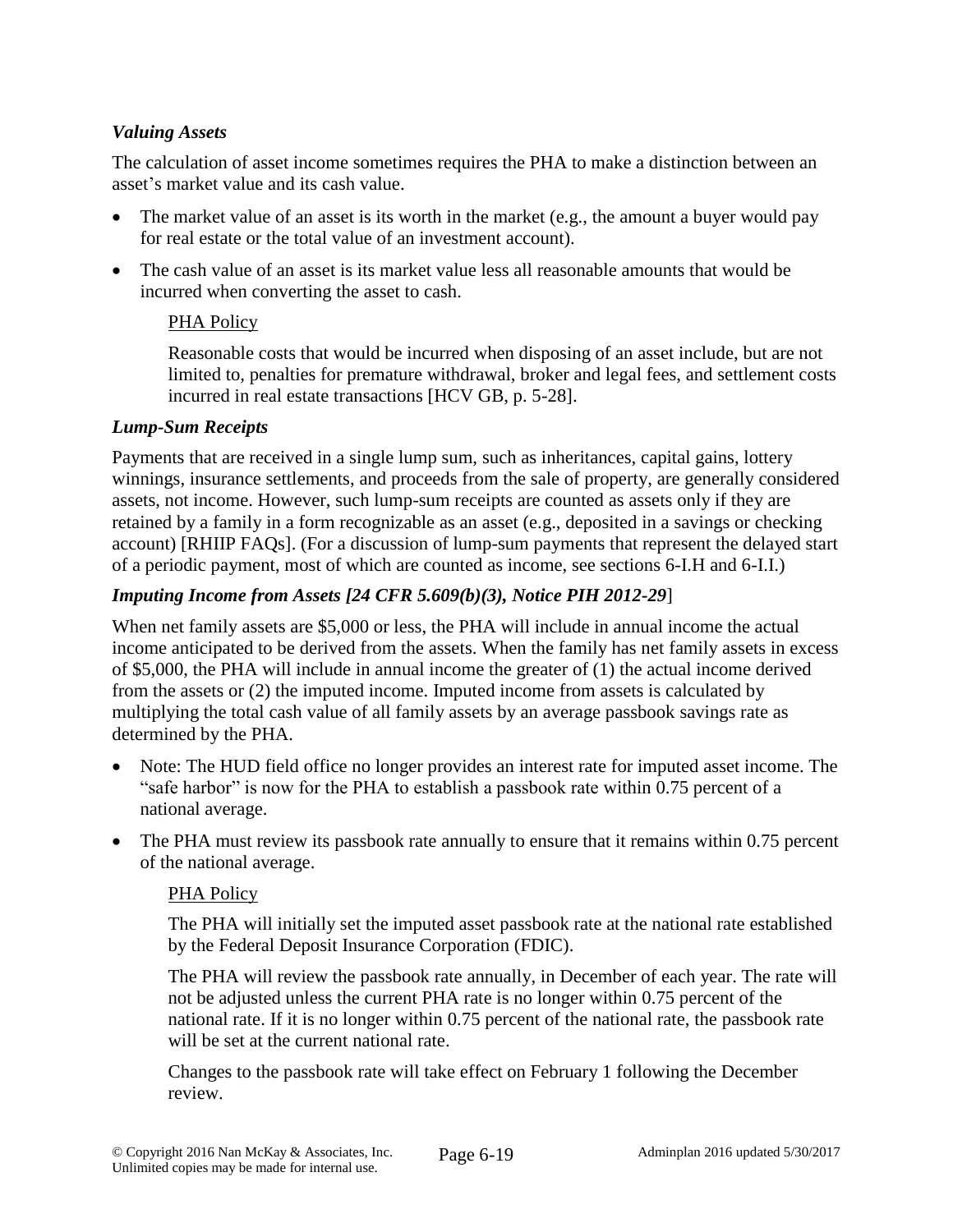## *Determining Actual Anticipated Income from Assets*

It may or may not be necessary for the PHA to use the value of an asset to compute the actual anticipated income from the asset. When the value is required to compute the anticipated income from an asset, the market value of the asset is used. For example, if the asset is a property for which a family receives rental income, the anticipated income is determined by annualizing the actual monthly rental amount received for the property; it is not based on the property's market value. However, if the asset is a savings account, the anticipated income is determined by multiplying the market value of the account by the interest rate on the account.

#### *Withdrawal of Cash or Liquidation of Investments*

Any withdrawal of cash or assets from an investment will be included in income except to the extent that the withdrawal reimburses amounts invested by the family. For example, when a family member retires, the amount received by the family from a retirement investment plan is not counted as income until the family has received payments equal to the amount the family member deposited into the retirement investment plan.

#### *Jointly Owned Assets*

The regulation at 24 CFR 5.609(a)(4) specifies that annual income includes "amounts derived (during the 12-month period) from assets to which any member of the family has access."

#### PHA Policy

If an asset is owned by more than one person and any family member has unrestricted access to the asset, the PHA will count the full value of the asset. A family member has unrestricted access to an asset when he or she can legally dispose of the asset without the consent of any of the other owners.

If an asset is owned by more than one person, including a family member, but the family member does not have unrestricted access to the asset, the PHA will prorate the asset according to the percentage of ownership. If no percentage is specified or provided for by state or local law, the PHA will prorate the asset evenly among all owners.

### *Assets Disposed Of for Less than Fair Market Value [24 CFR 5.603(b)]*

HUD regulations require the PHA to count as a current asset any business or family asset that was disposed of for less than fair market value during the two years prior to the effective date of the examination/reexamination, except as noted below.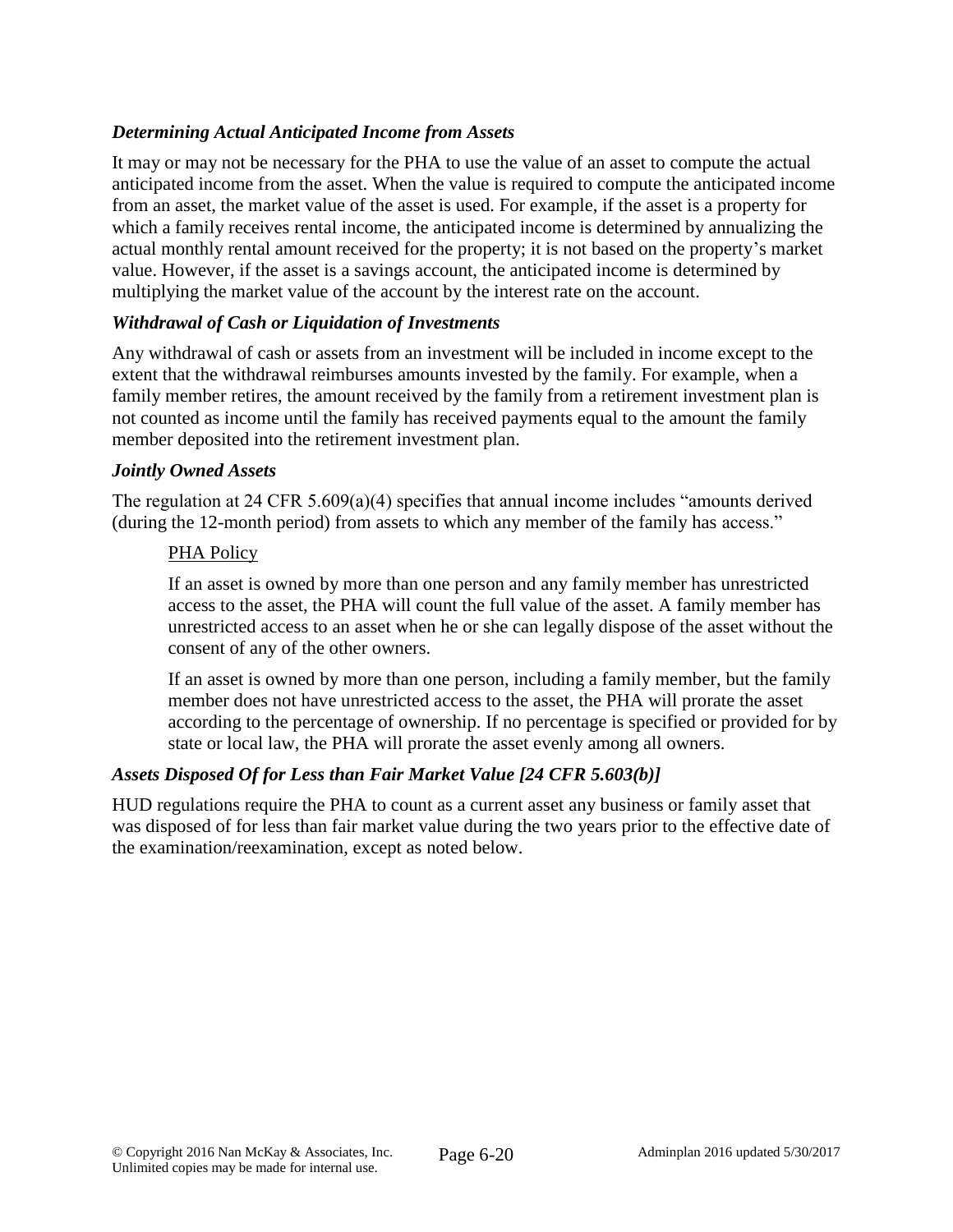## *Minimum Threshold*

The *HVC Guidebook* permits the PHA to set a threshold below which assets disposed of for less than fair market value will not be counted [HCV GB, p. 5-27].

#### PHA Policy

The PHA will not include the value of assets disposed of for less than fair market value unless the cumulative fair market value of all assets disposed of during the past two years exceeds the gross amount received for the assets by more than \$1,000.

When the two-year period expires, the income assigned to the disposed asset(s) also expires. If the two-year period ends between annual recertifications, the family may request an interim recertification to eliminate consideration of the asset(s).

Assets placed by the family in nonrevocable trusts are considered assets disposed of for less than fair market value except when the assets placed in trust were received through settlements or judgments.

#### *Separation or Divorce*

The regulation also specifies that assets are not considered disposed of for less than fair market value if they are disposed of as part of a separation or divorce settlement and the applicant or tenant receives important consideration not measurable in dollar terms.

#### PHA Policy

All assets disposed of as part of a separation or divorce settlement will be considered assets for which important consideration not measurable in monetary terms has been received. In order to qualify for this exemption, a family member must be subject to a formal separation or divorce settlement agreement established through arbitration, mediation, or court order.

#### *Foreclosure or Bankruptcy*

Assets are not considered disposed of for less than fair market value when the disposition is the result of a foreclosure or bankruptcy sale.

### *Family Declaration*

#### PHA Policy

Families must sign a declaration form at initial certification and each annual recertification identifying all assets that have been disposed of for less than fair market value or declaring that no assets have been disposed of for less than fair market value. The PHA may verify the value of the assets disposed of if other information available to the PHA does not appear to agree with the information reported by the family.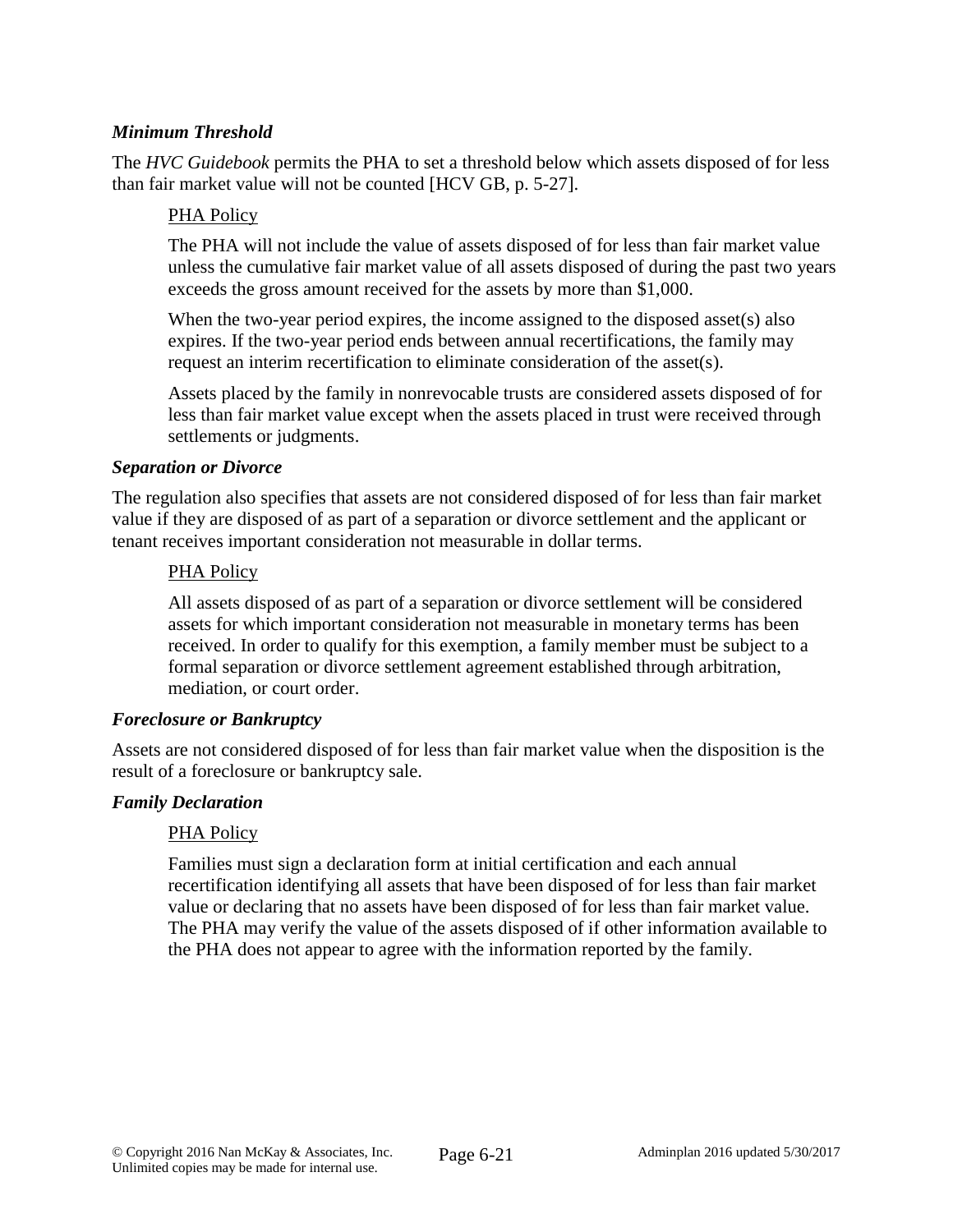## **Types of Assets**

#### *Checking and Savings Accounts*

For regular checking accounts and savings accounts, *cash value* has the same meaning as *market value*. If a checking account does not bear interest, the anticipated income from the account is zero.

#### PHA Policy

In determining the value of a checking account, the PHA will use the average monthly balance for the last six months.

In determining the value of a savings account, the PHA will use the current balance.

In determining the anticipated income from an interest-bearing checking or savings account, the PHA will multiply the value of the account by the current rate of interest paid on the account.

#### *Investment Accounts Such as Stocks, Bonds, Saving Certificates, and Money Market Funds*

Interest or dividends earned by investment accounts are counted as actual income from assets even when the earnings are reinvested. The cash value of such an asset is determined by deducting from the market value any broker fees, penalties for early withdrawal, or other costs of converting the asset to cash.

#### PHA Policy

In determining the market value of an investment account, the PHA will use the value of the account on the most recent investment report.

How anticipated income from an investment account will be calculated depends on whether the rate of return is known. For assets that are held in an investment account with a known rate of return (e.g., savings certificates), asset income will be calculated based on that known rate (market value multiplied by rate of earnings). When the anticipated rate of return is not known (e.g., stocks), the PHA will calculate asset income based on the earnings for the most recent reporting period.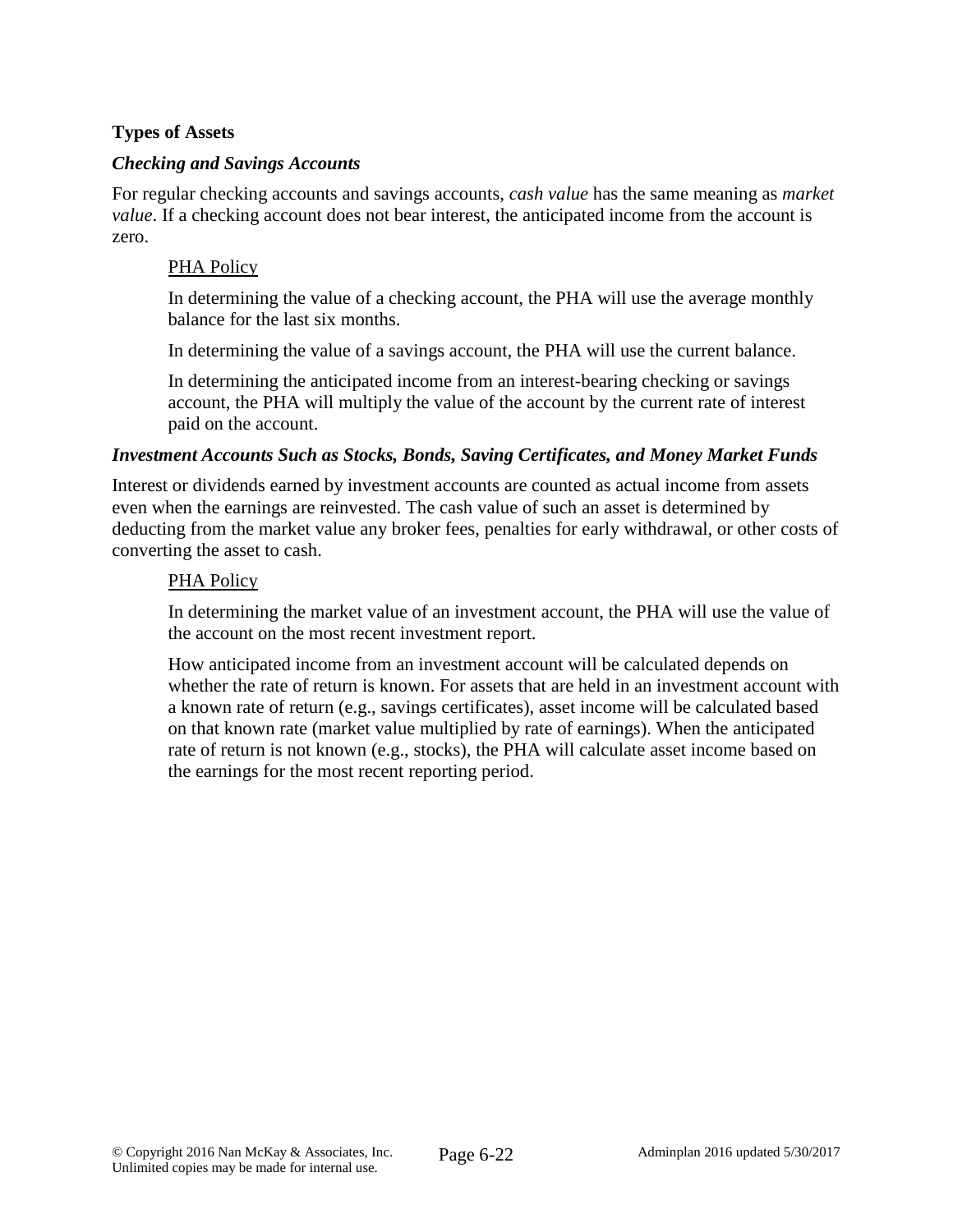## *Equity in Real Property or Other Capital Investments*

Equity (cash value) in a property or other capital asset is the estimated current market value of the asset less the unpaid balance on all loans secured by the asset and reasonable costs (such as broker fees) that would be incurred in selling the asset [HCV GB, p. 5-25].

#### PHA Policy

In determining the equity, the PHA will determine market value by examining recent sales of at least three properties in the surrounding or similar neighborhood that possess comparable factors that affect market value.

The PHA will first use the payoff amount for the loan (mortgage) as the unpaid balance to calculate equity. If the payoff amount is not available, the PHA will use the basic loan balance information to deduct from the market value in the equity calculation.

Equity in real property and other capital investments is considered in the calculation of asset income **except** for the following types of assets:

- Equity accounts in HUD homeownership programs [24 CFR5.603(b)]
- The value of a home currently being purchased with assistance under the HCV program Homeownership Option for the first 10 years after the purchase date of the home [24 CFR 5.603(b), Notice PIH 2012-3]
- Equity in owner-occupied cooperatives and manufactured homes in which the family lives [HCV GB, p. 5-25]
- Equity in real property when a family member's main occupation is real estate [HCV GB, p. 5-25]. This real estate is considered a business asset, and income related to this asset will be calculated as described in section 6-I.F.
- $\bullet$  Interests in Indian Trust lands [24 CFR 5.603(b)]
- Real property and capital assets that are part of an active business or farming operation [HCV] GB, p. 5-25]

The PHA must also deduct from the equity the reasonable costs for converting the asset to cash. Using the formula for calculating equity specified above, the net cash value of real property is the market value of the loan (mortgage) minus the expenses to convert to cash [Notice PIH 2012-3].

#### PHA Policy

For the purposes of calculating expenses to convert to cash for real property, the PHA will use ten percent of the market value of the home.

A family may have real property as an asset in two ways: (1) owning the property itself and (2) holding a mortgage or deed of trust on the property. In the case of a property owned by a family member, the anticipated asset income generally will be in the form of rent or other payment for the use of the property. If the property generates no income, actual anticipated income from the asset will be zero.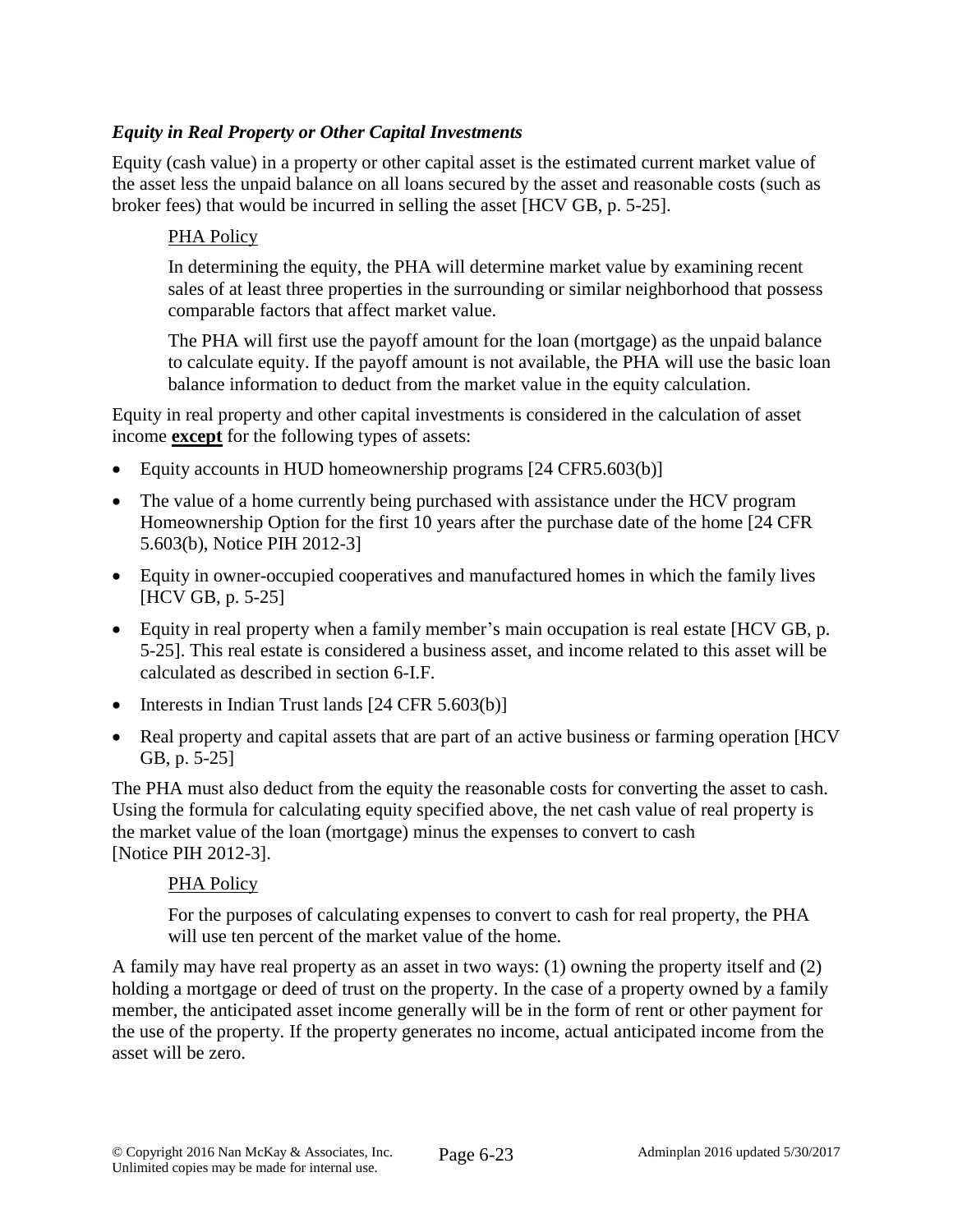In the case of a mortgage or deed of trust held by a family member, the outstanding balance (unpaid principal) is the cash value of the asset. The interest portion only of payments made to the family in accordance with the terms of the mortgage or deed of trust is counted as anticipated asset income.

## PHA Policy

In the case of capital investments owned jointly with others not living in a family's unit, a prorated share of the property's cash value will be counted as an asset unless the PHA determines that the family receives no income from the property and is unable to sell or otherwise convert the asset to cash.

### *Trusts*

A *trust* is a legal arrangement generally regulated by state law in which one party (the creator or grantor) transfers property to a second party (the trustee) who holds the property for the benefit of one or more third parties (the beneficiaries).

## *Revocable Trusts*

If any member of a family has the right to withdraw the funds in a trust, the value of the trust is considered an asset [HCV GB, p. 5-25]. Any income earned as a result of investment of trust funds is counted as actual asset income, whether the income is paid to the family or deposited in the trust.

## *Nonrevocable Trusts*

In cases where a trust is not revocable by, or under the control of, any member of a family, the value of the trust fund is not considered an asset. However, any income distributed to the family from such a trust is counted as a periodic payment or a lump-sum receipt, as appropriate [24 CFR 5.603(b)]. (Periodic payments are covered in section 6-I.H. Lump-sum receipts are discussed earlier in this section.)

# *Retirement Accounts*

# *Company Retirement/Pension Accounts*

In order to correctly include or exclude as an asset any amount held in a company retirement or pension account by an employed person, the PHA must know whether the money is accessible before retirement [HCV GB, p. 5-26].

While a family member is employed, only the amount the family member can withdraw without retiring or terminating employment is counted as an asset [HCV GB, p. 5-26].

After a family member retires or terminates employment, any amount distributed to the family member is counted as a periodic payment or a lump-sum receipt, as appropriate [HCV GB, p. 5- 26], except to the extent that it represents funds invested in the account by the family member. (For more on periodic payments, see section 6-I.H.) The balance in the account is counted as an asset only if it remains accessible to the family member.

# *IRA, Keogh, and Similar Retirement Savings Accounts*

IRA, Keogh, and similar retirement savings accounts are counted as assets even though early withdrawal would result in a penalty [HCV GB, p. 5-25].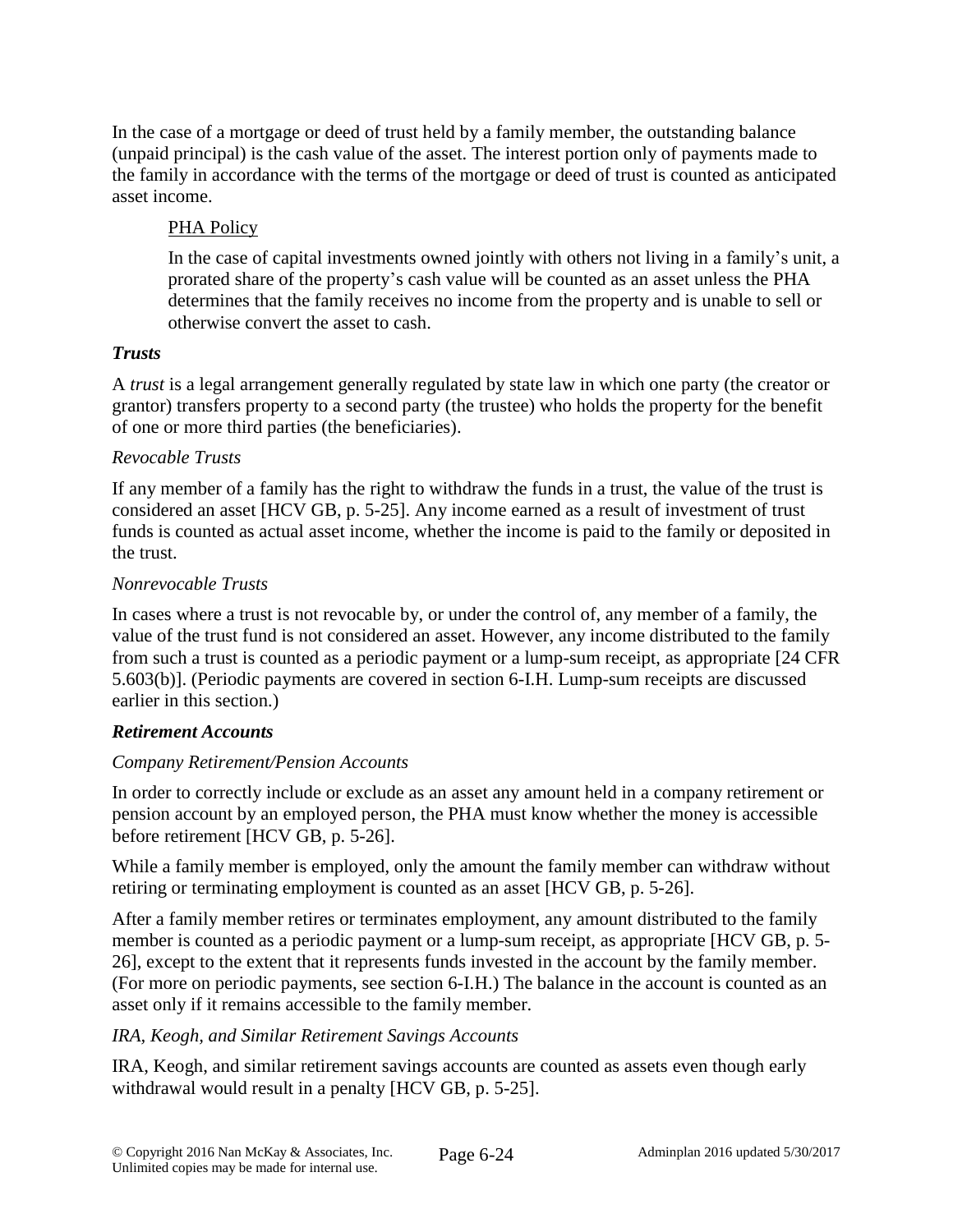## *Personal Property*

Personal property held as an investment, such as gems, jewelry, coin collections, antique cars, etc., is considered an asset [HCV GB, p. 5-25].

#### PHA Policy

In determining the value of personal property held as an investment, the PHA will use the family's estimate of the value. The PHA may obtain an appraisal to confirm the value of the asset if there is reason to believe that the family's estimated value is off by \$50 or more. The family must cooperate with the appraiser, but cannot be charged any costs related to the appraisal.

Generally, personal property held as an investment generates no income until it is disposed of. If regular income is generated (e.g., income from renting the personal property), the amount that is expected to be earned in the coming year is counted as actual income from the asset.

Necessary items of personal property are not considered assets [24 CFR 5.603(b)].

#### PHA Policy

Necessary personal property consists of only those items not held as an investment, and may include clothing, furniture, household furnishings, jewelry, and vehicles, including those specially equipped for persons with disabilities.

#### *Life Insurance*

The cash value of a life insurance policy available to a family member before death, such as a whole life or universal life policy, is included in the calculation of the value of the family's assets [HCV GB 5-25]. The cash value is the surrender value. If such a policy earns dividends or interest that the family could elect to receive, the anticipated amount of dividends or interest is counted as income from the asset whether or not the family actually receives it.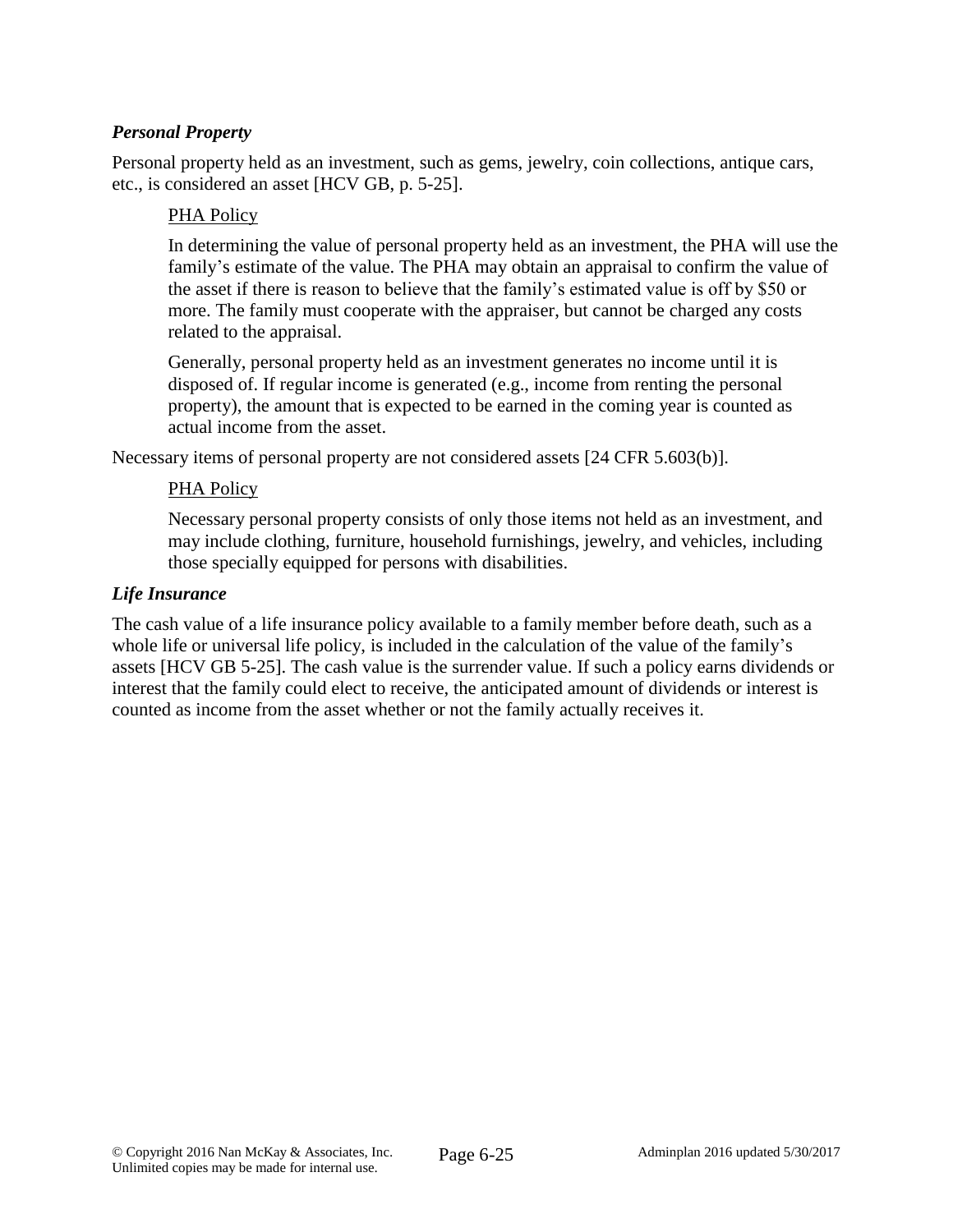# **6-I.H. PERIODIC PAYMENTS**

Periodic payments are forms of income received on a regular basis. HUD regulations specify periodic payments that are and are not included in annual income.

#### **Periodic Payments Included in Annual Income**

- Periodic payments from sources such as social security, unemployment and welfare assistance, annuities, insurance policies, retirement funds, and pensions. However, periodic payments from retirement accounts, annuities, and similar forms of investments are counted only after they exceed the amount contributed by the family [24 CFR 5.609(b)(4) and (b)(3)].
- Disability or death benefits and lottery receipts paid periodically, rather than in a single lump sum [24 CFR 5.609(b)(4) and HCV, p. 5-14].

#### **Lump-Sum Payments for the Delayed Start of a Periodic Payment**

Most lump-sums received as a result of delays in processing periodic payments, such as unemployment or welfare assistance, are counted as income. However, lump-sum receipts for the delayed start of periodic social security or supplemental security income (SSI) payments are not counted as income. Additionally, any deferred disability benefits that are received in a lump-sum or in prospective monthly amounts from the Department of Veterans Affairs are to be excluded from annual income [24 CFR 5.609(c)(14)].

#### PHA Policy

When a delayed-start payment is received and reported during the period in which the PHA is processing an annual reexamination, the PHA will adjust the family share and PHA subsidy retroactively for the period the payment was intended to cover. The family may pay in full any amount due or request to enter into a repayment agreement with the PHA.

#### **Treatment of Overpayment Deductions from Social Security Benefits**

The PHA must make a special calculation of annual income when the Social Security Administration (SSA) overpays an individual, resulting in a withholding or deduction from his or her benefit amount until the overpayment is paid in full. The amount and duration of the withholding will vary depending on the amount of the overpayment and the percent of the benefit rate withheld. Regardless of the amount withheld or the length of the withholding period, the PHA must use the reduced benefit amount after deducting only the amount of the overpayment withholding from the gross benefit amount [Notice PIH 2012-10].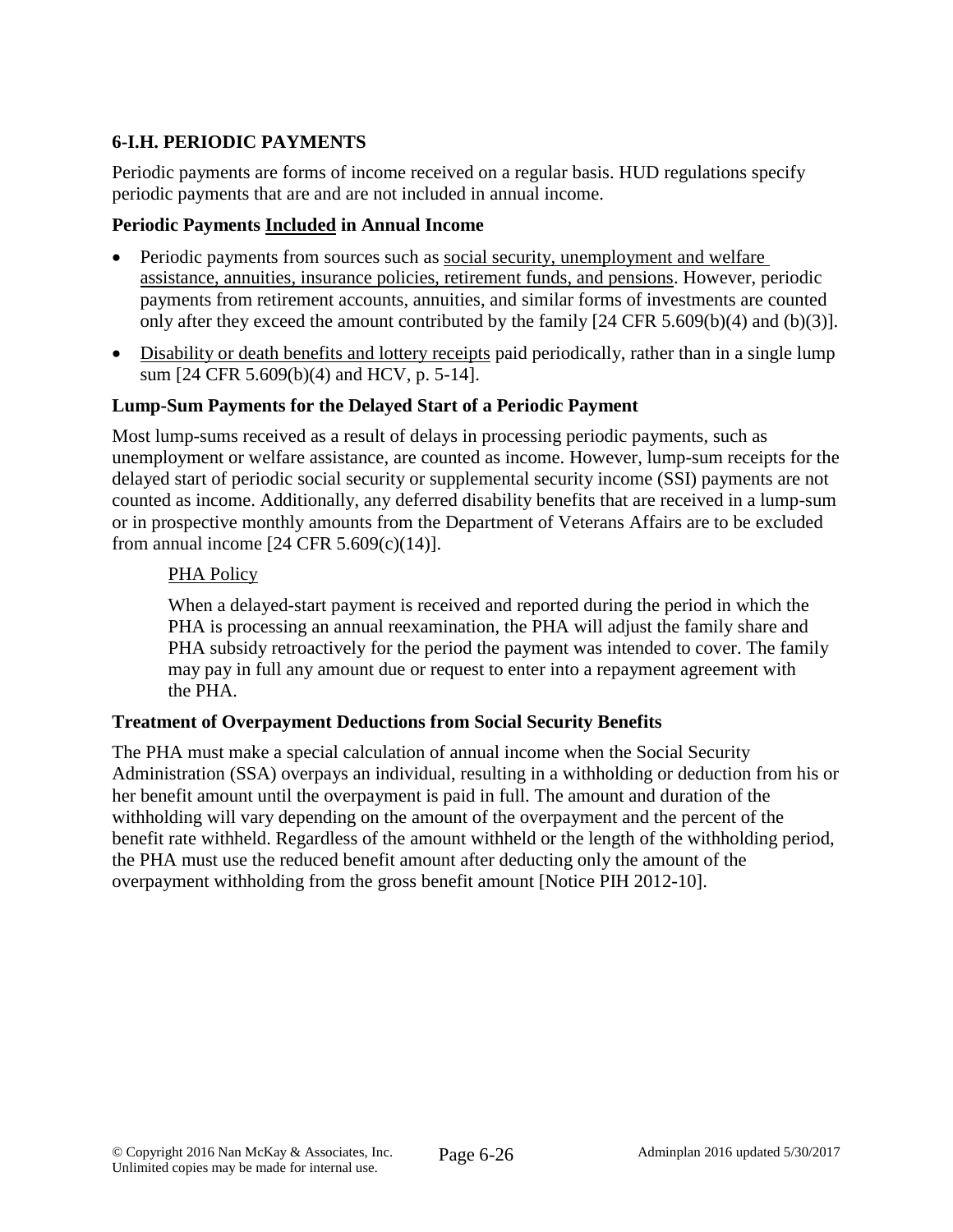## **Periodic Payments Excluded from Annual Income**

 Payments received for the care of foster children or foster adults (usually persons with disabilities, unrelated to the assisted family, who are unable to live alone) [24 CFR 5.609(c)(2)]. Kinship guardianship assistance payments (Kin-GAP) and other similar guardianship payments are treated the same as foster care payments and are likewise excluded from annual income [Notice PIH 2012-1].

### PHA Policy

The PHA will exclude payments for the care of foster children and foster adults only if the care is provided through an official arrangement with a local welfare agency [HCV GB, p. 5-18].

- Amounts paid by a state agency to a family with a member who has a developmental disability and is living at home to offset the cost of services and equipment needed to keep the developmentally disabled family member at home  $[24 \text{ CFR } 5.609(c)(16)].$
- Amounts received under the Low-Income Home Energy Assistance Program (42 U.S.C. 1626(c)) [24 CFR 5.609(c)(17)].
- Amounts received under the Child Care and Development Block Grant Act of 1990 (42) U.S.C. 9858q) [24 CFR 5.609(c)(17)].
- Earned Income Tax Credit (EITC) refund payments  $(26 \text{ U.S.C. } 32(i))$  [24 CFR 5.609(c)(17)]. *Note:* EITC may be paid periodically if the family elects to receive the amount due as part of payroll payments from an employer.
- Lump-sums received as a result of delays in processing Social Security and SSI payments (see section 6-I.H.) [24 CFR 5.609(c)(14)].
- Lump-sums or prospective monthly amounts received as deferred disability benefits from the Department of Veterans Affairs (VA) [24 CFR 5.609(c)(14)].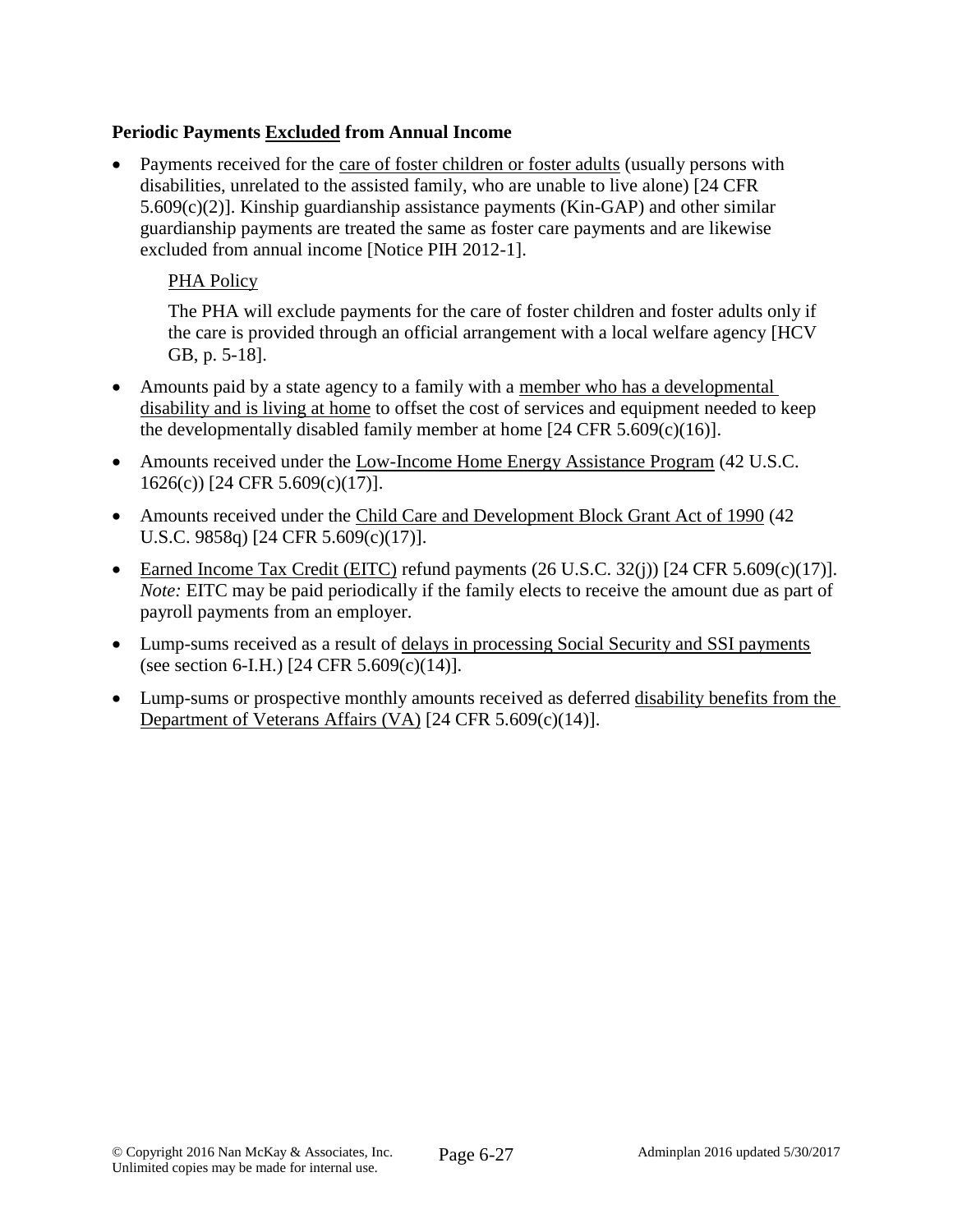# **6-I.I. PAYMENTS IN LIEU OF EARNINGS**

Payments in lieu of earnings, such as unemployment and disability compensation, worker's compensation, and severance pay, are counted as income [24 CFR 5.609(b)(5)] if they are received either in the form of periodic payments or in the form of a lump-sum amount or prospective monthly amounts for the delayed start of a periodic payment. If they are received in a one-time lump sum (as a settlement, for instance), they are treated as lump-sum receipts [24 CFR 5.609(c)(3)]. (See also the discussion of periodic payments in section 6-I.H and the discussion of lump-sum receipts in section 6-I.G.)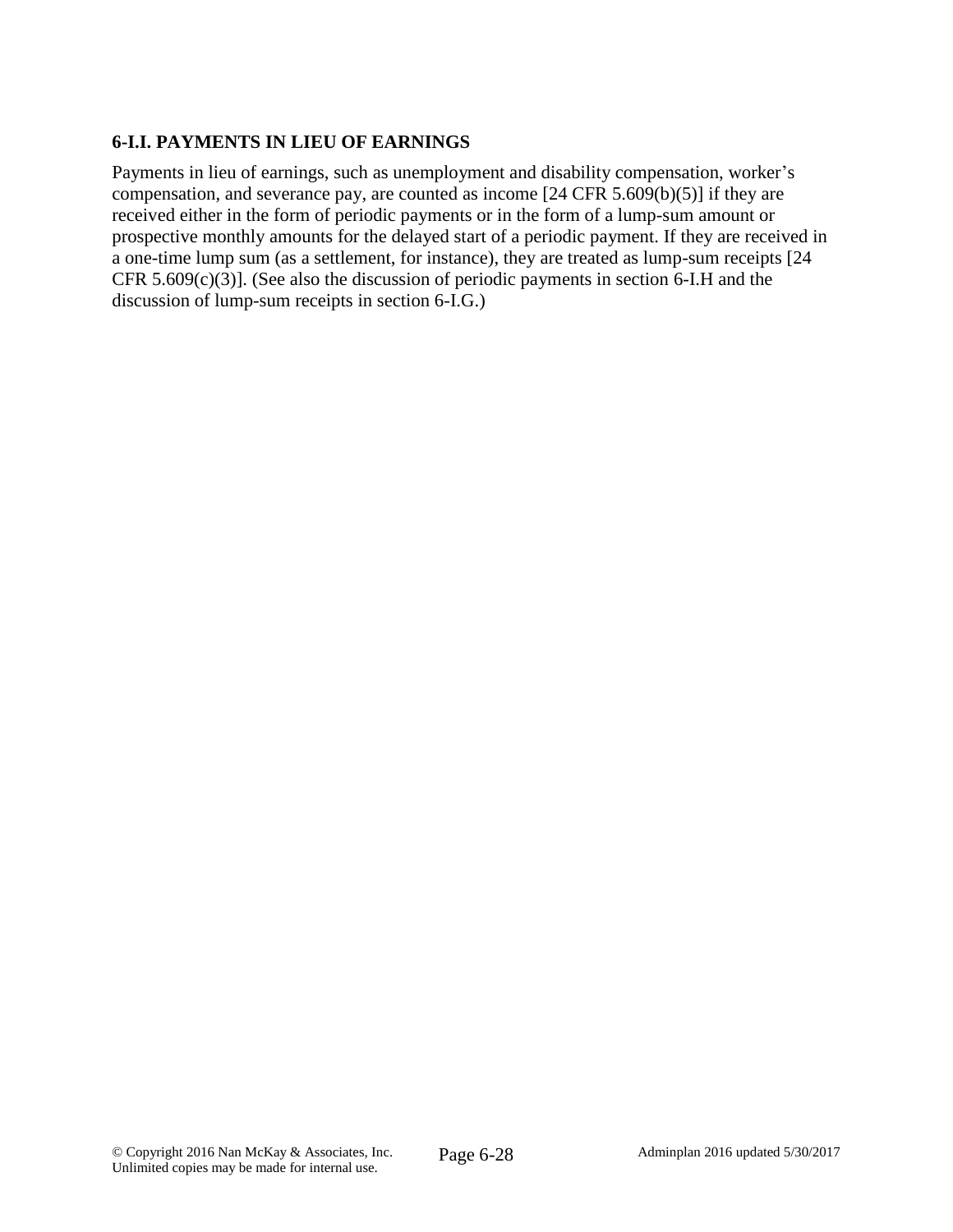# **6-I.J. WELFARE ASSISTANCE**

## **Overview**

Welfare assistance is counted in annual income. Welfare assistance includes Temporary Assistance for Needy Families (TANF) and any payments to individuals or families based on need that are made under programs funded separately or jointly by federal, state, or local governments [24 CFR 5.603(b)].

## **Sanctions Resulting in the Reduction of Welfare Benefits [24 CFR 5.615]**

The PHA must make a special calculation of annual income when the welfare agency imposes certain sanctions on certain families. The full text of the regulation at 24 CFR 5.615 is provided as Exhibit 6-5. The requirements are summarized below. This rule applies only if a family was receiving HCV assistance at the time the sanction was imposed.

### *Covered Families*

The families covered by 24 CFR 5.615 are those "who receive welfare assistance or other public assistance benefits ('welfare benefits') from a State or other public agency ('welfare agency') under a program for which Federal, State or local law requires that a member of the family must participate in an economic self-sufficiency program as a condition for such assistance" [24 CFR 5.615(b)]

### *Imputed Income*

When a welfare agency imposes a sanction that reduces a family's welfare income because the family commits fraud or fails to comply with the agency's economic self-sufficiency program or work activities requirement, the PHA must include in annual income "imputed" welfare income. The PHA must request that the welfare agency provide the reason for the reduction of benefits and the amount of the reduction of benefits. The imputed welfare income is the amount that the benefits were reduced as a result of the sanction.

This requirement does not apply to reductions in welfare benefits: (1) at the expiration of the lifetime or other time limit on the payment of welfare benefits, (2) if a family member is unable to find employment even though the family member has complied with the welfare agency economic self-sufficiency or work activities requirements, or (3) because a family member has not complied with other welfare agency requirements [24 CFR 5.615(b)(2)].

### *Offsets*

The amount of the imputed welfare income is offset by the amount of additional income the family begins to receive after the sanction is imposed. When the additional income equals or exceeds the imputed welfare income, the imputed income is reduced to zero [24 CFR  $5.615(c)(4)$ ].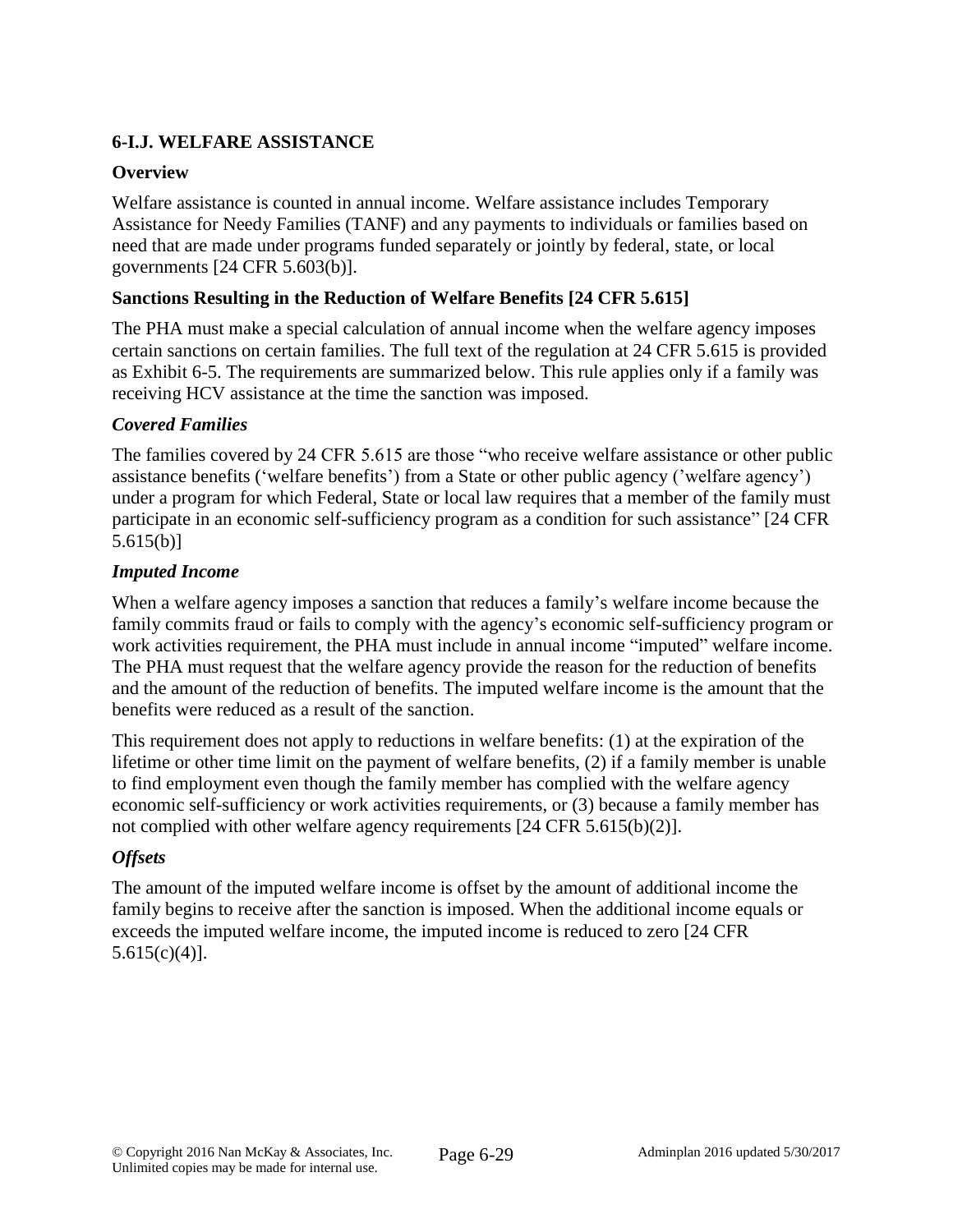# **6-I.K. PERIODIC AND DETERMINABLE ALLOWANCES [24 CFR 5.609(b)(7)]**

Annual income includes periodic and determinable allowances, such as alimony and child support payments, and regular contributions or gifts received from organizations or from persons not residing with an assisted family.

### **Alimony and Child Support**

The PHA must count alimony or child support amounts awarded as part of a divorce or separation agreement.

### PHA Policy

The PHA will count court-awarded amounts for alimony and child support unless the PHA verifies that: (1) the payments are not being made, and (2) the family has made reasonable efforts to collect amounts due, including filing with courts or agencies responsible for enforcing payments [HCV GB, pp. 5-23 and 5-47].

Families who do not have court-awarded alimony and child support awards are not required to seek a court award and are not required to take independent legal action to obtain collection.

## **Regular Contributions or Gifts**

The PHA must count as income regular monetary and nonmonetary contributions or gifts from persons not residing with an assisted family [24 CFR 5.609(b)(7)]. Temporary, nonrecurring, or sporadic income and gifts are not counted [24 CFR 5.609(c)(9)].

### PHA Policy

Examples of regular contributions include: (1) regular payment of a family's bills (e.g., utilities, telephone, rent, credit cards, and car payments), (2) cash or other liquid assets provided to any family member on a regular basis, and (3) "in-kind" contributions such as groceries and clothing provided to a family on a regular basis.

Nonmonetary contributions will be valued at the cost of purchasing the items, as determined by the PHA. For contributions that may vary from month to month (e.g., utility payments), the PHA will include an average amount based upon past history.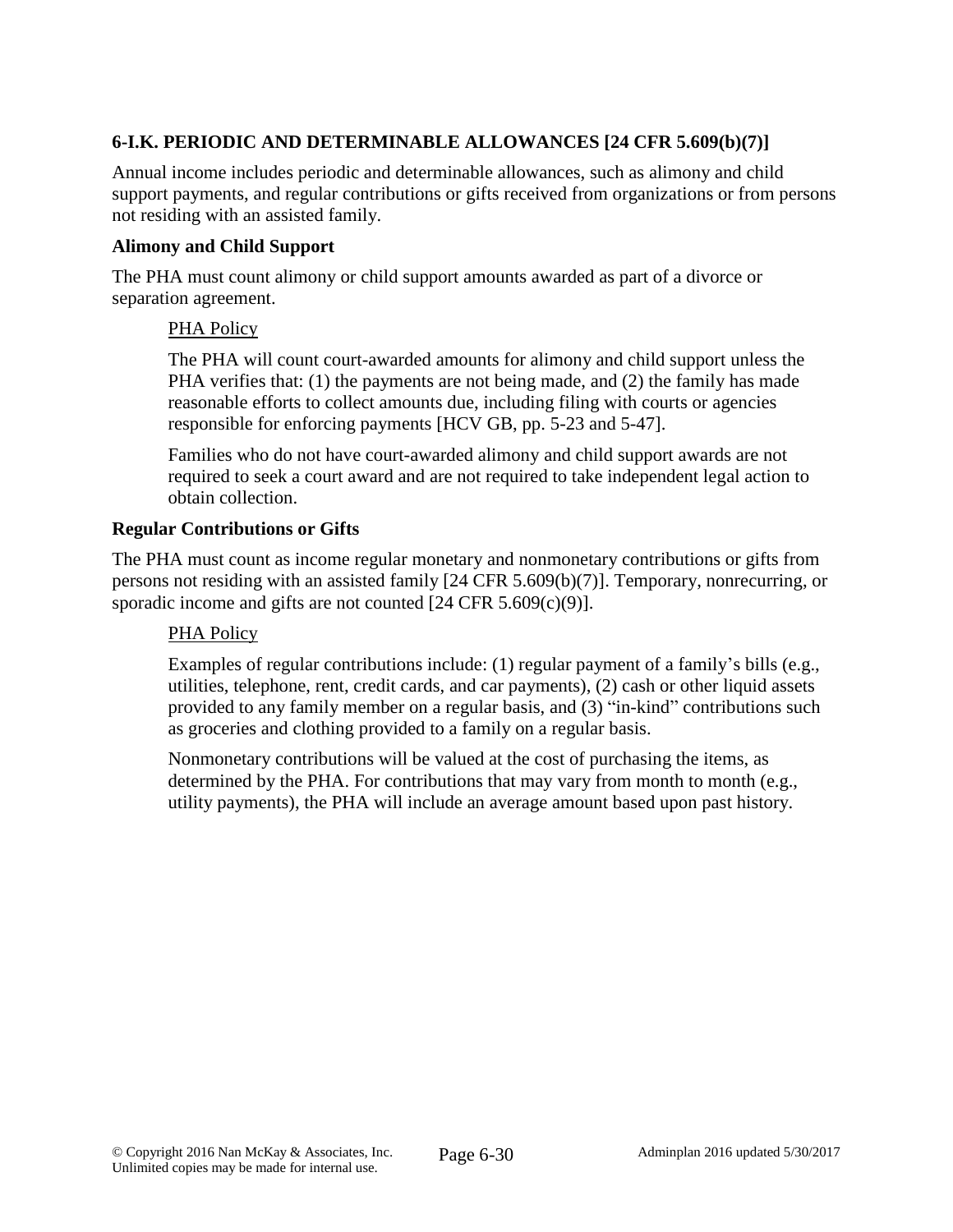## **6-I.L. STUDENT FINANCIAL ASSISTANCE [24 CFR 5.609(b)(9); Notice PIH 2015-21]**

In 2005, Congress passed a law (for Section 8 programs only) requiring that certain student financial assistance be included in annual income. Prior to that, the full amount of student financial assistance was excluded. For some students, the full exclusion still applies.

#### **Student Financial Assistance Included in Annual Income [24 CFR 5.609(b)(9); FR 4/10/06; Notice PIH 2015-21]**

The regulation requiring the inclusion of certain student financial assistance applies only to students who satisfy all of the following conditions:

- They are enrolled in an institution of higher education, as defined under the Higher Education Act (HEA) of 1965.
- They are seeking or receiving Section 8 assistance on their own—that is, apart from their parents—through the HCV program, the project-based voucher program, or the moderate rehabilitation program.
- They are under 24 years of age **OR** they have no dependent children.

For students who satisfy these three conditions, any financial assistance in excess of tuition and any other required fees and charges received: (1) under the 1965 HEA, (2) from a private source, or (3) from an institution of higher education, as defined under the 1965 HEA, must be included in annual income.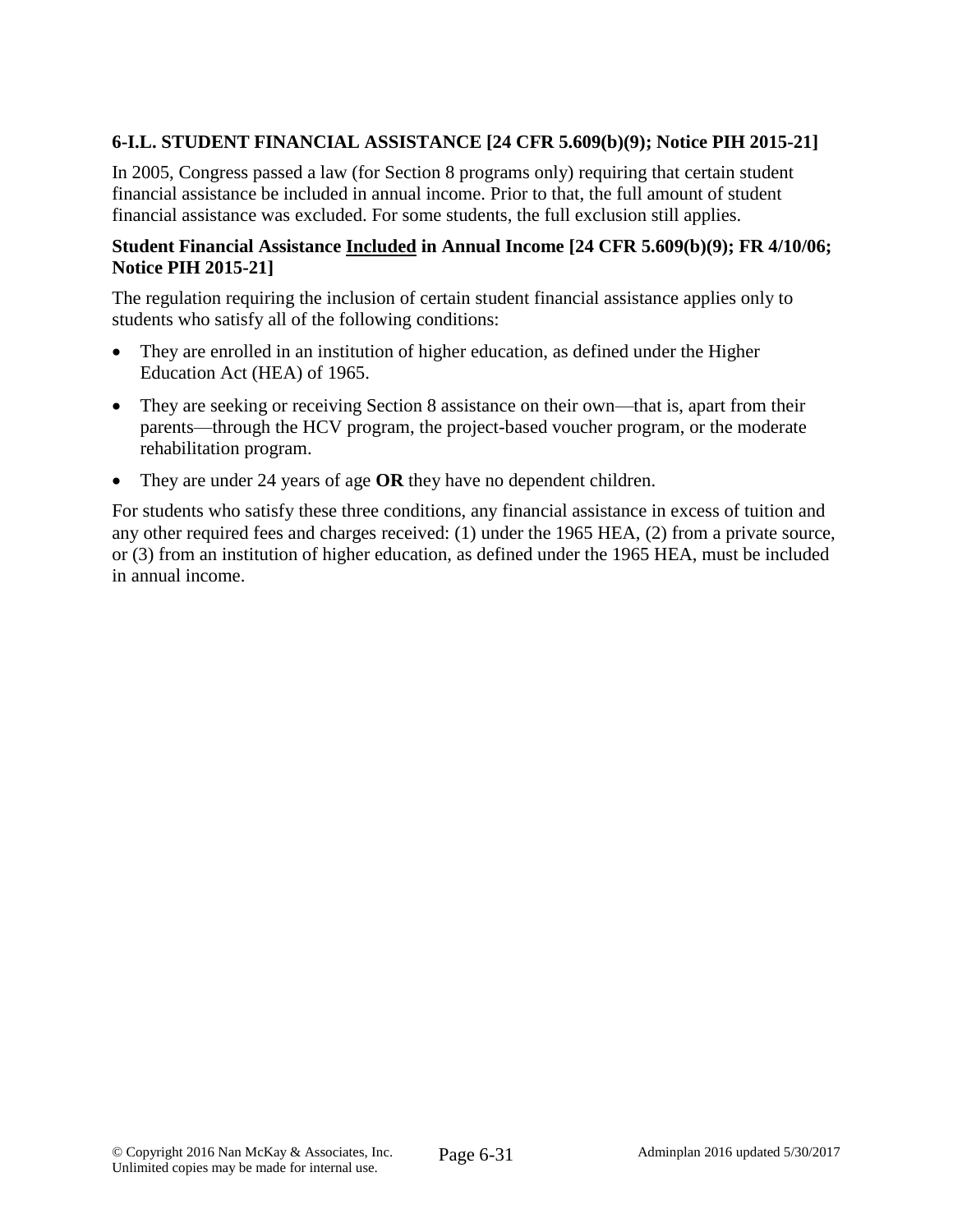To determine annual income in accordance with the above requirements, the PHA will use the definitions of *dependent child, institution of higher education,* and *parents* in section 3-II.E, along with the following definitions [FR 4/10/06, pp. 18148-18150]:

- *Assistance under the Higher Education Act of 1965* includes Pell Grants, Federal Supplement Educational Opportunity Grants, Academic Achievement Incentive Scholarships, State Assistance under the Leveraging Educational Assistance Partnership Program, the Robert G. Byrd Honors Scholarship Program, and Federal Work Study programs.
- *Assistance from private sources* means assistance from nongovernmental sources, including parents, guardians, and other persons not residing with the student in an HCV assisted unit.
- *Tuition and fees* are defined in the same manner in which the Department of Education defines *tuition and fees* [Notice PIH 2015-21].
	- This is the amount of tuition and required fees covering a full academic year most frequently charged to students.
	- The amount represents what a typical student would be charged and may not be the same for all students at an institution.
	- If tuition is charged on a per-credit-hour basis, the average full-time credit hour load for an academic year is used to estimate average tuition.
	- Required fees include all fixed-sum charges that are required of a large proportion of all students. Examples include, but are not limited to, writing and science lab fees and fees specific to the student's major or program (i.e., nursing program).
	- Expenses related to attending an institution of higher education must **not** be included as tuition. Examples include, but are not limited to, room and board, books, supplies, meal plans, transportation and parking, student health insurance plans, and other non-fixedsum charges.

# **Student Financial Assistance Excluded from Annual Income [24 CFR 5.609(c)(6)]**

Any student financial assistance not subject to inclusion under 24 CFR 5.609(b)(9) is fully excluded from annual income under  $24$  CFR  $5.609(c)(6)$ , whether it is paid directly to the student or to the educational institution the student is attending. This includes any financial assistance received by:

- Students residing with parents who are seeking or receiving Section 8 assistance
- Students who are enrolled in an educational institution that does **not** meet the 1965 HEA definition of *institution of higher education*
- Students who are over 23 **AND** have at least one dependent child, as defined in section 3-II.E
- Students who are receiving financial assistance through a governmental program not authorized under the 1965 HEA.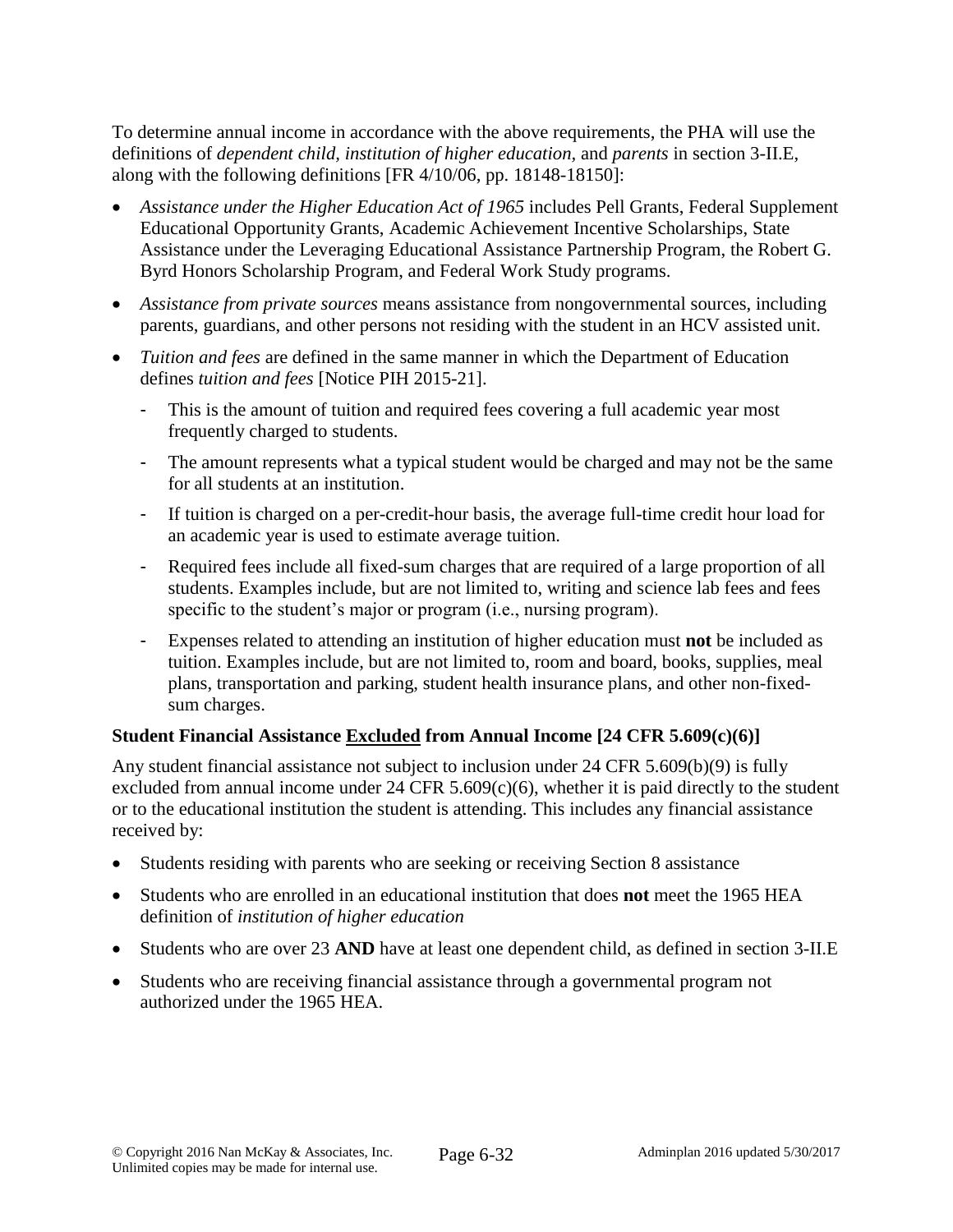# **6-I.M. ADDITIONAL EXCLUSIONS FROM ANNUAL INCOME**

Other exclusions contained in 24 CFR 5.609(c) that have not been discussed earlier in this chapter include the following:

- Reimbursement of medical expenses  $[24 \text{ CFR } 5.609(c)(4)]$
- Amounts received by participants in other publicly assisted programs which are specifically for or in reimbursement of out-of-pocket expenses incurred and which are made solely to allow participation in a specific program  $[24 \text{ CFR } 5.609(c)(8)(iii)]$
- Amounts received by a person with a disability that are disregarded for a limited time for purposes of Supplemental Security Income eligibility and benefits because they are set aside for use under a Plan to Attain Self-Sufficiency (PASS)  $[(24 \text{ CFR } 5.609(c)(8)(ii)]$
- Reparation payments paid by a foreign government pursuant to claims filed under the laws of that government by persons who were persecuted during the Nazi era  $[24 \text{ CFR } 5.609(c)(10)]$
- Adoption assistance payments in excess of \$480 per adopted child  $[24 \text{ CFR } 5.609 \text{ (c)}(12)]$
- Refunds or rebates on property taxes paid on the dwelling unit  $[24 \text{ CFR } 5.609 \text{ (c)}(15)]$
- Amounts paid by a state agency to a family with a member who has a developmental disability and is living at home to offset the cost of services and equipment needed to keep the developmentally disabled family member at home  $[24 \text{ CFR } 5.609(c)(16)]$
- Amounts specifically excluded by any other federal statute  $[24 \text{ CFR } 5.609 \text{ (c)} (17)$ , FR Notice 5/20/14]. HUD publishes an updated list of these exclusions periodically. It includes:
	- (a) The value of the allotment provided to an eligible household under the Food Stamp Act of 1977 (7 U.S.C. 2017 (b))
	- (b) Benefits under Section 1780 of the School Lunch Act and Child Nutrition Act of 1966, including WIC
	- (c) Payments to volunteers under the Domestic Volunteer Services Act of 1973 (42 U.S.C. 5044(g), 5058)
	- (d) Payments received under the Alaska Native Claims Settlement Act (43 U.S.C. 1626(c))
	- (e) Income derived from certain submarginal land of the United States that is held in trust for certain Indian tribes (25 U.S.C. 459e)
	- (f) Payments or allowances made under the Department of Health and Human Services' Low-Income Home Energy Assistance Program (42 U.S.C. 8624(f))
	- (g) Payments received under programs funded in whole or in part under the Workforce Investment Act of 1998 (29 U.S.C. 2931)
	- (h) Deferred disability benefits from the Department of Veterans Affairs, whether received as a lump sum or in monthly prospective amounts
	- (i) Income derived from the disposition of funds to the Grand River Band of Ottawa Indians (Pub. L. 94-540, 90 Stat. 2503-04)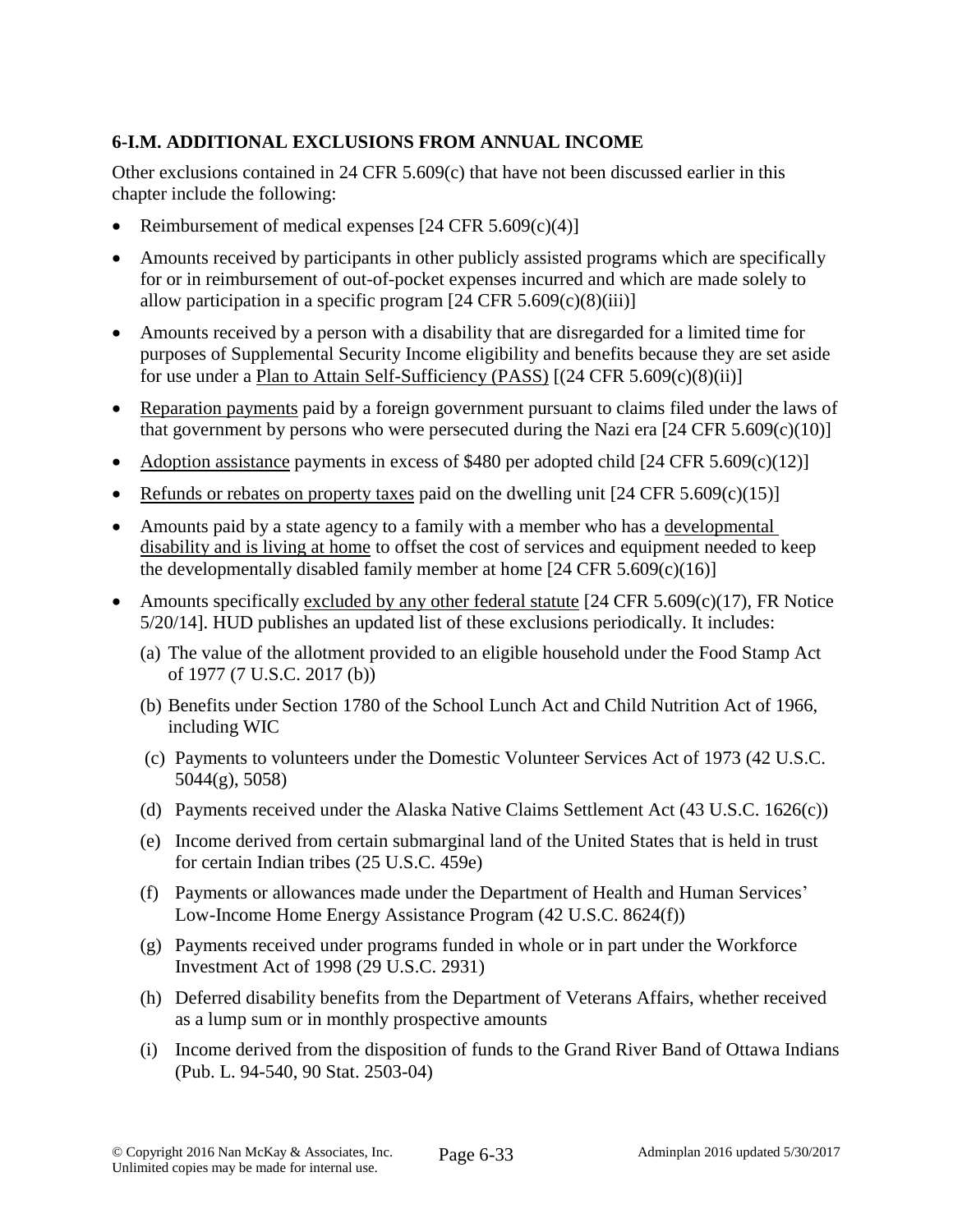- (j) Payments, funds, or distributions authorized, established, or directed by the Seneca Nation Settlement Act of 1990 (25 U.S.C. 1774f(b))
- (k) A lump sum or periodic payment received by an individual Indian pursuant to the Class Action Settlement Agreement in the United States District Court case entitled *Elouise Cobell et al.* v. *Ken Salazar et al.,* for a period of one year from the time of receipt of that payment as provided in the Claims Resolution Act of 2010
- (l) The first \$2,000 of per capita shares received from judgment funds awarded by the Indian Claims Commission or the U. S. Claims Court, the interests of individual Indians in trust or restricted lands, including the first \$2,000 per year of income received by individual Indians from funds derived from interests held in such trust or restricted lands (25 U.S.C. 1407-1408)
- (m) Benefits under the Indian Veterans Housing Opportunity Act of 2010 (only applies to Native American housing programs)
- (n) Payments received from programs funded under Title V of the Older Americans Act of 1985 (42 U.S.C. 3056(f))
- (o) Payments received on or after January 1, 1989, from the Agent Orange Settlement Fund or any other fund established pursuant to the settlement in *In Re Agent Orange* product liability litigation, M.D.L. No. 381 (E.D.N.Y.)
- (p) Payments received under 38 U.S.C. 1833(c) to children of Vietnam veterans born with spinal bifida, children of women Vietnam veterans born with certain birth defects, and children of certain Korean service veterans born with spinal bifida
- (q) Payments received under the Maine Indian Claims Settlement Act of 1980 (25 U.S.C. 1721)
- (r) The value of any child care provided or arranged (or any amount received as payment for such care or reimbursement for costs incurred for such care) under the Child Care and Development Block Grant Act of 1990 (42 U.S.C. 9858q)
- (s) Earned income tax credit (EITC) refund payments received on or after January 1, 1991  $(26 \text{ U.S.C. } 32(j))$
- (t) Payments by the Indian Claims Commission to the Confederated Tribes and Bands of Yakima Indian Nation or the Apache Tribe of Mescalero Reservation (Pub. L. 95-433)
- (u) Amounts of scholarships funded under Title IV of the Higher Education Act of 1965j, including awards under federal work-study programs or under the Bureau of Indian Affairs student assistance programs (20 U.S.C. 1087uu). For Section 8 programs, the exception found in § 237 of Public Law 109–249 applies and requires that the amount of financial assistance in excess of tuition and mandatory fees shall be considered income in accordance with the provisions codified at 24 CFR 5.609(b)(9), except for those persons with disabilities as defined by 42 U.S.C. 1437a(b)(3)(E) (Pub. L. 109–249) (See See Section 6-I.L. for exceptions.)
- (v) Allowances, earnings and payments to AmeriCorps participants under the National and Community Service Act of 1990 (42 U.S.C. 12637(d))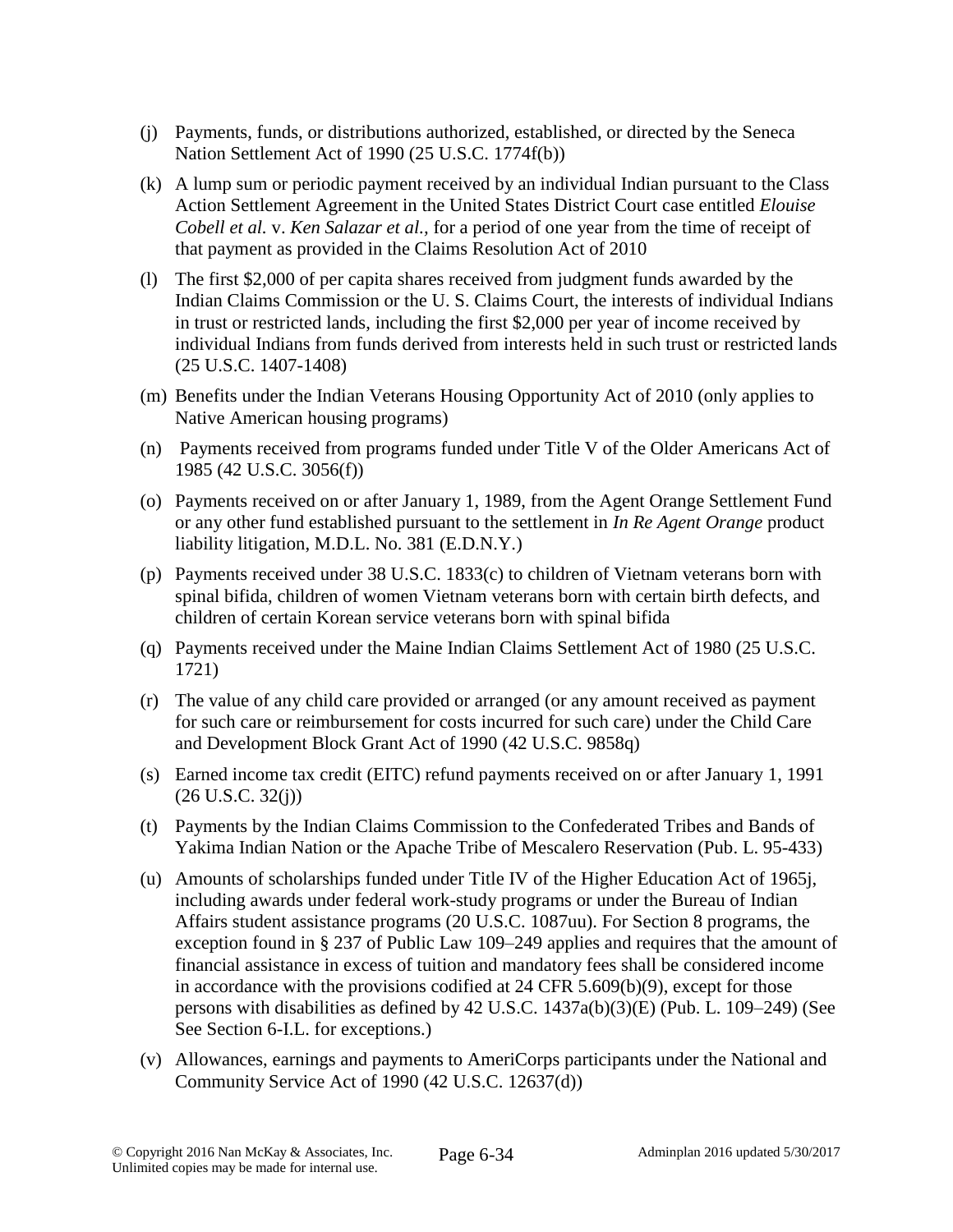- (w) Any amount of crime victim compensation (under the Victims of Crime Act) received through crime victim assistance (or payment or reimbursement of the cost of such assistance) as determined under the Victims of Crime Act because of the commission of a crime against the applicant under the Victims of Crime Act (42 U.S.C. 10602)
- (x) Any amounts in an "individual development account" as provided by the Assets for Independence Act, as amended in 2002
- (y) Payments made from the proceeds of Indian tribal trust cases as described in Notice PIH 2013–30, "Exclusion from Income of Payments under Recent Tribal Trust Settlements" (25 U.S.C. 117b(a))
- (z) Major disaster and emergency assistance received under the Robert T. Stafford Disaster Relief and Emergency Assistance Act and comparable disaster assistance provided by states, local governments, and disaster assistance organizations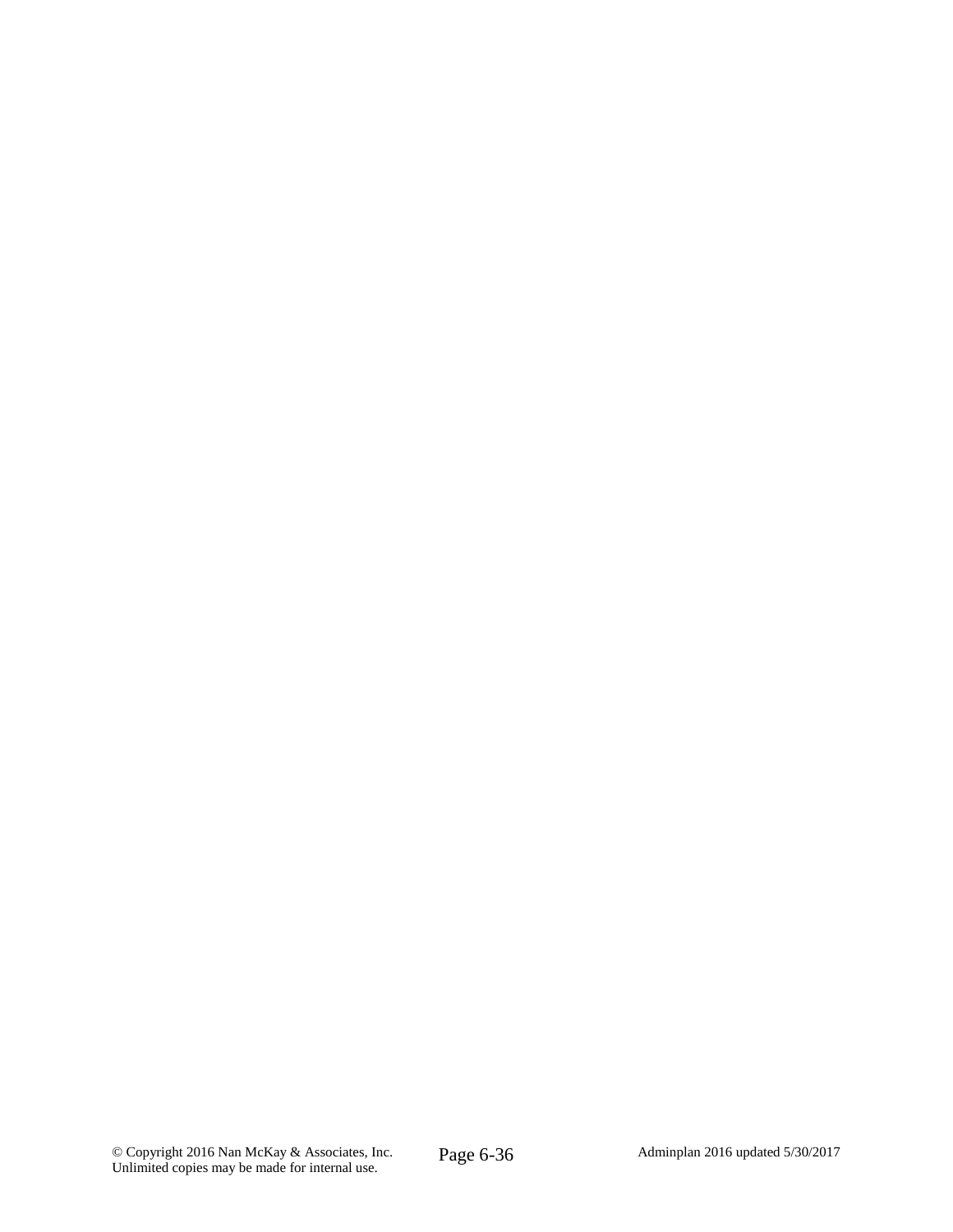# **PART II: ADJUSTED INCOME**

#### **6-II.A. INTRODUCTION**

#### **Overview**

HUD regulations require PHAs to deduct from annual income any of five mandatory deductions for which a family qualifies. The resulting amount is the family's adjusted income. Mandatory deductions are found in 24 CFR 5.611.

5.611(a) Mandatory deductions. In determining adjusted income, the responsible entity [PHA] must deduct the following amounts from annual income:

(1) \$480 for each dependent;

(2) \$400 for any elderly family or disabled family;

(3) The sum of the following, to the extent the sum exceeds three percent of annual income:

(i) Unreimbursed medical expenses of any elderly family or disabled family;

(ii) Unreimbursed reasonable attendant care and auxiliary apparatus expenses for each member of the family who is a person with disabilities, to the extent necessary to enable any member of the family (including the member who is a person with disabilities) to be employed. This deduction may not exceed the earned income received by family members who are 18 years of age or older and who are able to work because of such attendant care or auxiliary apparatus; and

(4) Any reasonable child care expenses necessary to enable a member of the family to be employed or to further his or her education.

This part covers policies related to these mandatory deductions. Verification requirements related to these deductions are found in Chapter 7.

#### **Anticipating Expenses**

#### PHA Policy

Generally, the PHA will use current circumstances to anticipate expenses. When possible, for costs that are expected to fluctuate during the year (e.g., child care during school and nonschool periods and cyclical medical expenses), the PHA will estimate costs based on historic data and known future costs.

If a family has an accumulated debt for medical or disability assistance expenses, the PHA will include as an eligible expense the portion of the debt that the family expects to pay during the period for which the income determination is being made. However, amounts previously deducted will not be allowed even if the amounts were not paid as expected in a preceding period. The PHA may require the family to provide documentation of payments made in the preceding year.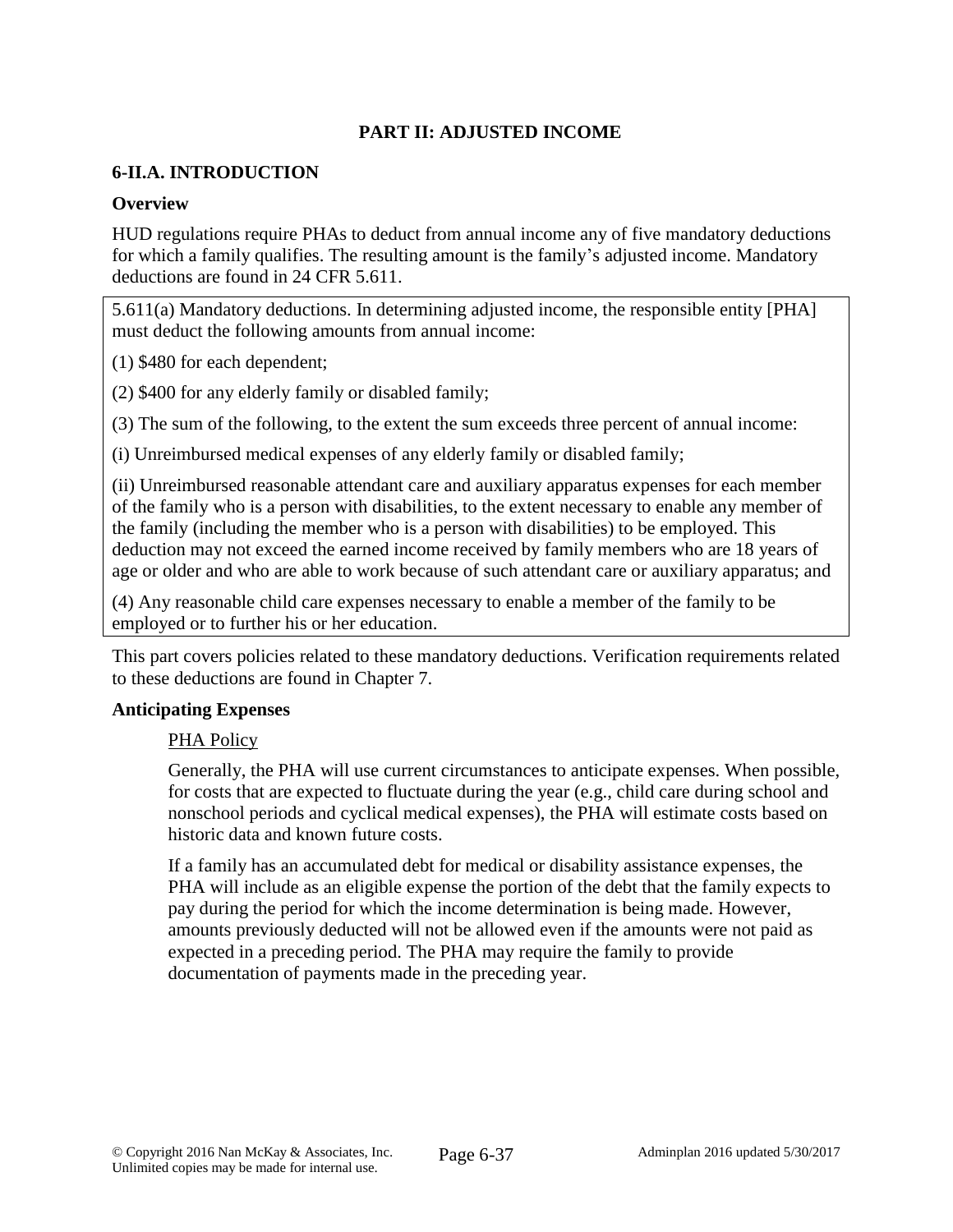## **6-II.B. DEPENDENT DEDUCTION**

An allowance of \$480 is deducted from annual income for each dependent [24 CFR 5.611(a)(1)]. *Dependent* is defined as any family member other than the head, spouse, or cohead who is under the age of 18 or who is 18 or older and is a person with disabilities or a full-time student. Foster children, foster adults, and live-in aides are never considered dependents [24 CFR 5.603(b)].

## **6-II.C. ELDERLY OR DISABLED FAMILY DEDUCTION**

A single deduction of \$400 is taken for any elderly or disabled family [24 CFR 5.611(a)(2)]. An *elderly family* is a family whose head, spouse, cohead, or sole member is 62 years of age or older, and a *disabled family* is a family whose head, spouse, cohead, or sole member is a person with disabilities [24 CFR 5.403].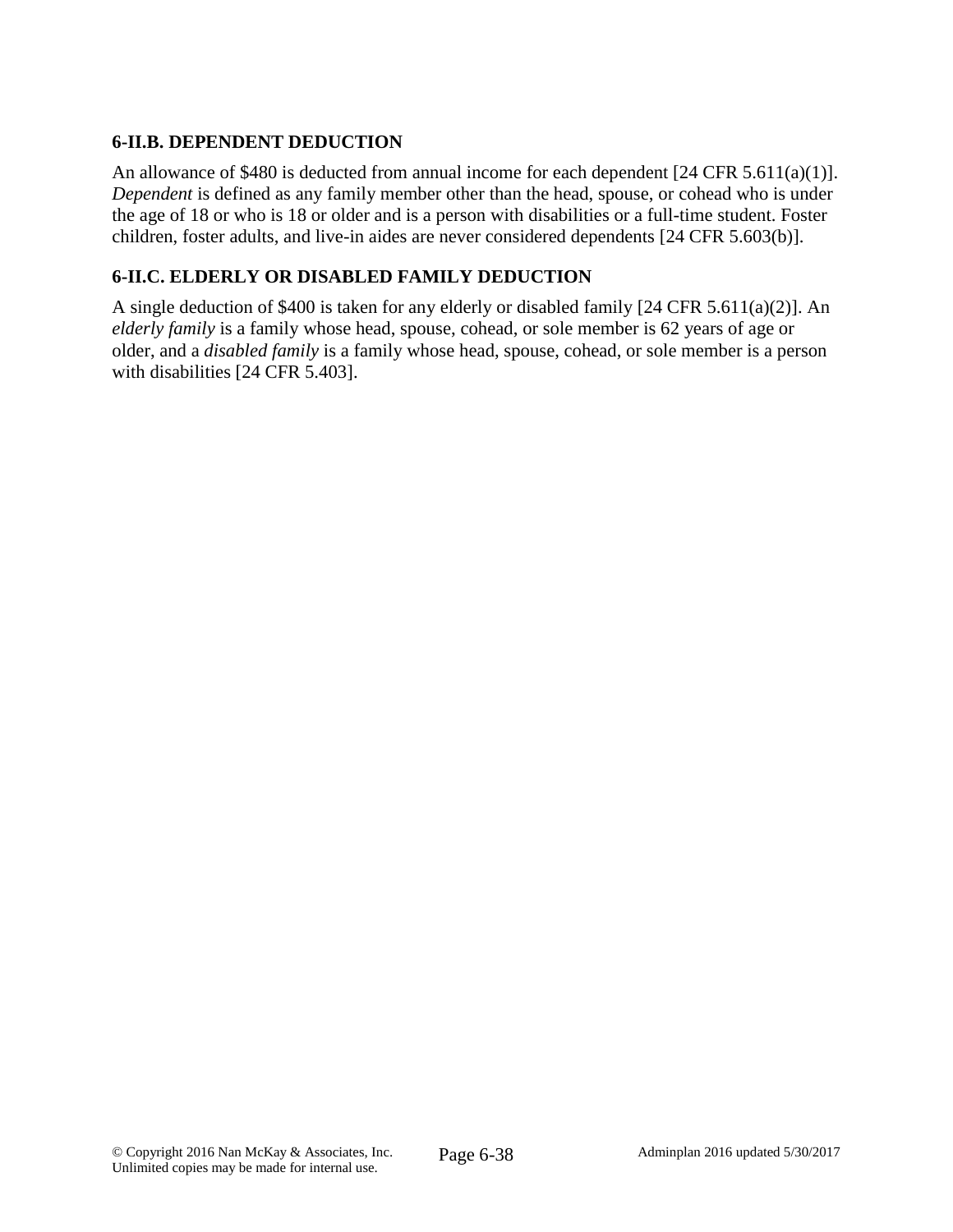# **6-II.D. MEDICAL EXPENSES DEDUCTION [24 CFR 5.611(a)(3)(i)]**

Unreimbursed medical expenses may be deducted to the extent that, in combination with any disability assistance expenses, they exceed three percent of annual income.

The medical expense deduction is permitted only for families in which the head, spouse, or cohead is at least 62 or is a person with disabilities. If a family is eligible for a medical expense deduction, the medical expenses of all family members are counted [VG, p. 28].

### **Definition of** *Medical Expenses*

HUD regulations define *medical expenses* at 24 CFR 5.603(b) to mean "medical expenses, including medical insurance premiums, that are anticipated during the period for which annual income is computed, and that are not covered by insurance."

### PHA Policy

The most current IRS Publication 502, *Medical and Dental Expenses,* will be used as a reference to determine the costs that qualify as medical expenses.

| <b>Summary of Allowable Medical Expenses from IRS Publication 502</b>                                       |                                                                                                                                                                                                                                                                                                                                           |  |  |  |
|-------------------------------------------------------------------------------------------------------------|-------------------------------------------------------------------------------------------------------------------------------------------------------------------------------------------------------------------------------------------------------------------------------------------------------------------------------------------|--|--|--|
| Services of medical professionals                                                                           | Substance abuse treatment programs                                                                                                                                                                                                                                                                                                        |  |  |  |
| Surgery and medical procedures that are<br>necessary, legal, noncosmetic                                    | Psychiatric treatment<br>Ambulance services and some costs of<br>transportation related to medical<br>expenses<br>The cost and care of necessary<br>equipment related to a medical<br>condition (e.g., eyeglasses/lenses,<br>hearing aids, crutches, and artificial<br>teeth)<br>Cost and continuing care of necessary<br>service animals |  |  |  |
| Services of medical facilities                                                                              |                                                                                                                                                                                                                                                                                                                                           |  |  |  |
| Hospitalization, long-term care, and in-<br>home nursing services                                           |                                                                                                                                                                                                                                                                                                                                           |  |  |  |
| Prescription medicines and insulin, but<br>not nonprescription medicines even if<br>recommended by a doctor |                                                                                                                                                                                                                                                                                                                                           |  |  |  |
| Improvements to housing directly related<br>to medical needs (e.g., ramps for a wheel<br>chair, handrails)  |                                                                                                                                                                                                                                                                                                                                           |  |  |  |
|                                                                                                             | Medical insurance premiums or the cost<br>of a health maintenance organization<br>(HMO)                                                                                                                                                                                                                                                   |  |  |  |
| <b>Note:</b> This chart provides a summary of eligible medical expenses only. Detailed                      |                                                                                                                                                                                                                                                                                                                                           |  |  |  |

information is provided in IRS Publication 502. Medical expenses are considered only to the extent they are not reimbursed by insurance or some other source.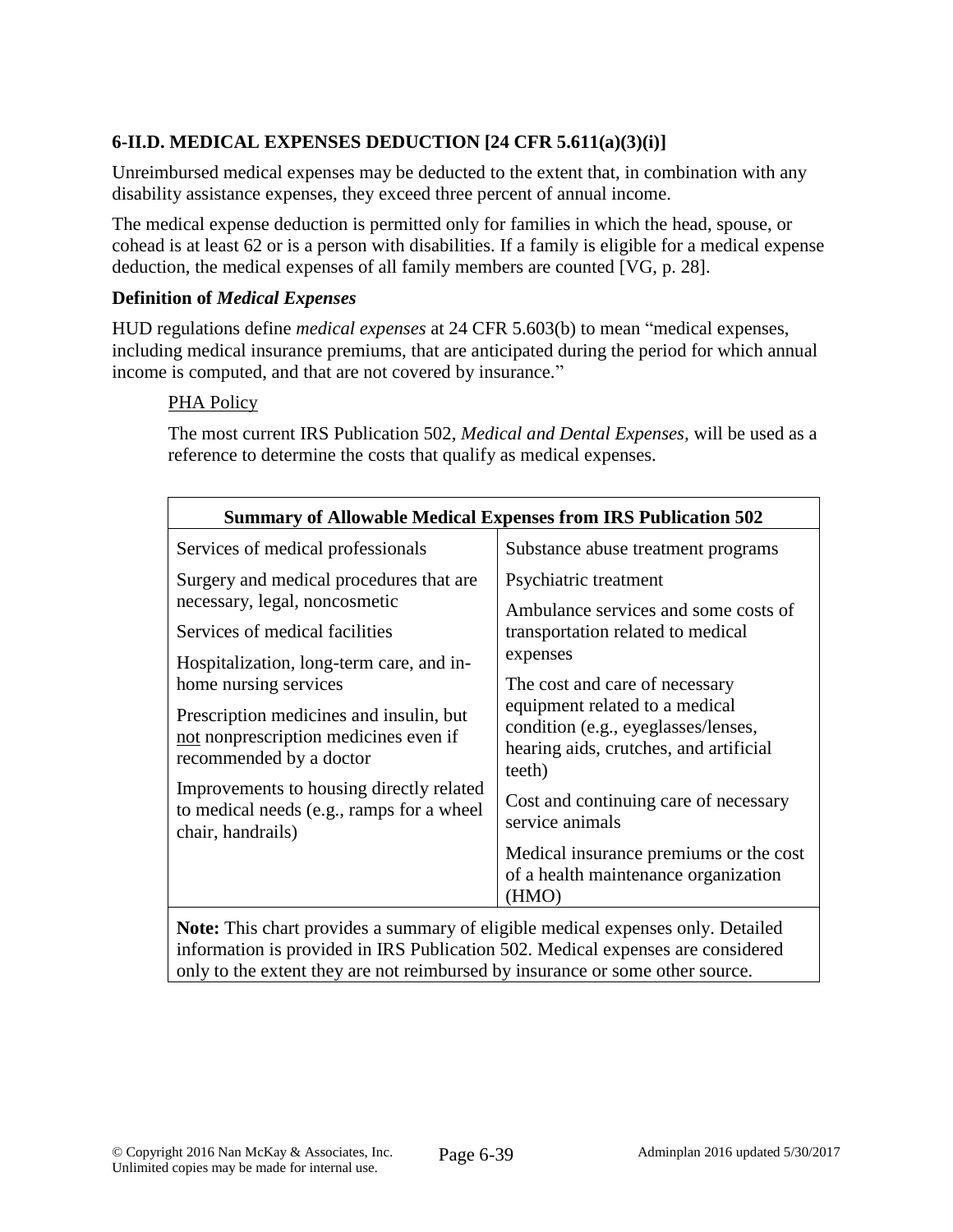#### **Families That Qualify for Both Medical and Disability Assistance Expenses**

#### PHA Policy

This policy applies only to families in which the head, spouse, or cohead is 62 or older or is a person with disabilities.

When expenses anticipated by a family could be defined as either medical or disability assistance expenses, the PHA will consider them medical expenses unless it is clear that the expenses are incurred exclusively to enable a person with disabilities to work.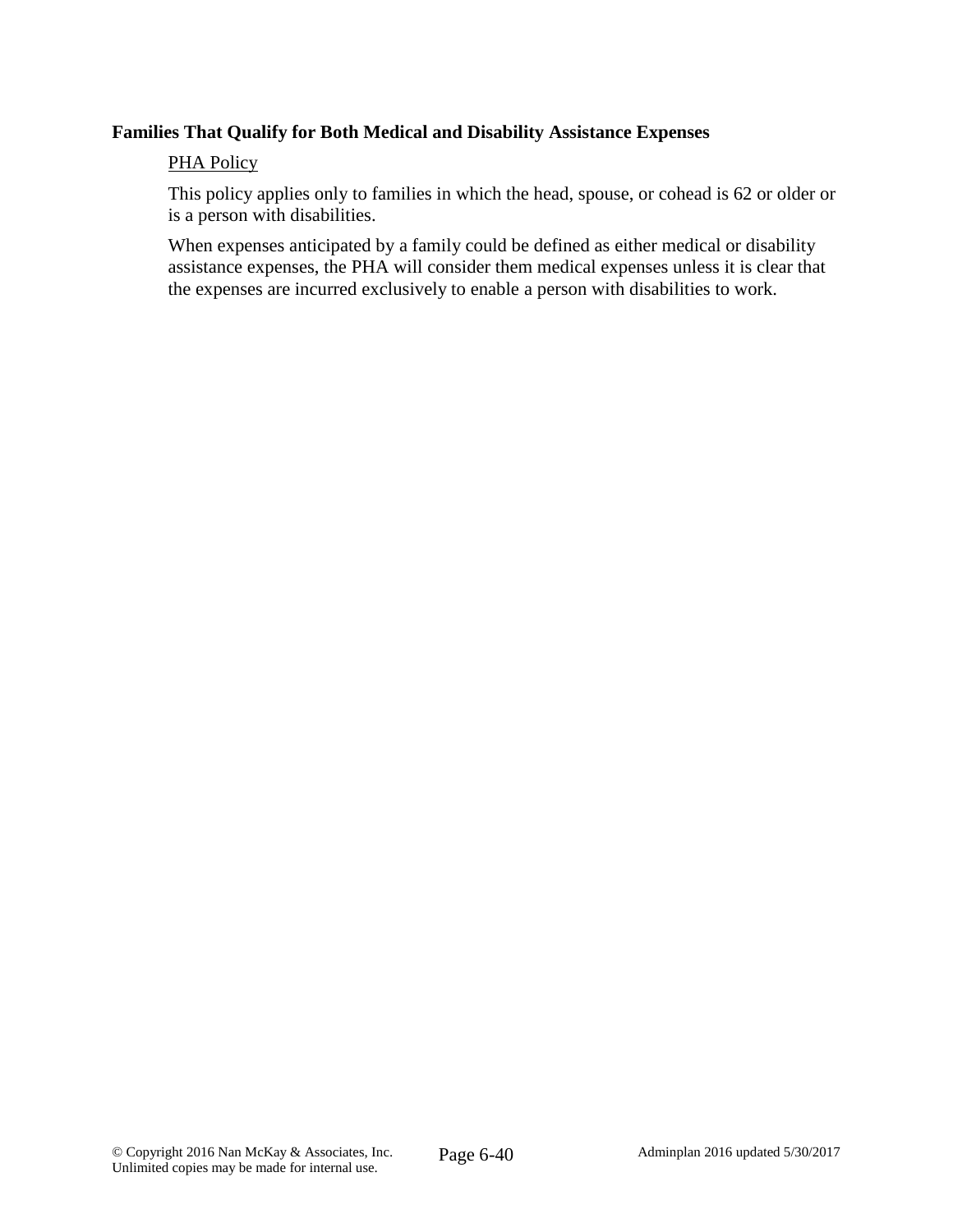# **6-II.E. DISABILITY ASSISTANCE EXPENSES DEDUCTION [24 CFR 5.603(b) and 24 CFR 5.611(a)(3)(ii)]**

Reasonable expenses for attendant care and auxiliary apparatus for a disabled family member may be deducted if they: (1) are necessary to enable a family member 18 years or older to work, (2) are not paid to a family member or reimbursed by an outside source, (3) in combination with any medical expenses, exceed three percent of annual income, and (4) do not exceed the earned income received by the family member who is enabled to work.

### **Earned Income Limit on the Disability Assistance Expense Deduction**

A family can qualify for the disability assistance expense deduction only if at least one family member (who may be the person with disabilities) is enabled to work [24 CFR 5.603(b)].

The disability expense deduction is capped by the amount of "earned income received by family members who are 18 years of age or older and who are able to work" because of the expense [24 CFR  $5.611(a)(3)(ii)$ . The earned income used for this purpose is the amount verified before any earned income disallowances or income exclusions are applied.

#### PHA Policy

The family must identify the family members enabled to work as a result of the disability assistance expenses. In evaluating the family's request, the PHA will consider factors such as how the work schedule of the relevant family members relates to the hours of care provided, the time required for transportation, the relationship of the family members to the person with disabilities, and any special needs of the person with disabilities that might determine which family members are enabled to work.

When the PHA determines that the disability assistance expenses enable more than one family member to work, the expenses will be capped by the sum of the family members' incomes.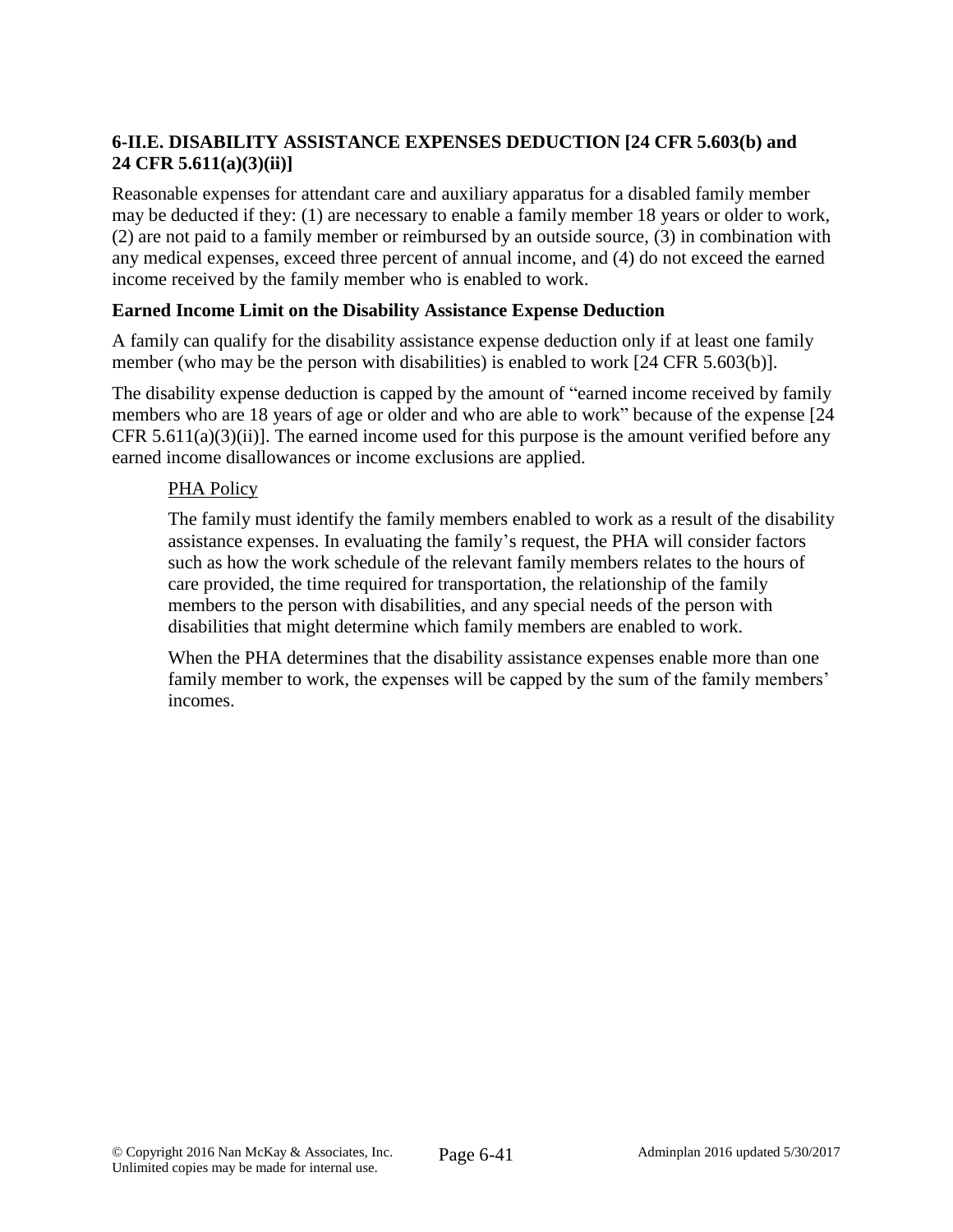## **Eligible Disability Expenses**

Examples of auxiliary apparatus are provided in the *HCV Guidebook* as follows: "Auxiliary apparatus are items such as wheelchairs, ramps, adaptations to vehicles, or special equipment to enable a blind person to read or type, but only if these items are directly related to permitting the disabled person or other family member to work" [HCV GB, p. 5-30].

HUD advises PHAs to further define and describe auxiliary apparatus [VG, p. 30].

### *Eligible Auxiliary Apparatus*

### PHA Policy

Expenses incurred for maintaining or repairing an auxiliary apparatus are eligible. In the case of an apparatus that is specially adapted to accommodate a person with disabilities (e.g., a vehicle or computer), the cost to maintain the special adaptations (but not maintenance of the apparatus itself) is an eligible expense. The cost of service animals trained to give assistance to persons with disabilities, including the cost of acquiring the animal, veterinary care, food, grooming, and other continuing costs of care, will be included.

#### *Eligible Attendant Care*

The family determines the type of attendant care that is appropriate for the person with disabilities.

#### PHA Policy

Attendant care includes, but is not limited to, reasonable costs for home medical care, nursing services, in-home or center-based care services, interpreters for persons with hearing impairments, and readers for persons with visual disabilities.

Attendant care expenses will be included for the period that the person enabled to work is employed plus reasonable transportation time. The cost of general housekeeping and personal services is not an eligible attendant care expense. However, if the person enabled to work is the person with disabilities, personal services necessary to enable the person with disabilities to work are eligible.

If the care attendant also provides other services to the family, the PHA will prorate the cost and allow only that portion of the expenses attributable to attendant care that enables a family member to work. For example, if the care provider also cares for a child who is not the person with disabilities, the cost of care must be prorated. Unless otherwise specified by the care provider, the calculation will be based upon the number of hours spent in each activity and/or the number of persons under care.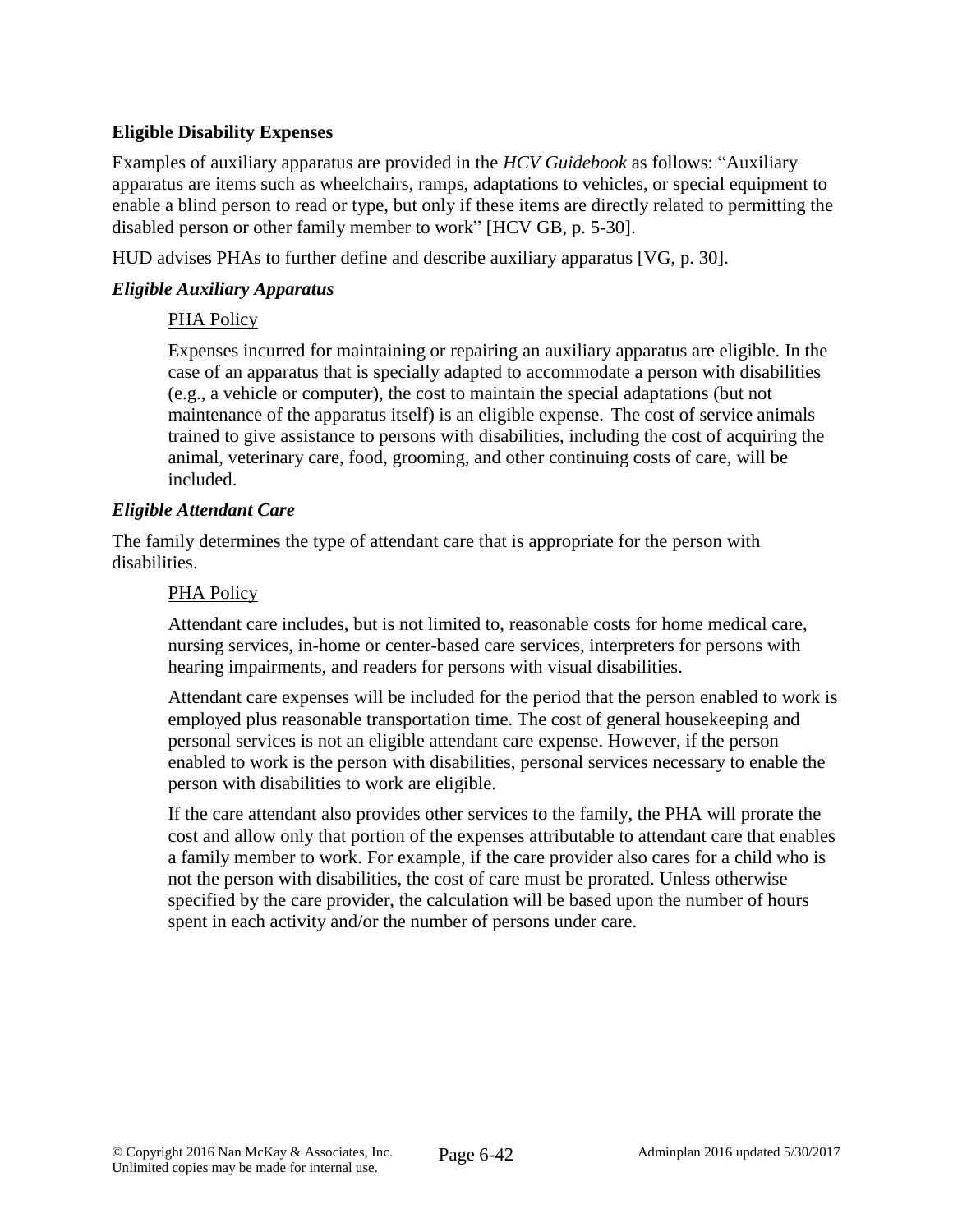### *Payments to Family Members*

No disability assistance expenses may be deducted for payments to a member of an assisted family [24 CFR 5.603(b)]. However, expenses paid to a relative who is not a member of the assisted family may be deducted if they are not reimbursed by an outside source.

#### **Necessary and Reasonable Expenses**

The family determines the type of care or auxiliary apparatus to be provided and must describe how the expenses enable a family member to work. The family must certify that the disability assistance expenses are necessary and are not paid or reimbursed by any other source.

#### PHA Policy

The PHA determines the reasonableness of the expenses based on typical costs of care or apparatus in the locality. To establish typical costs, the PHA will collect information from organizations that provide services and support to persons with disabilities. A family may present, and the PHA will consider, the family's justification for costs that exceed typical costs in the area.

#### **Families That Qualify for Both Medical and Disability Assistance Expenses**

#### PHA Policy

This policy applies only to families in which the head or spouse is 62 or older or is a person with disabilities.

When expenses anticipated by a family could be defined as either medical or disability assistance expenses, the PHA will consider them medical expenses unless it is clear that the expenses are incurred exclusively to enable a person with disabilities to work.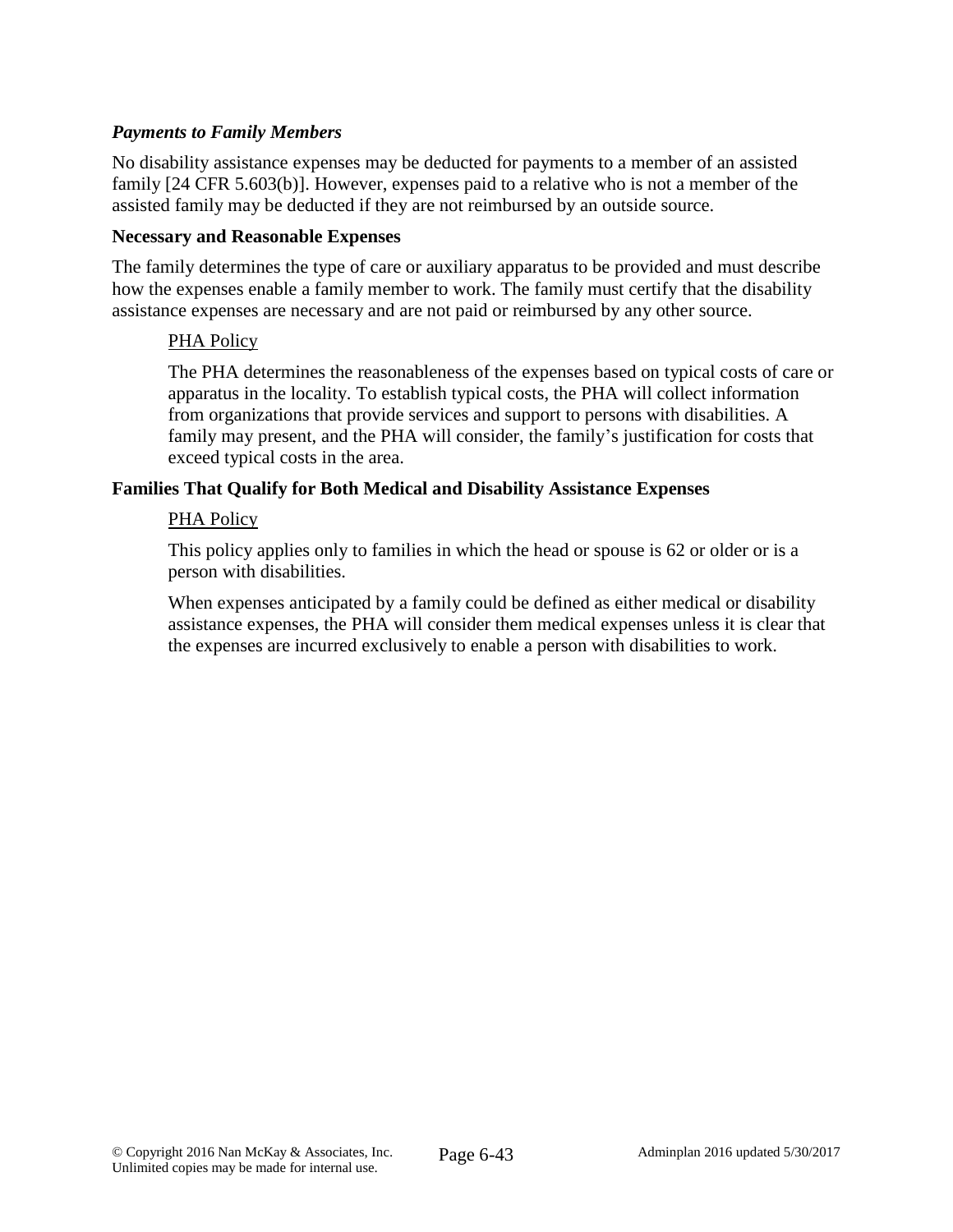# **6-II.F. CHILD CARE EXPENSE DEDUCTION**

HUD defines *child care expenses* at 24 CFR 5.603(b) as "amounts anticipated to be paid by the family for the care of children under 13 years of age during the period for which annual income is computed, but only where such care is necessary to enable a family member to actively seek employment, be gainfully employed, or to further his or her education and only to the extent such amounts are not reimbursed. The amount deducted shall reflect reasonable charges for child care. In the case of child care necessary to permit employment, the amount deducted shall not exceed the amount of employment income that is included in annual income."

### **Clarifying the Meaning of** *Child* **for This Deduction**

Child care expenses do not include child support payments made to another on behalf of a minor who is not living in an assisted family's household [VG, p. 26]. However, child care expenses for foster children that are living in the assisted family's household are included when determining the family's child care expenses [HCV GB, p. 5-29].

### **Qualifying for the Deduction**

### *Determining Who Is Enabled to Pursue an Eligible Activity*

### PHA Policy

The family must identify the family member(s) enabled to pursue an eligible activity. The term *eligible activity* in this section means any of the activities that may make the family eligible for a child care deduction (seeking work, pursuing an education, or being gainfully employed).

In evaluating the family's request, the PHA will consider factors such as how the schedule for the claimed activity relates to the hours of care provided, the time required for transportation, the relationship of the family member(s) to the child, and any special needs of the child that might help determine which family member is enabled to pursue an eligible activity.

### *Seeking Work*

### PHA Policy

If the child care expense being claimed is to enable a family member to seek employment, the family must provide evidence of the family member's efforts to obtain employment at each reexamination. The deduction may be reduced or denied if the family member's job search efforts are not commensurate with the child care expense being allowed by the PHA.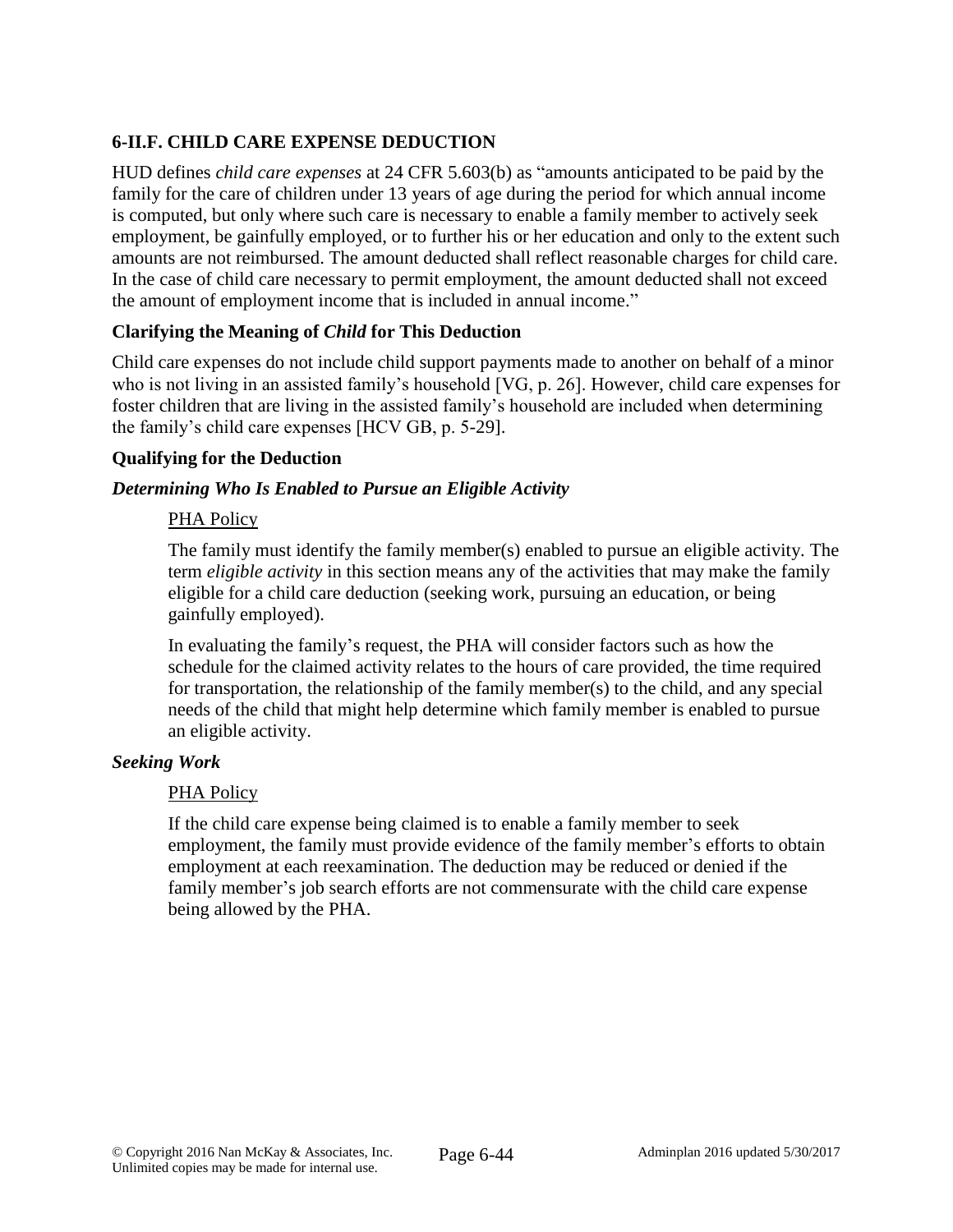#### *Furthering Education*

#### PHA Policy

If the child care expense being claimed is to enable a family member to further his or her education, the member must be enrolled in school (academic or vocational) or participating in a formal training program. The family member is not required to be a full-time student, but the time spent in educational activities must be commensurate with the child care claimed.

#### *Being Gainfully Employed*

#### PHA Policy

If the child care expense being claimed is to enable a family member to be gainfully employed, the family must provide evidence of the family member's employment during the time that child care is being provided. Gainful employment is any legal work activity (full- or part-time) for which a family member is compensated.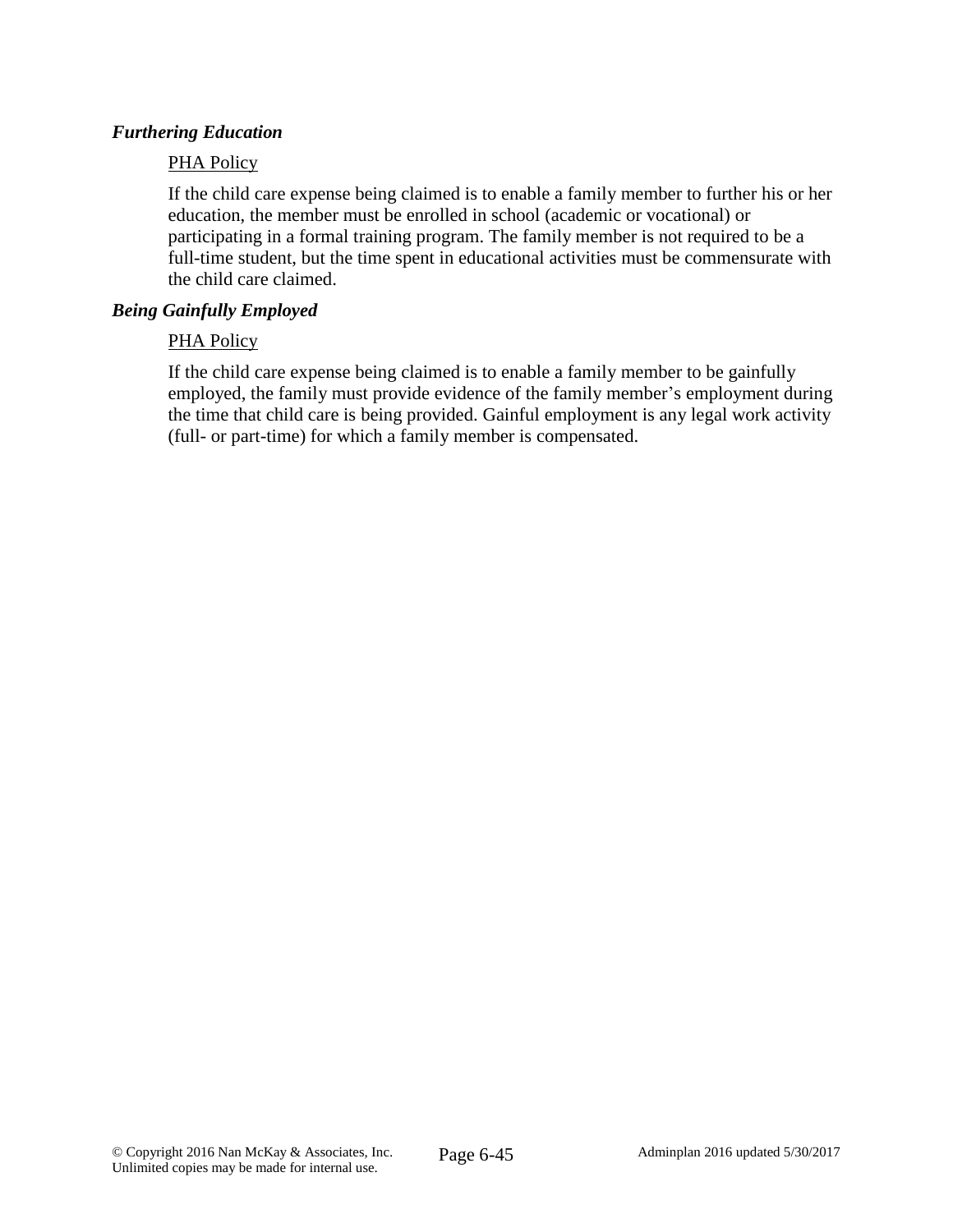### **Earned Income Limit on Child Care Expense Deduction**

When a family member looks for work or furthers his or her education, there is no cap on the amount that may be deducted for child care – although the care must still be necessary and reasonable. However, when child care enables a family member to work, the deduction is capped by "the amount of employment income that is included in annual income" [24 CFR 5.603(b)].

The earned income used for this purpose is the amount of earned income verified after any earned income disallowances or income exclusions are applied.

When the person who is enabled to work is a person with disabilities who receives the earned income disallowance (EID) or a full-time student whose earned income above \$480 is excluded, child care costs related to enabling a family member to work may not exceed the portion of the person's earned income that actually is included in annual income. For example, if a family member who qualifies for the EID makes \$15,000 but because of the EID only \$5,000 is included in annual income, child care expenses are limited to \$5,000.

The PHA must not limit the deduction to the least expensive type of child care. If the care allows the family to pursue more than one eligible activity, including work, the cap is calculated in proportion to the amount of time spent working [HCV GB, p. 5-30].

#### PHA Policy

When the child care expense being claimed is to enable a family member to work, only one family member's income will be considered for a given period of time. When more than one family member works during a given period, the PHA generally will limit allowable child care expenses to the earned income of the lowest-paid member. The family may provide information that supports a request to designate another family member as the person enabled to work.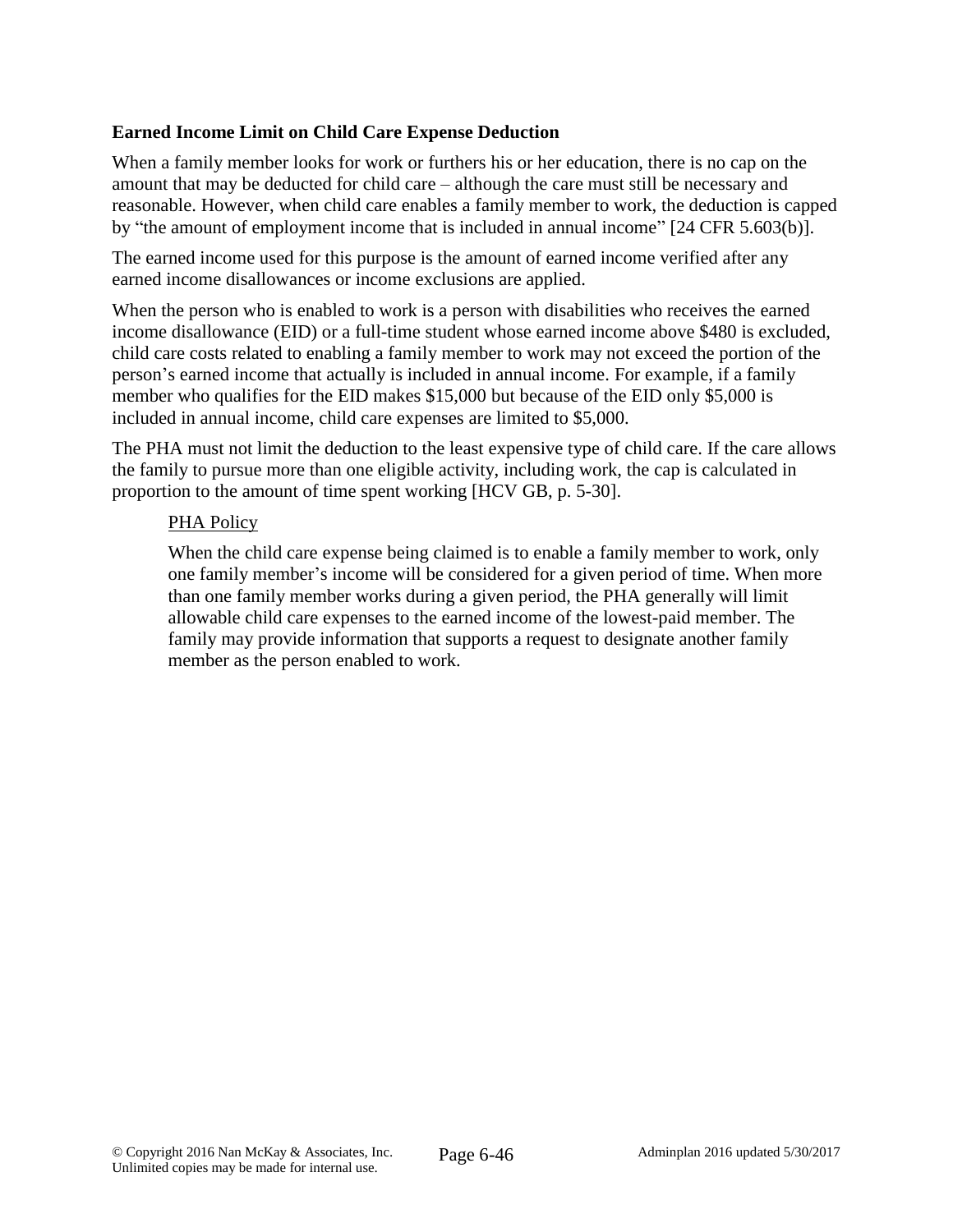### **Eligible Child Care Expenses**

The type of care to be provided is determined by the assisted family. The PHA may not refuse to give a family the child care expense deduction because there is an adult family member in the household that may be available to provide child care [VG, p. 26].

#### *Allowable Child Care Activities*

#### PHA Policy

For school-age children, costs attributable to public or private school activities during standard school hours are not considered. Expenses incurred for supervised activities after school or during school holidays (e.g., summer day camp, after-school sports league) are allowable forms of child care.

The costs of general housekeeping and personal services are not eligible. Likewise, child care expenses paid to a family member who lives in the family's unit are not eligible; however, payments for child care to relatives who do not live in the unit are eligible.

If a child care provider also renders other services to a family or child care is used to enable a family member to conduct activities that are not eligible for consideration, the PHA will prorate the costs and allow only that portion of the expenses that is attributable to child care for eligible activities. For example, if the care provider also cares for a child with disabilities who is 13 or older, the cost of care will be prorated. Unless otherwise specified by the child care provider, the calculation will be based upon the number of hours spent in each activity and/or the number of persons under care.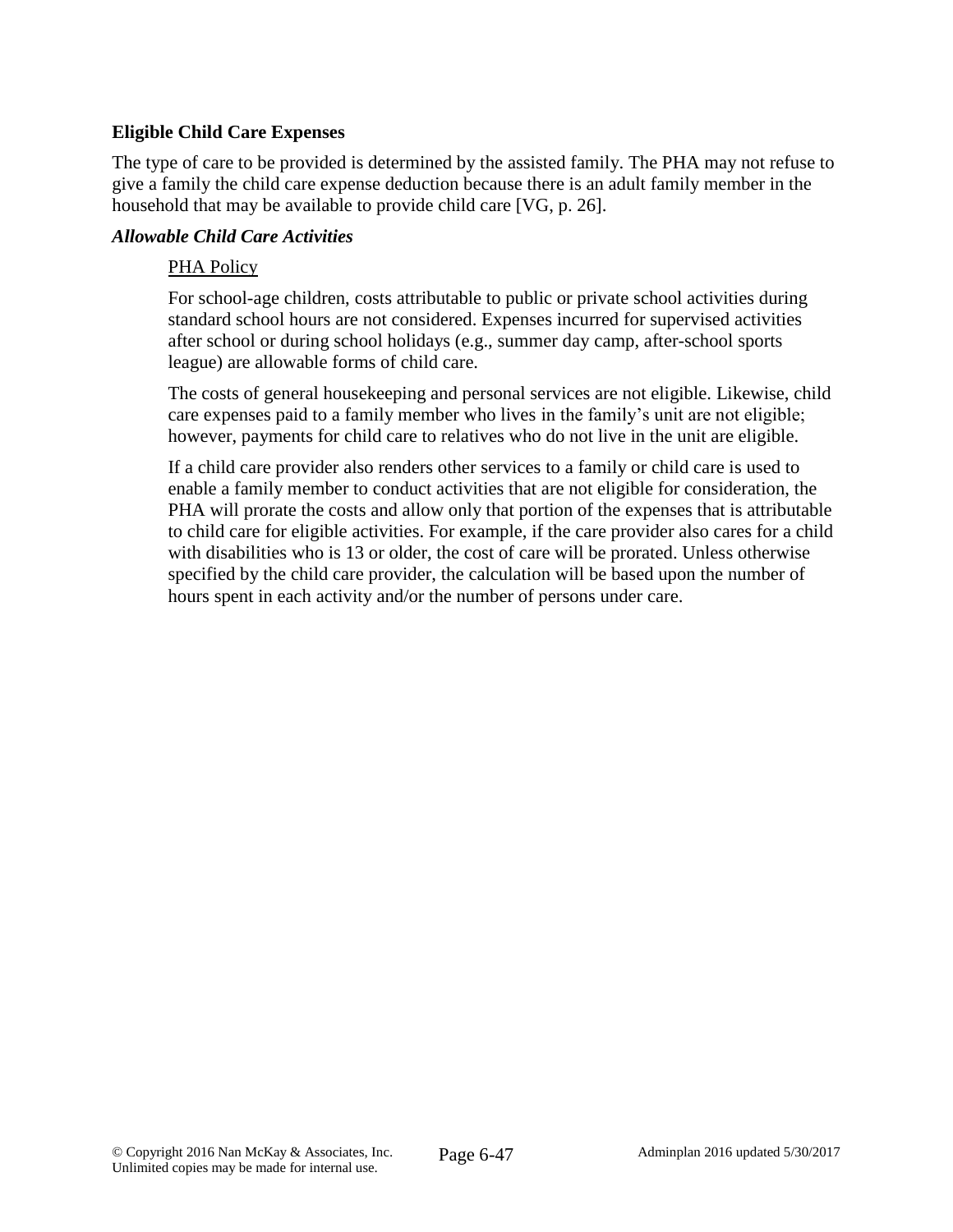#### *Necessary and Reasonable Costs*

Child care expenses will be considered necessary if: (1) a family adequately explains how the care enables a family member to work, actively seek employment, or further his or her education, and (2) the family certifies, and the child care provider verifies, that the expenses are not paid or reimbursed by any other source.

#### PHA Policy

Child care expenses will be considered for the time required for the eligible activity plus reasonable transportation time. For child care that enables a family member to go to school, the time allowed may include not more than one study hour for each hour spent in class.

To establish the reasonableness of child care costs, the PHA will use the schedule of child care costs from the local welfare agency. Families may present, and the PHA will consider, justification for costs that exceed typical costs in the area.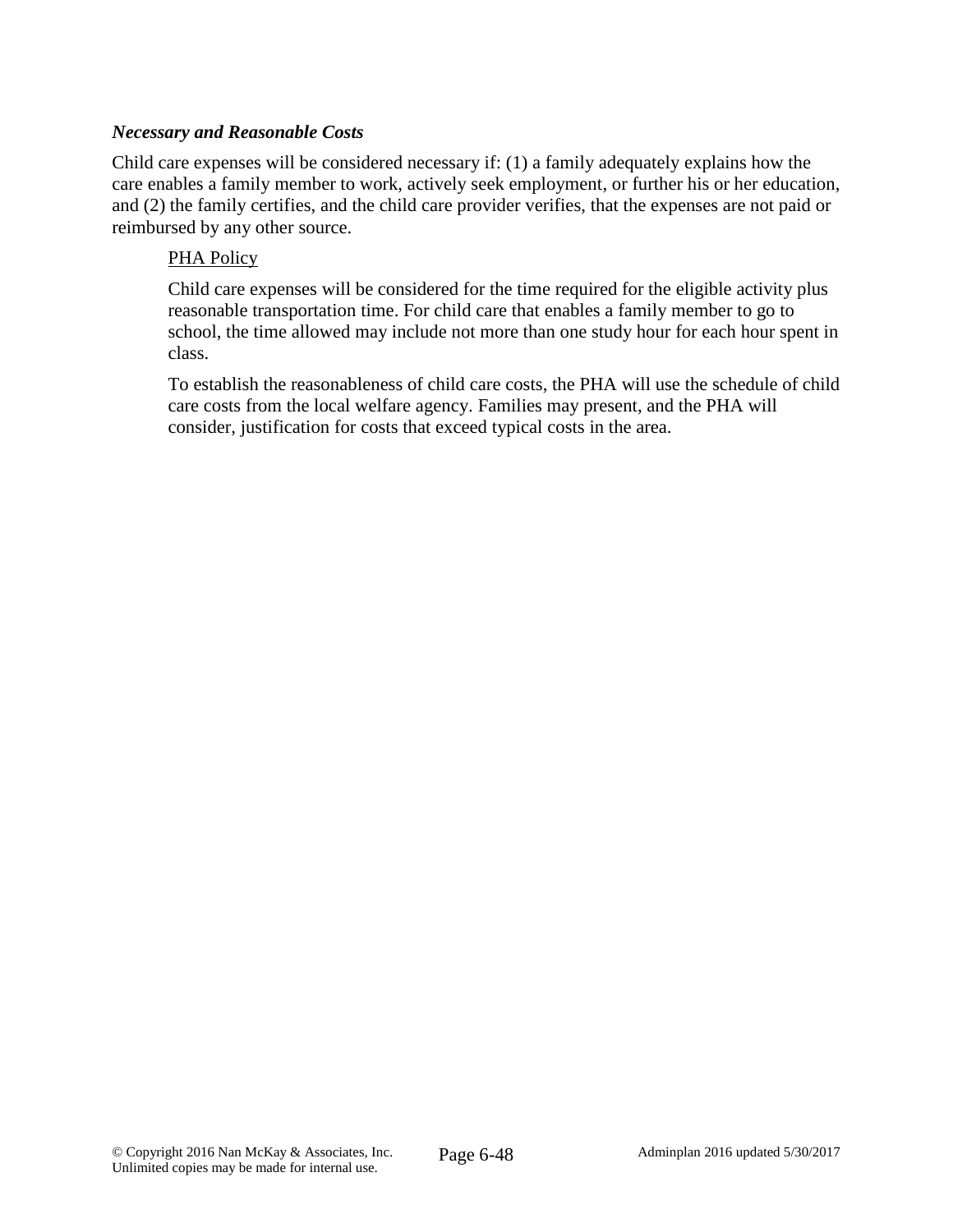# **PART III: CALCULATING FAMILY SHARE AND PHA SUBSIDY**

## **6-III.A. OVERVIEW OF RENT AND SUBSIDY CALCULATIONS**

## **TTP Formula [24 CFR 5.628]**

HUD regulations specify the formula for calculating the total tenant payment (TTP) for an assisted family. TTP is the highest of the following amounts, rounded to the nearest dollar:

- 30 percent of the family's monthly adjusted income (adjusted income is defined in Part II)
- 10 percent of the family's monthly gross income (annual income, as defined in Part I, divided by 12)
- The welfare rent (in as-paid states only)
- A minimum rent between \$0 and \$50 that is established by the PHA

The PHA has authority to suspend and exempt families from minimum rent when a financial hardship exists, as defined in section 6-III.B.

The amount that a family pays for rent and utilities (the family share) will never be less than the family's TTP but may be greater than the TTP depending on the rent charged for the unit the family selects.

#### *Welfare Rent [24 CFR 5.628]*

#### PHA Policy

Welfare rent does not apply in this locality.

### *Minimum Rent [24 CFR 5.630]*

#### PHA Policy

The minimum rent for this locality is \$50.

#### **Family Share [24 CFR 982.305(a)(5)]**

If a family chooses a unit with a gross rent (rent to owner plus an allowance for tenant-paid utilities) that exceeds the PHA's applicable payment standard: (1) the family will pay more than the TTP, and (2) at initial occupancy the PHA may not approve the tenancy if it would require the family share to exceed 40 percent of the family's monthly adjusted income. The income used for this determination must have been verified no earlier than 60 days before the family's voucher was issued. (For a discussion of the application of payment standards, see section 6-  $III.C.)$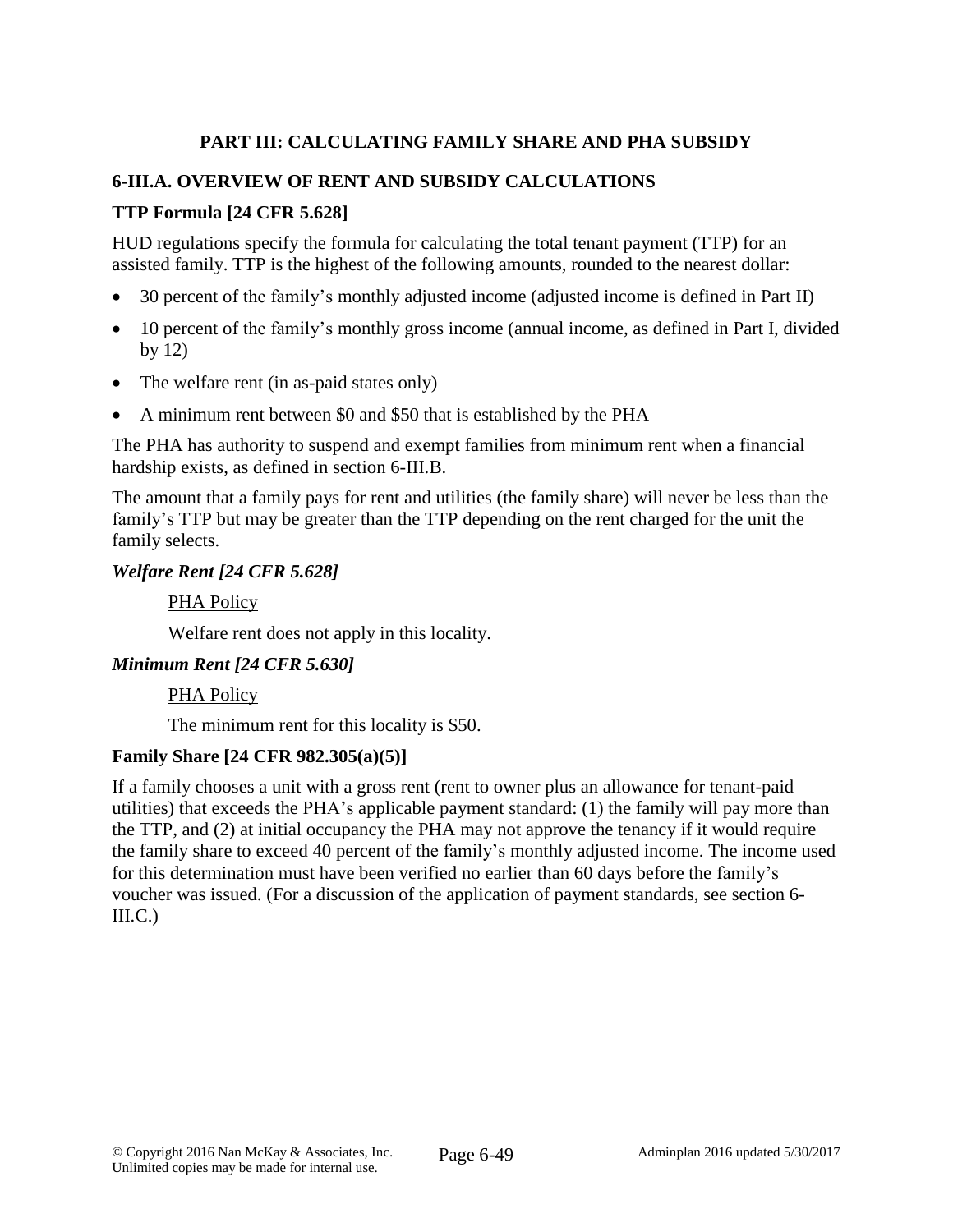## **PHA Subsidy [24 CFR 982.505(b)]**

The PHA will pay a monthly housing assistance payment (HAP) for a family that is equal to the lower of (1) the applicable payment standard for the family minus the family's TTP or (2) the gross rent for the family's unit minus the TTP. (For a discussion of the application of payment standards, see section 6-III.C.)

#### **Utility Reimbursement [24 CFR 982.514(b); 982.514(c)]**

When the PHA subsidy for a family exceeds the rent to owner, the family is due a utility reimbursement. HUD permits the PHA to pay the reimbursement to the family or directly to the utility provider.

#### PHA Policy

The PHA will make utility reimbursements directly to the utility provider.

The PHA may make all utility reimbursement payments to qualifying families on a monthly basis or may make quarterly payments when the monthly reimbursement amount is \$15.00 or less. Reimbursements must be made once per calendar-year quarter and must be prorated if the family leaves the program in advance of its next quarterly reimbursement. The PHA must also adopt hardship policies for families for whom receiving quarterly reimbursement would create a financial hardship.

#### PHA Policy

The PHA will issue all utility reimbursements monthly.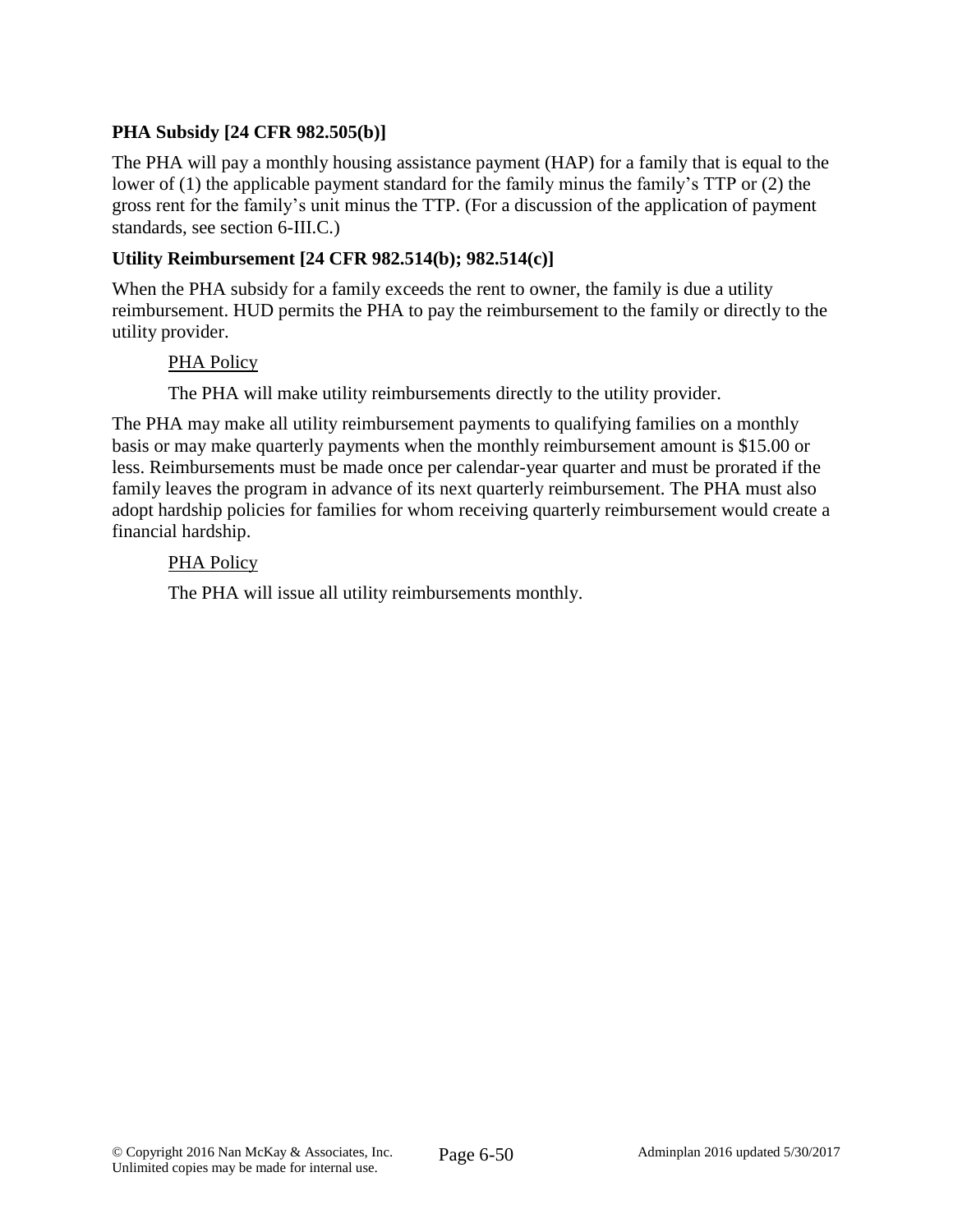## **6-III.B. FINANCIAL HARDSHIPS AFFECTING MINIMUM RENT [24 CFR 5.630]**

## PHA Policy

The financial hardship rules described below do apply in this jurisdiction because the PHA has established a minimum rent of \$50.

## **Overview**

If the PHA establishes a minimum rent greater than zero, the PHA must grant an exemption from the minimum rent if a family is unable to pay the minimum rent because of financial hardship.

The financial hardship exemption applies only to families required to pay the minimum rent. If a family's TTP is higher than the minimum rent, the family is not eligible for a hardship exemption. If the PHA determines that a hardship exists, the family share is the highest of the remaining components of the family's calculated TTP.

## **HUD-Defined Financial Hardship**

Financial hardship includes the following situations:

(1) The family has lost eligibility for or is awaiting an eligibility determination for a federal, state, or local assistance program. This includes a family member who is a noncitizen lawfully admitted for permanent residence under the Immigration and Nationality Act who would be entitled to public benefits but for Title IV of the Personal Responsibility and Work Opportunity Act of 1996.

## PHA Policy

A hardship will be considered to exist only if the loss of eligibility has an impact on the family's ability to pay the minimum rent.

For a family waiting for a determination of eligibility, the hardship period will end as of the first of the month following: (1) implementation of assistance, if approved, or (2) the decision to deny assistance. A family whose request for assistance is denied may request a hardship exemption based upon one of the other allowable hardship circumstances.

(2) The family would be evicted because it is unable to pay the minimum rent.

### PHA Policy

For a family to qualify under this provision, the cause of the potential eviction must be the family's failure to pay rent to the owner or tenant-paid utilities.

(3) Family income has decreased because of changed family circumstances, including the loss of employment.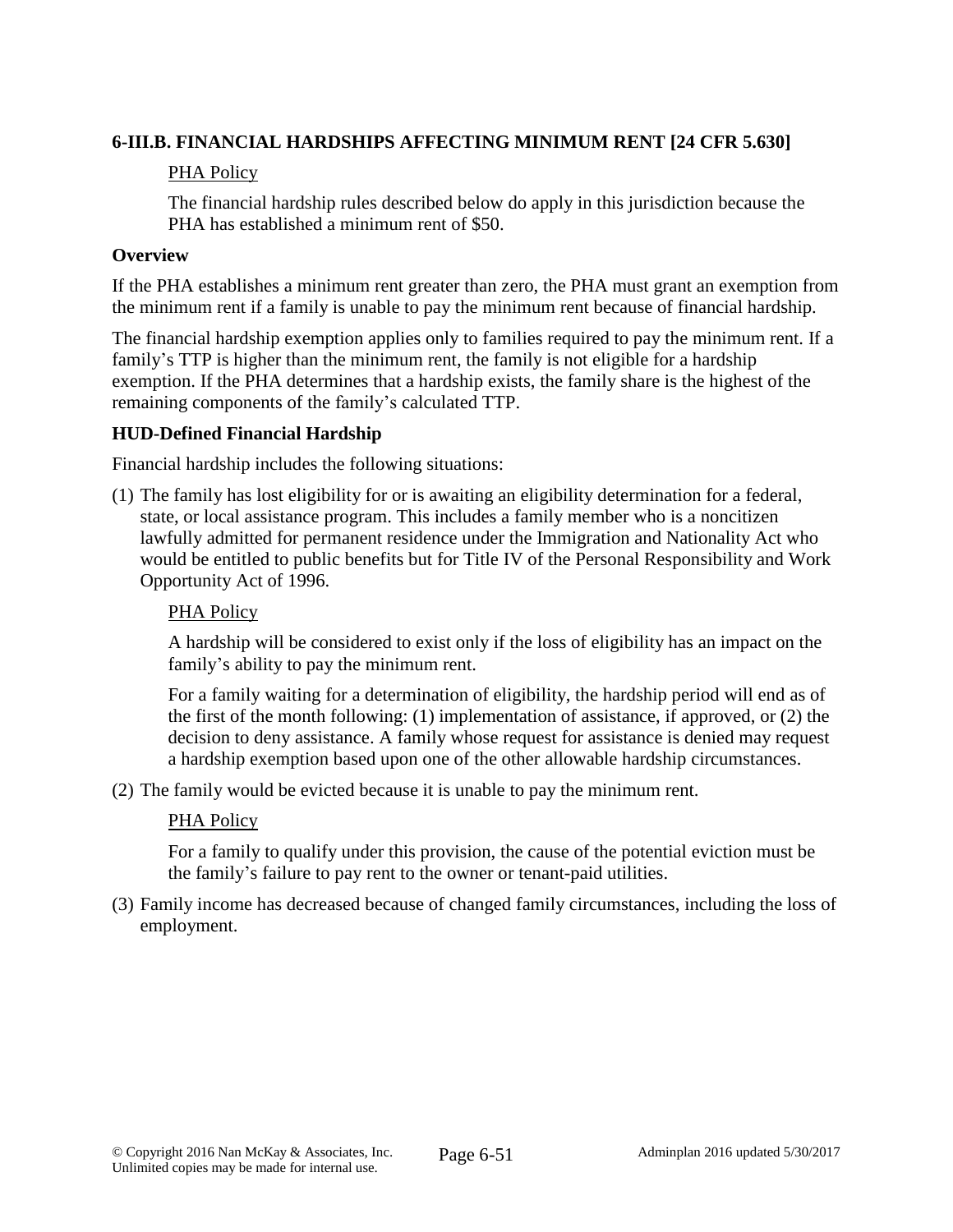(4) A death has occurred in the family.

#### PHA Policy

In order to qualify under this provision, a family must describe how the death has created a financial hardship (e.g., because of funeral-related expenses or the loss of the family member's income).

(5) The family has experienced other circumstances determined by the PHA.

## PHA Policy

The PHA has not established any additional hardship criteria.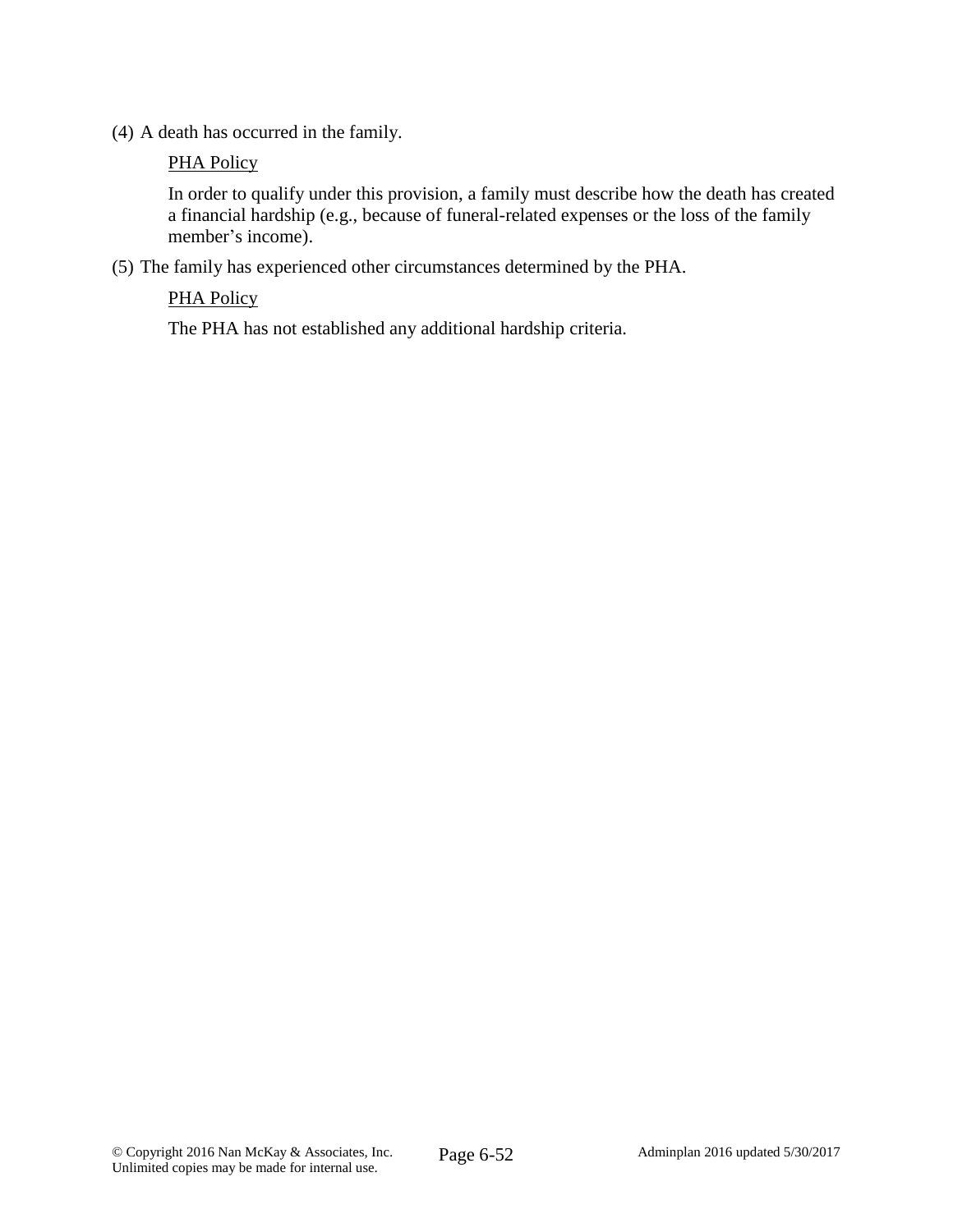# **Implementation of Hardship Exemption**

## *Determination of Hardship*

When a family requests a financial hardship exemption, the PHA must suspend the minimum rent requirement beginning the first of the month following the family's request.

The PHA then determines whether the financial hardship exists and whether the hardship is temporary or long-term.

### PHA Policy

The PHA defines temporary hardship as a hardship expected to last 90 days or less. Long-term hardship is defined as a hardship expected to last more than 90 days.

When the minimum rent is suspended, the family share reverts to the highest of the remaining components of the calculated TTP. The example below demonstrates the effect of the minimum rent exemption.

| <b>Example: Impact of Minimum Rent Exemption</b><br>Assume the PHA has established a minimum rent of \$35. |                                  |                                     |                                    |  |
|------------------------------------------------------------------------------------------------------------|----------------------------------|-------------------------------------|------------------------------------|--|
| <b>Family Share – No Hardship</b>                                                                          |                                  | <b>Family Share – With Hardship</b> |                                    |  |
| \$0                                                                                                        | 30% of monthly adjusted income   |                                     | \$0 30% of monthly adjusted income |  |
|                                                                                                            | \$15 10% of monthly gross income |                                     | \$15 10% of monthly gross income   |  |
| N/A                                                                                                        | Welfare rent                     | N/A                                 | Welfare rent                       |  |
| \$35                                                                                                       | Minimum rent                     |                                     | \$35 Minimum rent                  |  |
| Minimum rent applies.                                                                                      |                                  | Hardship exemption granted.         |                                    |  |
| $TTP = $35$                                                                                                |                                  | $TTP = $15$                         |                                    |  |

### PHA Policy

To qualify for a hardship exemption, a family must submit a request for a hardship exemption in writing. The request must explain the nature of the hardship and how the hardship has affected the family's ability to pay the minimum rent.

The PHA will make the determination of hardship within 30 calendar days.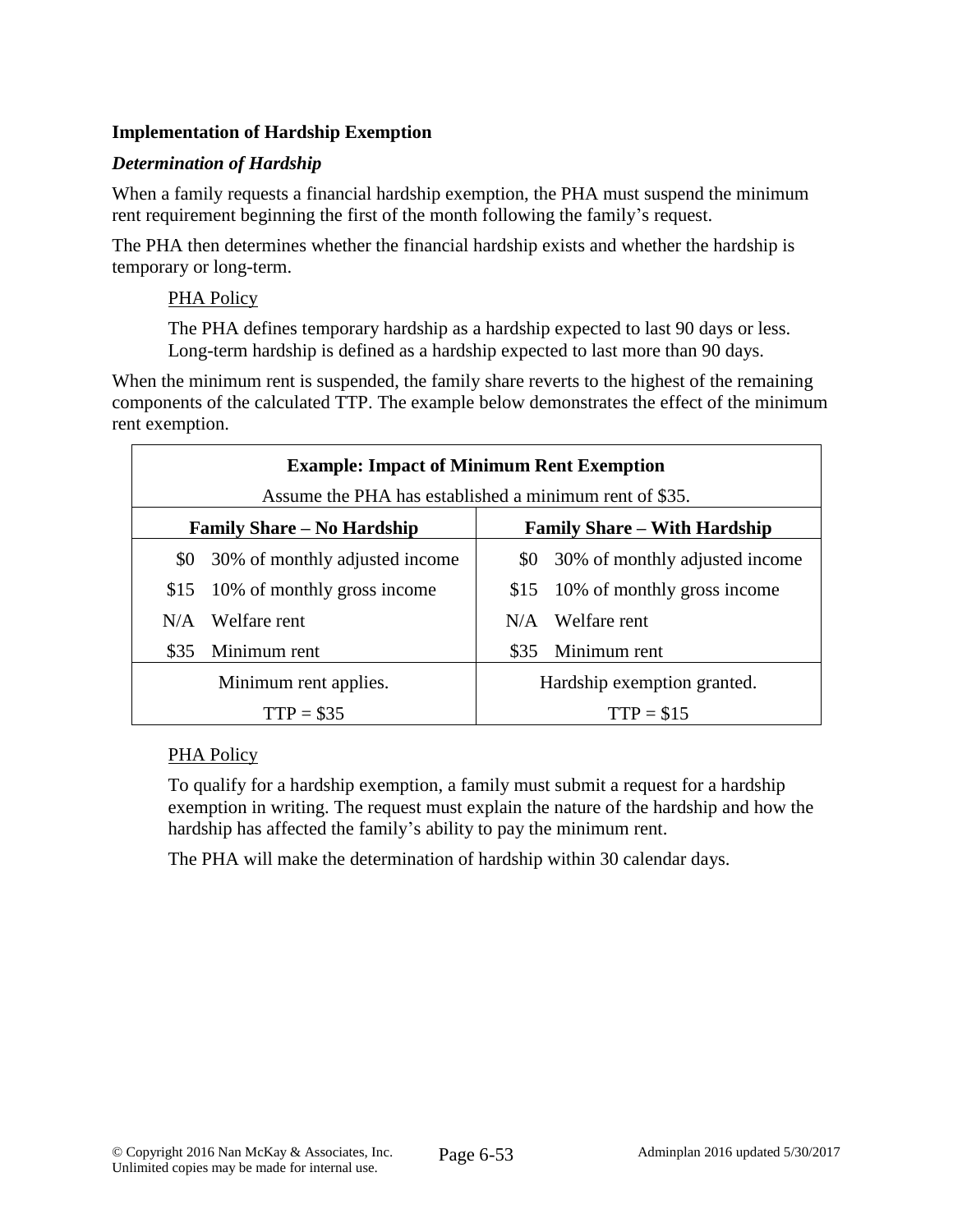## *No Financial Hardship*

If the PHA determines there is no financial hardship, the PHA will reinstate the minimum rent and require the family to repay the amounts suspended.

#### PHA Policy

The PHA will require the family to repay the suspended amount within 30 calendar days of the PHA's notice that a hardship exemption has not been granted.

#### *Temporary Hardship*

If the PHA determines that a qualifying financial hardship is temporary, the PHA must suspend the minimum rent for the 90-day period beginning the first of the month following the date of the family's request for a hardship exemption.

At the end of the 90-day suspension period, the family must resume payment of the minimum rent and must repay the PHA the amounts suspended. HUD requires the PHA to offer a reasonable repayment agreement, on terms and conditions established by the PHA. The PHA also may determine that circumstances have changed and the hardship is now a long-term hardship.

#### PHA Policy

The PHA will enter into a repayment agreement in accordance with the procedures found in Chapter 16 of this plan.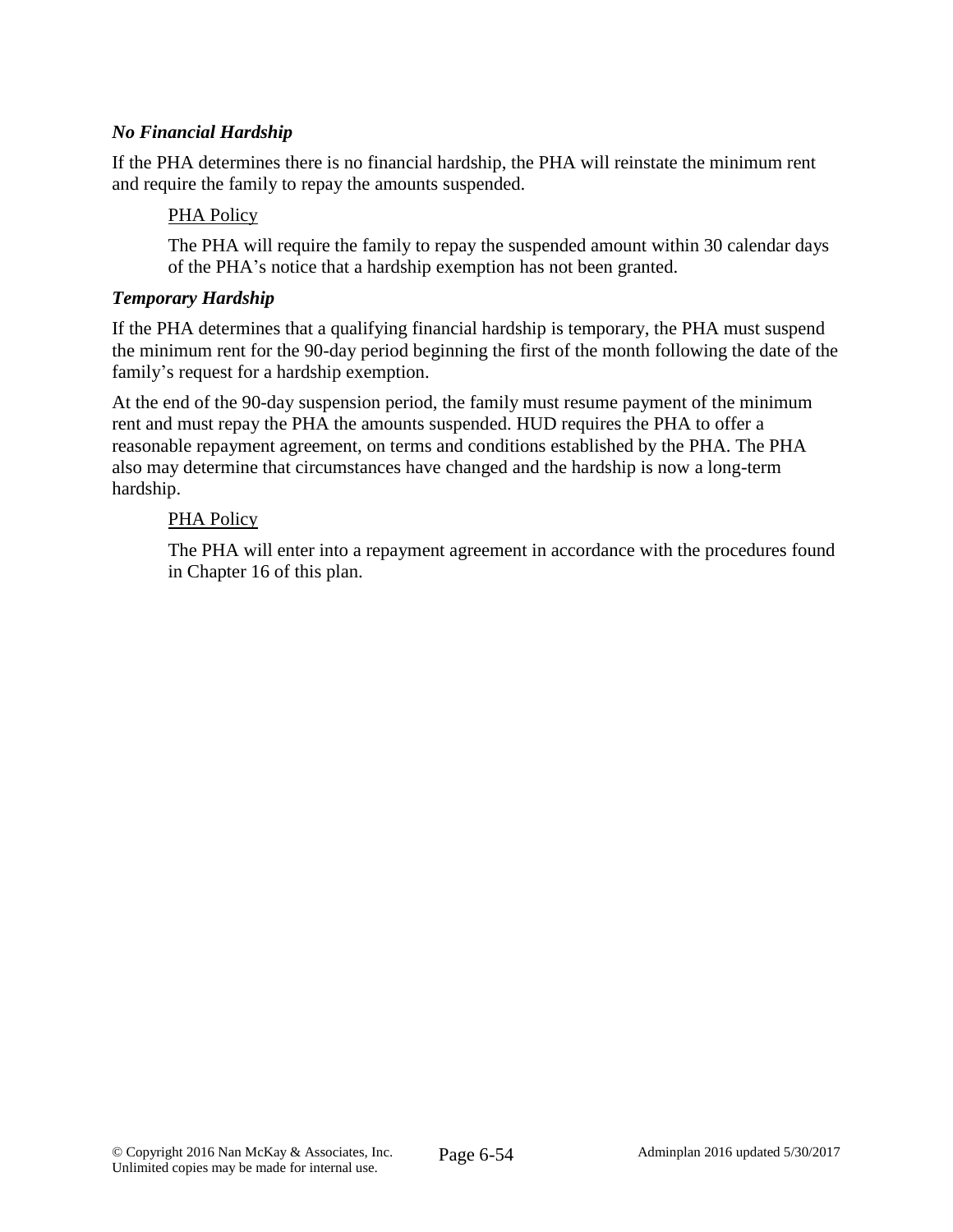## *Long-Term Hardship*

If the PHA determines that the financial hardship is long-term, the PHA must exempt the family from the minimum rent requirement for so long as the hardship continues. The exemption will apply from the first of the month following the family's request until the end of the qualifying hardship. When the financial hardship has been determined to be long-term, the family is not required to repay the minimum rent.

#### PHA Policy

The hardship period ends when any of the following circumstances apply:

- (1) At an interim or annual reexamination, the family's calculated TTP is greater than the minimum rent.
- (2) For hardship conditions based on loss of income, the hardship condition will continue to be recognized until new sources of income are received that are at least equal to the amount lost. For example, if a hardship is approved because a family no longer receives a \$60/month child support payment, the hardship will continue to exist until the family receives at least \$60/month in income from another source or once again begins to receive the child support.
- (3) For hardship conditions based upon hardship-related expenses, the minimum rent exemption will continue to be recognized until the cumulative amount exempted is equal to the expense incurred.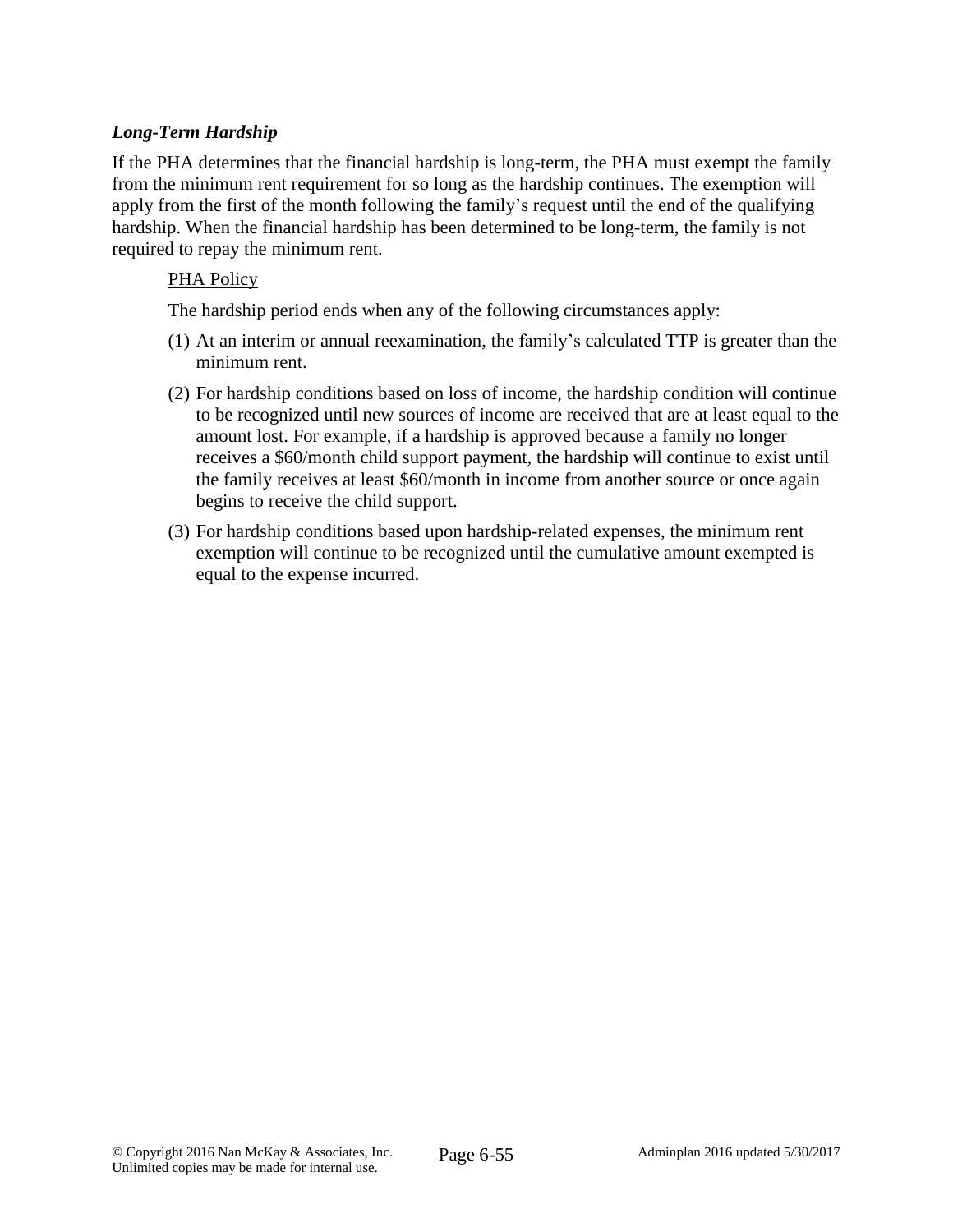# **6-III.C. APPLYING PAYMENT STANDARDS [24 CFR 982.505; 982.503(b)]**

## **Overview**

The PHA's schedule of payment standards is used to calculate housing assistance payments for HCV families. This section covers the application of the PHA's payment standards. The establishment and revision of the PHA's payment standard schedule are covered in Chapter 16.

*Payment standard* is defined as "the maximum monthly assistance payment for a family assisted in the voucher program (before deducting the total tenant payment by the family)" [24 CFR 982.4(b)].

The payment standard for a family is the lower of (1) the payment standard for the family unit size, which is defined as the appropriate number of bedrooms for the family under the PHA's subsidy standards [24 CFR 982.4(b)], or (2) the payment standard for the size of the dwelling unit rented by the family.

If the PHA has established an exception payment standard for a designated part of zip code area or FMR area and a family's unit is located in the exception area, the PHA must use the appropriate payment standard for the exception area.

The PHA is required to pay a monthly housing assistance payment (HAP) for a family that is the lower of (1) the payment standard for the family minus the family's TTP or (2) the gross rent for the family's unit minus the TTP.

If during the term of the HAP contract for a family's unit, the owner lowers the rent, the PHA will recalculate the HAP using the lower of the initial payment standard or the gross rent for the unit [HCV GB, p. 7-8].

### **Changes in Payment Standards**

When the PHA revises its payment standards during the term of the HAP contract for a family's unit, it will apply the new payment standards in accordance with HUD regulations.

# *Decreases*

If a PHA changes its payment standard schedule, resulting in a lower payment standard amount, during the term of a HAP contract, the PHA is not required to reduce the payment standard used to calculate subsidy for families under HAP contract as long as the HAP contract remains in effect (FR Notice 11/16/16 ).

However, if the PHA does choose to reduce the payment standard for families currently under HAP contract, the initial reduction to the payment standard may not be applied any earlier than the effective date of the family's second regular reexamination following the effective date of the decrease in the payment standard amount. At that point, the PHA may either reduce the payment standard to the current amount in effect on the PHA's payment standard schedule, or may reduce the payment standard to another amount that is higher than the normally applicable amount on the schedule. The PHA may also establish different policies for designated areas within their jurisdiction (e.g.. different zip code areas).

In any case, the PHA must provide the family with at least 12 months' notice that the payment standard is being reduced before the effective date of the change. The PHA's policy on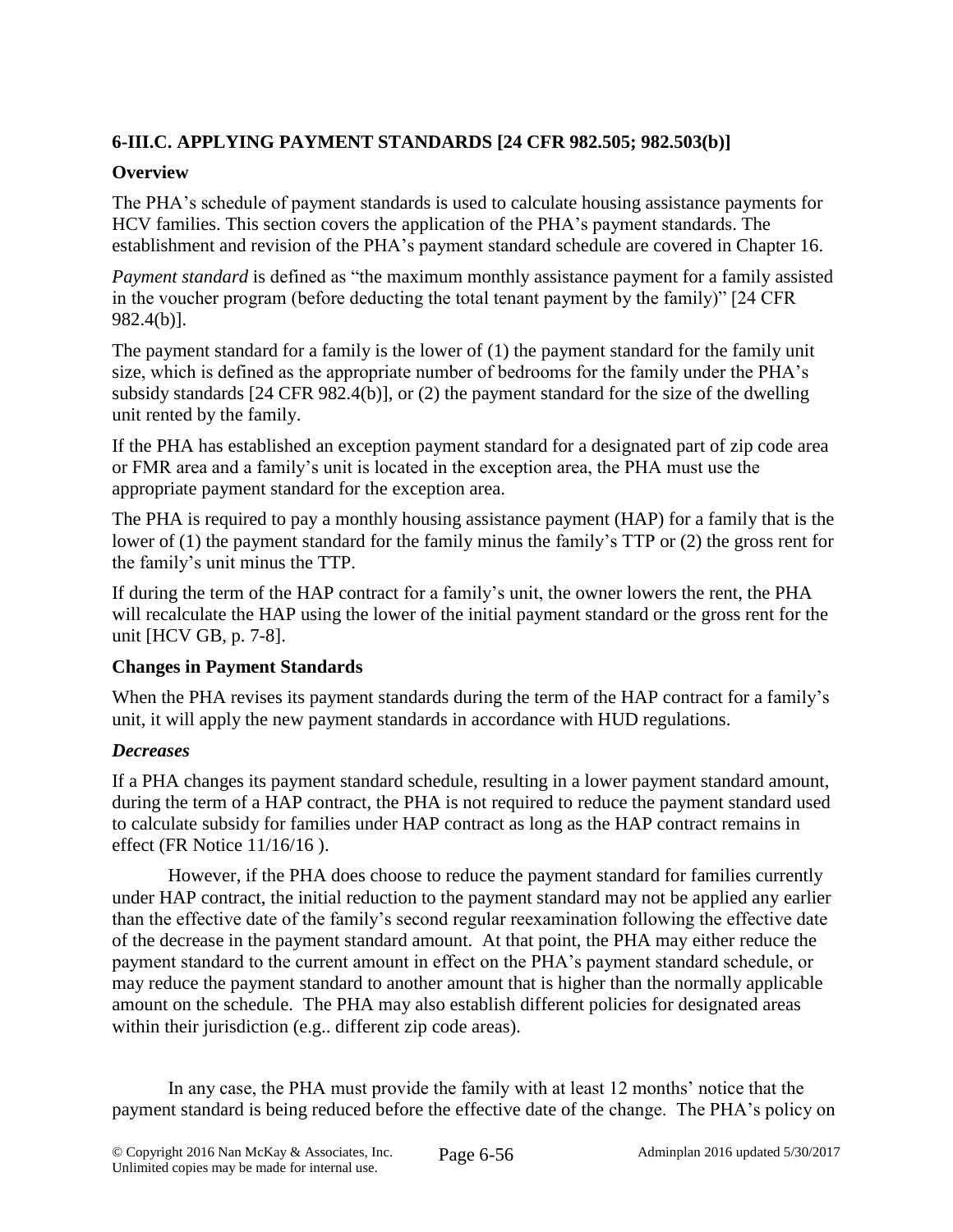decreases in the payment standard during the term of the HAP contract apply to all families under HAP contract at the time of the effective date of the decrease in the payment standard within the designated area.

## PHA Policy

If a PHA changes its payment standard schedule resulting in a lower payment standard amount, during the term of a HAP contract, the PHA will not reduce the payment standard used to calculate subsidy for families under HAP contract as long as the HAP contract remains in effect.

The PHA will not establish different policies for decreases in the payment standard for designated areas within their jurisdiction.

### *Increases*

If the payment standard is increased during the term of the HAP contract, the increased payment standard will be used to calculate the monthly housing assistance payment for the family beginning on the effective date of the family's first regular reexamination on or after the effective date of the increase in the payment standard.

Families requiring or requesting interim reexaminations will not have their HAP payments calculated using the higher payment standard until their next annual reexamination [HCV GB, p. 7-8].

## *Changes in Family Unit Size*

Irrespective of any increase or decrease in the payment standard, if the family unit size increases or decreases during the HAP contract term, the new family unit size must be used to determine the payment standard for the family beginning at the family's first regular reexamination following the change in family unit size.

### **Reasonable Accommodation**

If a family requires a higher payment standard as a reasonable accommodation for a family member who is a person with disabilities, the PHA is allowed to establish a higher payment standard for the family of not more than 120 percent of the published FMR.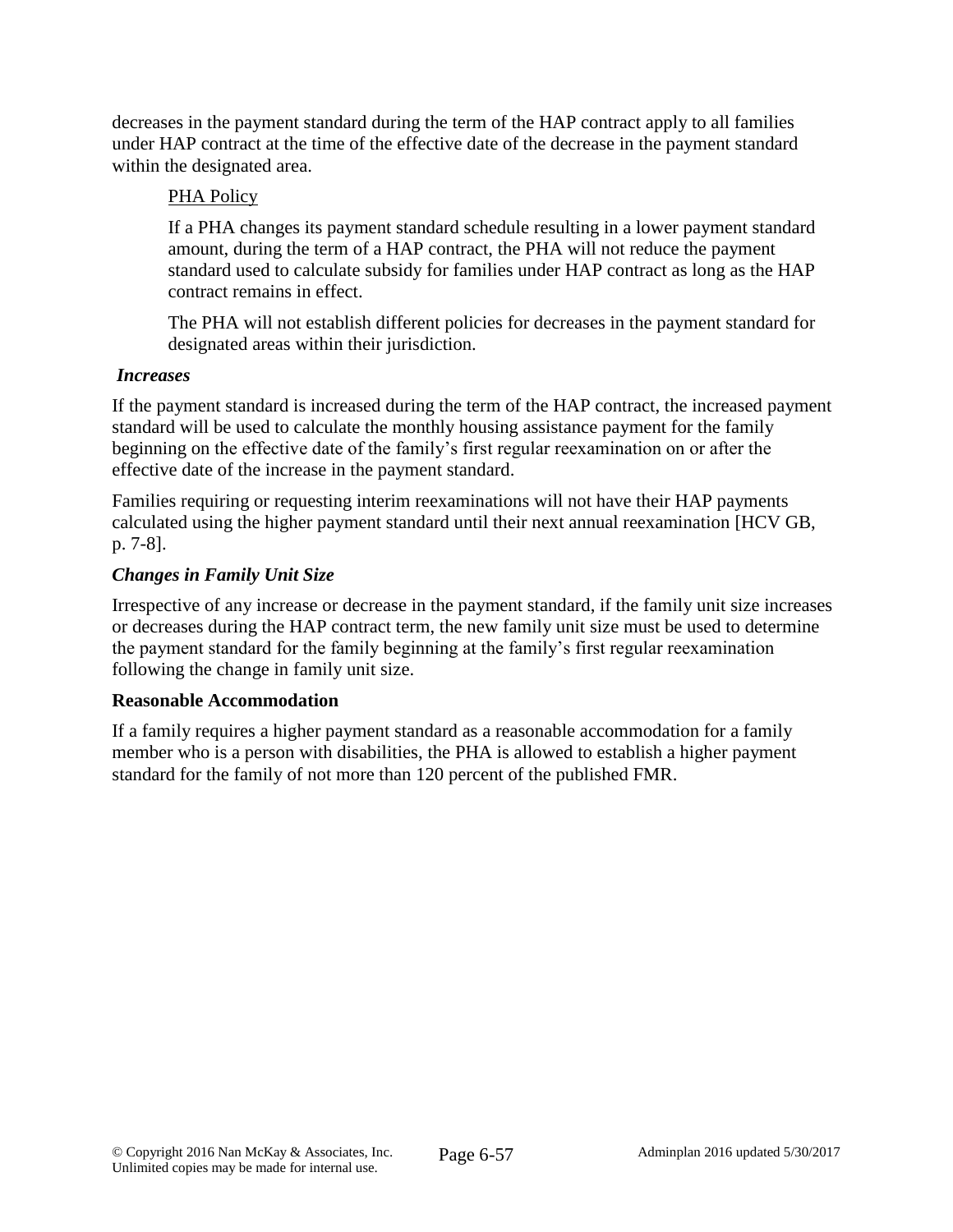# **6-III.D. APPLYING UTILITY ALLOWANCES [24 CFR 982.517]**

## **Overview**

A PHA-established utility allowance schedule is used in determining family share and PHA subsidy. A family's utility allowance is determined by the size of dwelling unit leased by a family or the voucher unit size for which the family qualifies using PHA subsidy standards, whichever is the lowest of the two. See Chapter 5 for information on the PHA's subsidy standards.

For policies on establishing and updating utility allowances, see Chapter 16.

### **Reasonable Accommodation**

HCV program regulations require a PHA to approve a utility allowance amount higher than shown on the PHA's schedule if a higher allowance is needed as a reasonable accommodation for a family member with a disability. For example, if a family member with a disability requires such an accommodation, the PHA will approve an allowance for air-conditioning, even if the PHA has determined that an allowance for air-conditioning generally is not needed.

The family must request the higher allowance and provide the PHA with an explanation of the need for the reasonable accommodation and information about the amount of additional allowance required [HCV GB, p. 18-8].

### **Utility Allowance Revisions**

At reexamination, the PHA must use the PHA current utility allowance schedule [24 CFR 982.517(d)(2)].

### PHA Policy

Revised utility allowances will be applied to a family's rent and subsidy calculations at the first annual reexamination that is effective after the allowance is adopted.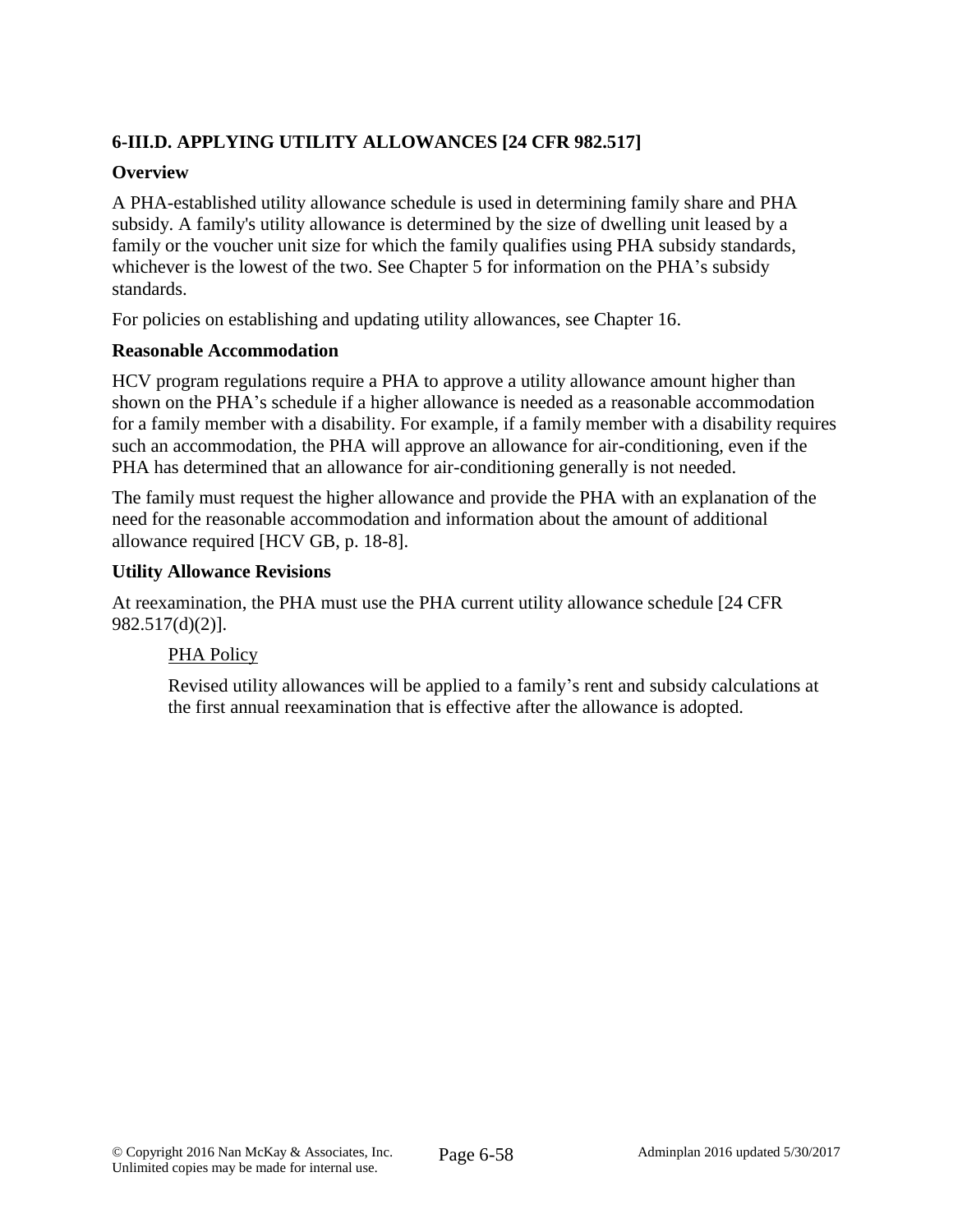## **6-III.E. PRORATED ASSISTANCE FOR MIXED FAMILIES [24 CFR 5.520]**

HUD regulations prohibit assistance to ineligible family members. A *mixed family* is one that includes at least one U.S. citizen or eligible immigrant and any number of ineligible family members. The PHA must prorate the assistance provided to a mixed family. The PHA will first determine assistance as if all family members were eligible and then prorate the assistance based upon the percentage of family members that actually are eligible. For example, if the PHA subsidy for a family is calculated at \$500 and two of four family members are ineligible, the PHA subsidy would be reduced to \$250.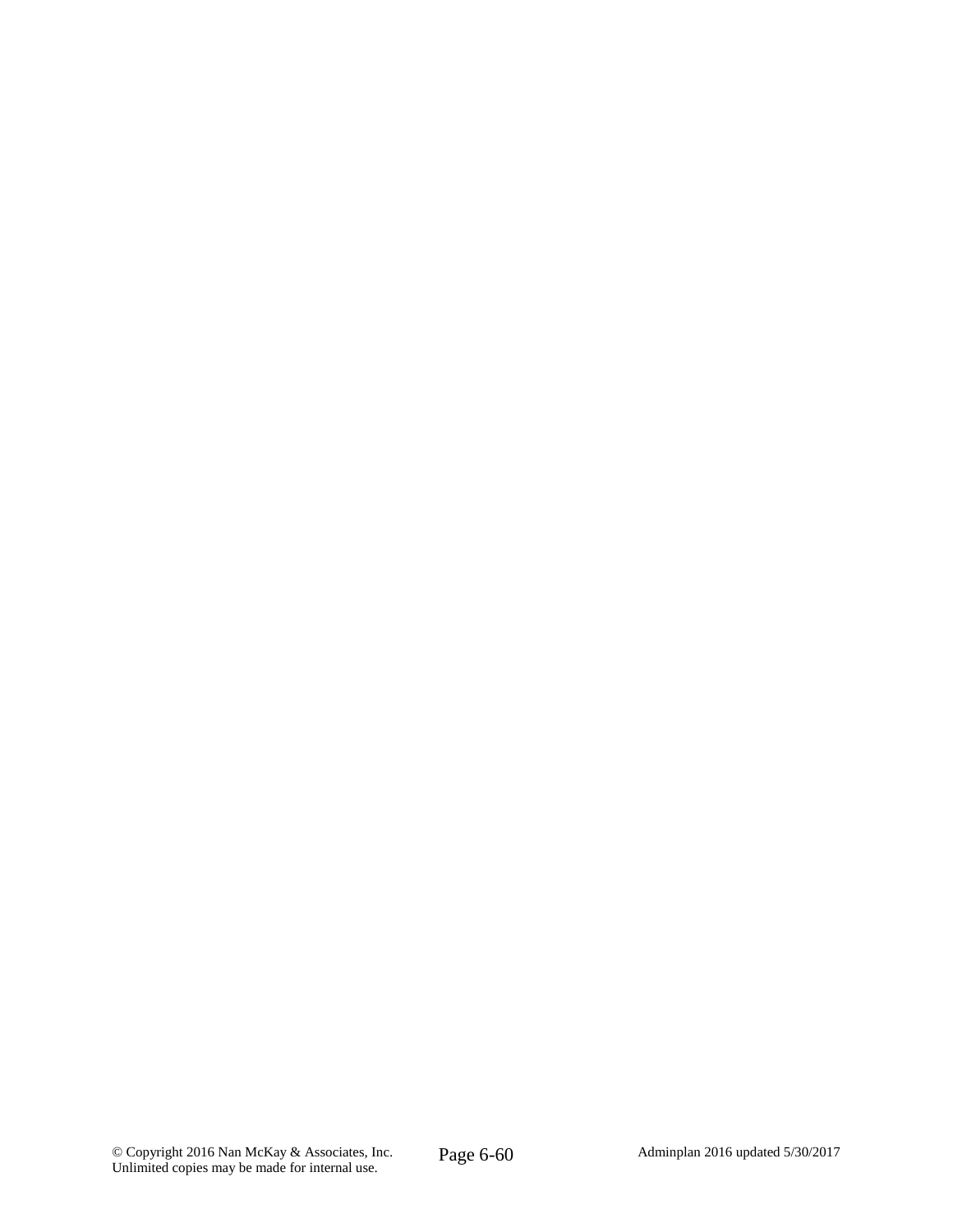## **EXHIBIT 6-1: ANNUAL INCOME INCLUSIONS**

#### **24 CFR 5.609**

*(a) Annual income means all amounts, monetary or not, which:*

(1) Go to, or on behalf of, the family head or spouse (even if temporarily absent) or to any other family member; or

(2) Are anticipated to be received from a source outside the family during the 12-month period following admission or annual reexamination effective date; and

(3) Which are not specifically excluded in paragraph (c) of this section.

(4) Annual income also means amounts derived (during the 12-month period) from assets to which any member of the family has access.

*(b) Annual income includes, but is not limited to:*

(1) The full amount, before any payroll deductions, of wages and salaries, overtime pay, commissions, fees, tips and bonuses, and other compensation for personal services;

(2) The net income from the operation of a business or profession. Expenditures for business expansion or amortization of capital indebtedness shall not be used as deductions in determining net income. An allowance for depreciation of assets used in a business or profession may be deducted, based on straight line depreciation, as provided in Internal Revenue Service regulations. Any withdrawal of cash or assets from the operation of a business or profession will be included in income, except to the extent the withdrawal is reimbursement of cash or assets invested in the operation by the family;

(3) Interest, dividends, and other net income of any kind from real or personal property. Expenditures for amortization of capital indebtedness shall not be used as deductions in determining net income. An allowance for depreciation is permitted only as authorized in paragraph (b)(2) of this section. Any withdrawal of cash or assets from an investment will be included in income, except to the extent the withdrawal is reimbursement of cash or assets invested by the family. Where the family has net family assets in excess of \$5,000, annual income shall include the greater of the actual income derived from all net family assets or a percentage of the value of such assets based on the current passbook savings rate, as determined by HUD;

(4) The full amount of periodic amounts received from Social Security, annuities, insurance policies, retirement funds, pensions, disability or death benefits, and other similar types of periodic receipts, including a lumpsum amount or prospective monthly amounts for the delayed start of a periodic amount (except as provided in paragraph  $(c)(14)$  of this section);

(5) Payments in lieu of earnings, such as unemployment and disability compensation, worker's compensation and severance pay (except as provided in paragraph  $(c)(3)$  of this section);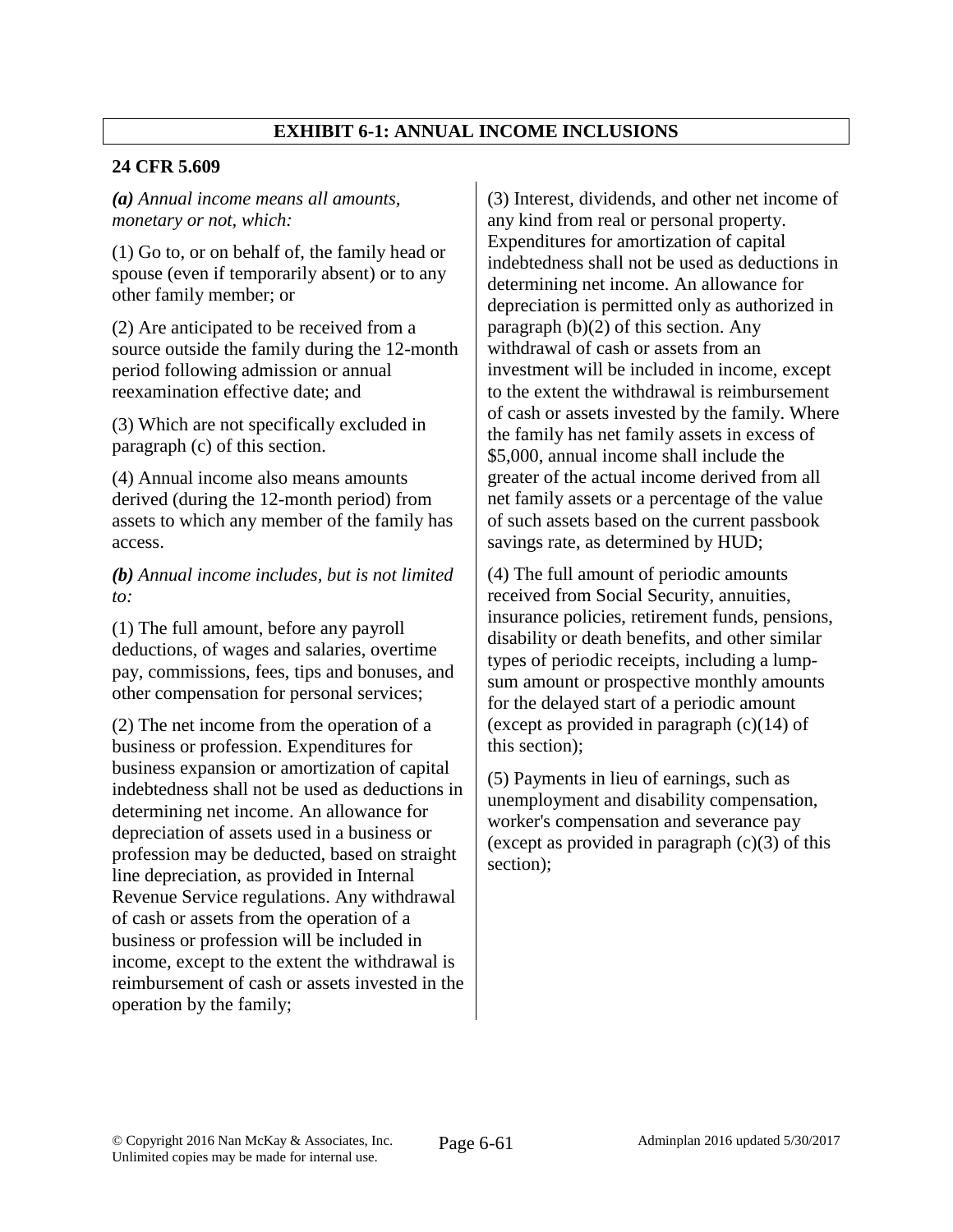(6) Welfare assistance payments.

(i) Welfare assistance payments made under the Temporary Assistance for Needy Families (TANF) program are included in annual income only to the extent such payments:

(A) Qualify as assistance under the TANF program definition at 45 CFR  $260.31^1$ ; and

(B) Are not otherwise excluded under paragraph (c) of this section.

(ii) If the welfare assistance payment includes an amount specifically designated for shelter and utilities that is subject to adjustment by the welfare assistance agency in accordance with the actual cost of shelter and utilities, the amount of welfare assistance income to be included as income shall consist of:

(A) The amount of the allowance or grant exclusive of the amount specifically designated for shelter or utilities; plus

(B) The maximum amount that the welfare assistance agency could in fact allow the family for shelter and utilities. If the family's welfare assistance is ratably reduced from the standard of need by applying a percentage, the amount calculated under this paragraph shall be the amount resulting from one application of the percentage.

(7) Periodic and determinable allowances, such as alimony and child support payments, and regular contributions or gifts received from organizations or from persons not residing in the dwelling;

(8) All regular pay, special pay and allowances of a member of the Armed Forces (except as provided in paragraph  $(c)(7)$  of this section)

(9) For section 8 programs only and as provided in 24 CFR 5.612, any financial assistance, in excess of amounts received for tuition, that an individual receives under the Higher Education Act of 1965 (20 U.S.C. 1001 et seq.), from private sources, or from an institution of higher education (as defined under the Higher Education Act of 1965 (20 U.S.C. 1002)), shall be considered income to that individual, except that financial assistance described in this paragraph is not considered annual income for persons over the age of 23 with dependent children. For purposes of this paragraph, "financial assistance" does not include loan proceeds for the purpose of determining income.

#### **HHS DEFINITION OF "ASSISTANCE"**

#### **45 CFR: GENERAL TEMPORARY ASSISTANCE FOR NEEDY FAMILIES**

### **260.31 What does the term "assistance" mean?**

 $(a)(1)$  The term "assistance" includes cash, payments, vouchers, and other forms of benefits designed to meet a family's ongoing basic needs (i.e., for food, clothing, shelter, utilities, household goods, personal care items, and general incidental expenses).

(2) It includes such benefits even when they are:

(i) Provided in the form of payments by a TANF agency, or other agency on its behalf, to individual recipients; and

(ii) Conditioned on participation in work experience or community service (or any other work activity under 261.30 of this chapter).

 $\overline{a}$ 

 $1$  Text of 45 CFR 260.31 follows.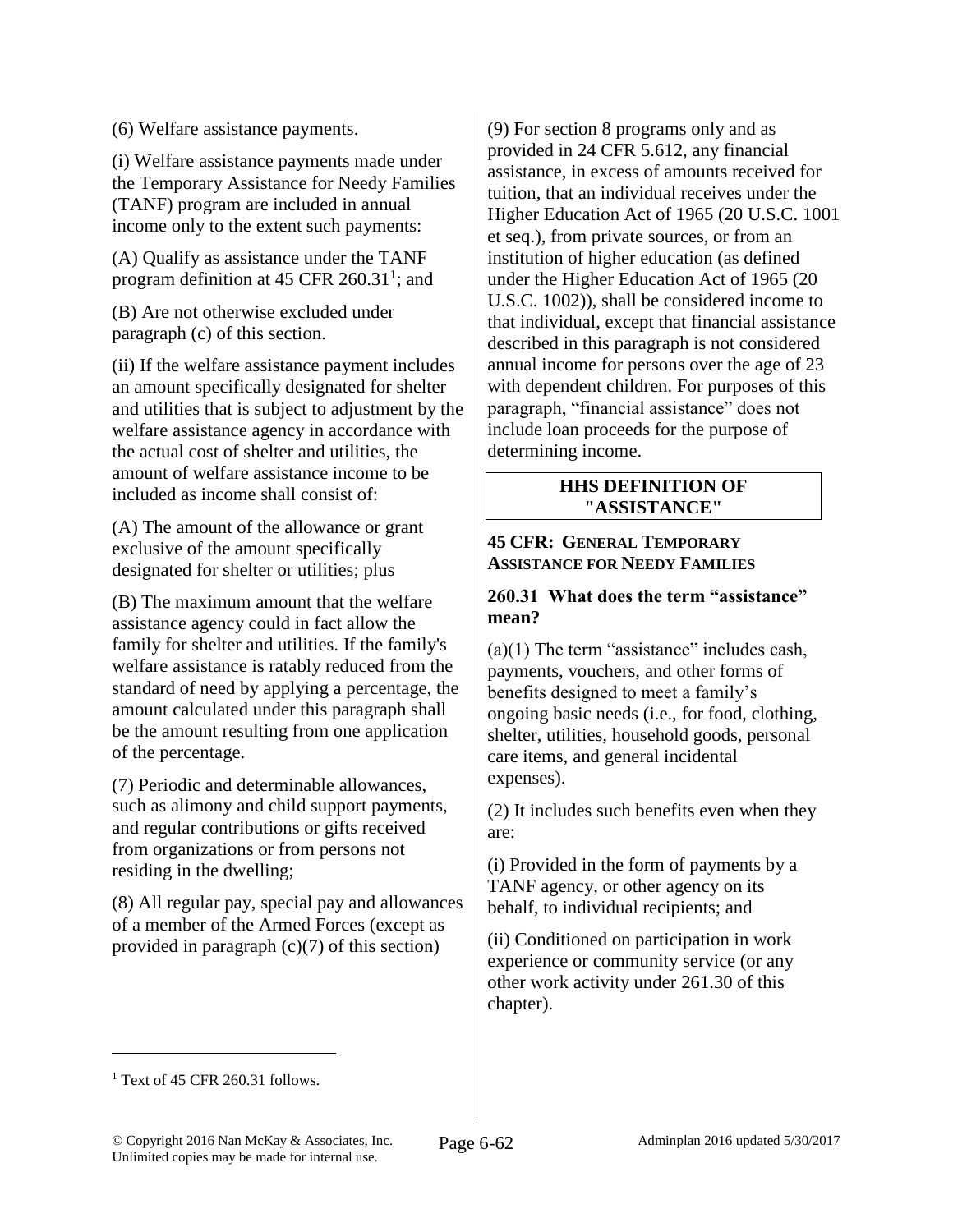(3) Except where excluded under paragraph (b) of this section, it also includes supportive services such as transportation and child care provided to families who are not employed.

(b) [The definition of "assistance"] excludes: (1) Nonrecurrent, short-term benefits that:

(i) Are designed to deal with a specific crisis situation or episode of need;

(ii) Are not intended to meet recurrent or ongoing needs; and

(iii) Will not extend beyond four months.

(2) Work subsidies (i.e., payments to employers or third parties to help cover the costs of employee wages, benefits, supervision, and training);

(3) Supportive services such as child care and transportation provided to families who are employed;

(4) Refundable earned income tax credits;

(5) Contributions to, and distributions from, Individual Development Accounts;

(6) Services such as counseling, case management, peer support, child care information and referral, transitional services, job retention, job advancement, and other employment-related services that do not provide basic income support; and

(7) Transportation benefits provided under a Job Access or Reverse Commute project, pursuant to section 404(k) of [the Social Security] Act, to an individual who is not otherwise receiving assistance.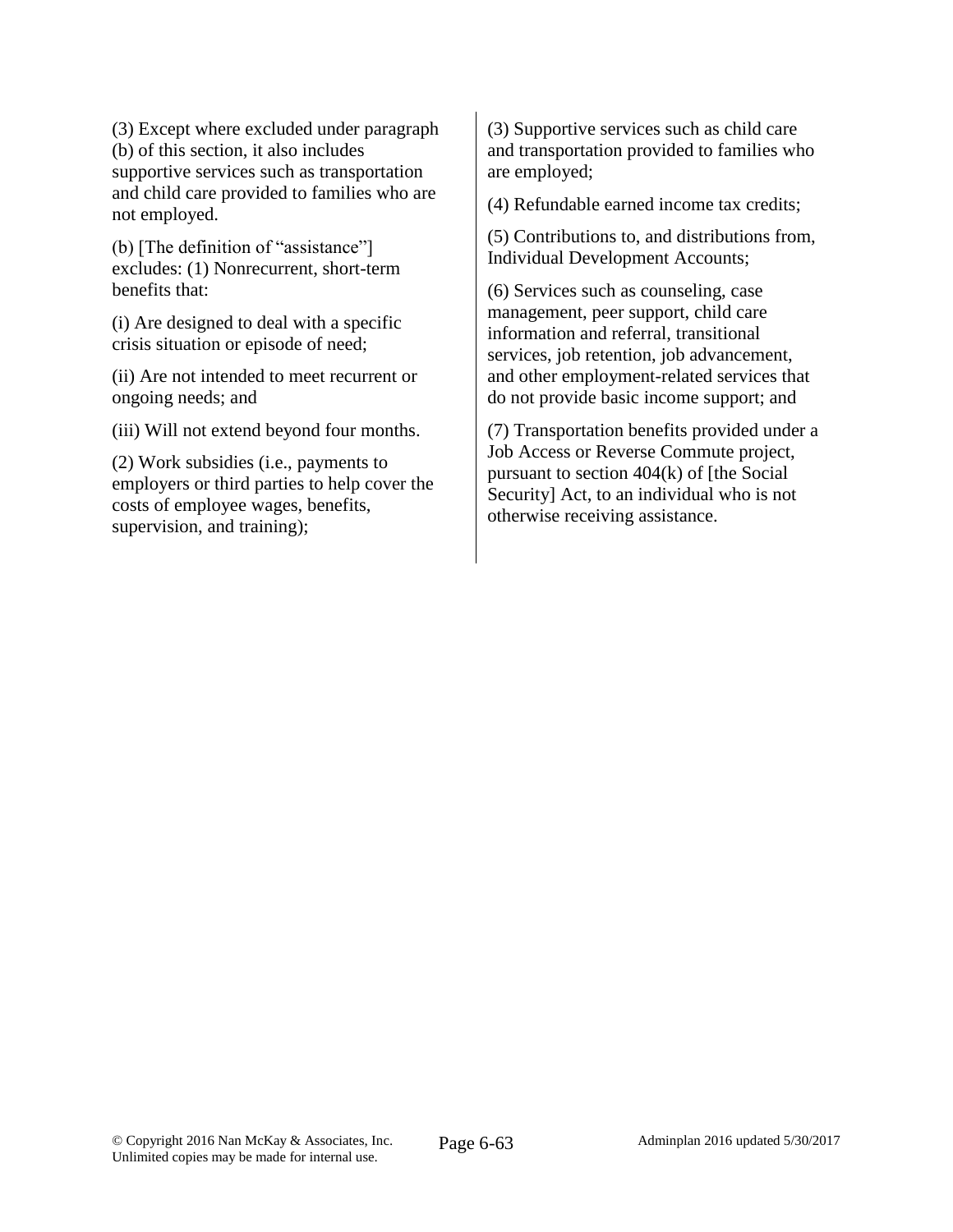# **EXHIBIT 6-2: ANNUAL INCOME EXCLUSIONS**

## **24 CFR 5.609**

*(c) Annual income does not include the following:*

(1) Income from employment of children (including foster children) under the age of 18 years;

(2) Payments received for the care of foster children or foster adults (usually persons with disabilities, unrelated to the tenant family, who are unable to live alone);

(3) Lump-sum additions to family assets, such as inheritances, insurance payments (including payments under health and accident insurance and worker's compensation), capital gains and settlement for personal or property losses (except as provided in paragraph  $(b)(5)$  of this section);

(4) Amounts received by the family that are specifically for, or in reimbursement of, the cost of medical expenses for any family member;

(5) Income of a live-in aide, as defined in Sec. 5.403;

(6) Subject to paragraph (b)(9) of this section, the full amount of student financial assistance paid directly to the student or to the educational institution;

(7) The special pay to a family member serving in the Armed Forces who is exposed to hostile fire;

(8) (i) Amounts received under training programs funded by HUD;

(ii) Amounts received by a person with a disability that are disregarded for a limited time for purposes of Supplemental Security Income eligibility and benefits because they are set aside for use under a Plan to Attain Self-Sufficiency (PASS);

(iii) Amounts received by a participant in other publicly assisted programs which are specifically for or in reimbursement of out-ofpocket expenses incurred (special equipment, clothing, transportation, child care, etc.) and which are made solely to allow participation in a specific program;

(iv) Amounts received under a resident service stipend. A resident service stipend is a modest amount (not to exceed \$200 per month) received by a resident for performing a service for the PHA or owner, on a part-time basis, that enhances the quality of life in the development. Such services may include, but are not limited to, fire patrol, hall monitoring, lawn maintenance, resident initiatives coordination, and serving as a member of the PHA's governing board. No resident may receive more than one such stipend during the same period of time;

(v) Incremental earnings and benefits resulting to any family member from participation in qualifying State or local employment training programs (including training programs not affiliated with a local government) and training of a family member as resident management staff. Amounts excluded by this provision must be received under employment training programs with clearly defined goals and objectives, and are excluded only for the period during which the family member participates in the employment training program;

(9) Temporary, nonrecurring or sporadic income (including gifts);

(10) Reparation payments paid by a foreign government pursuant to claims filed under the laws of that government by persons who were persecuted during the Nazi era;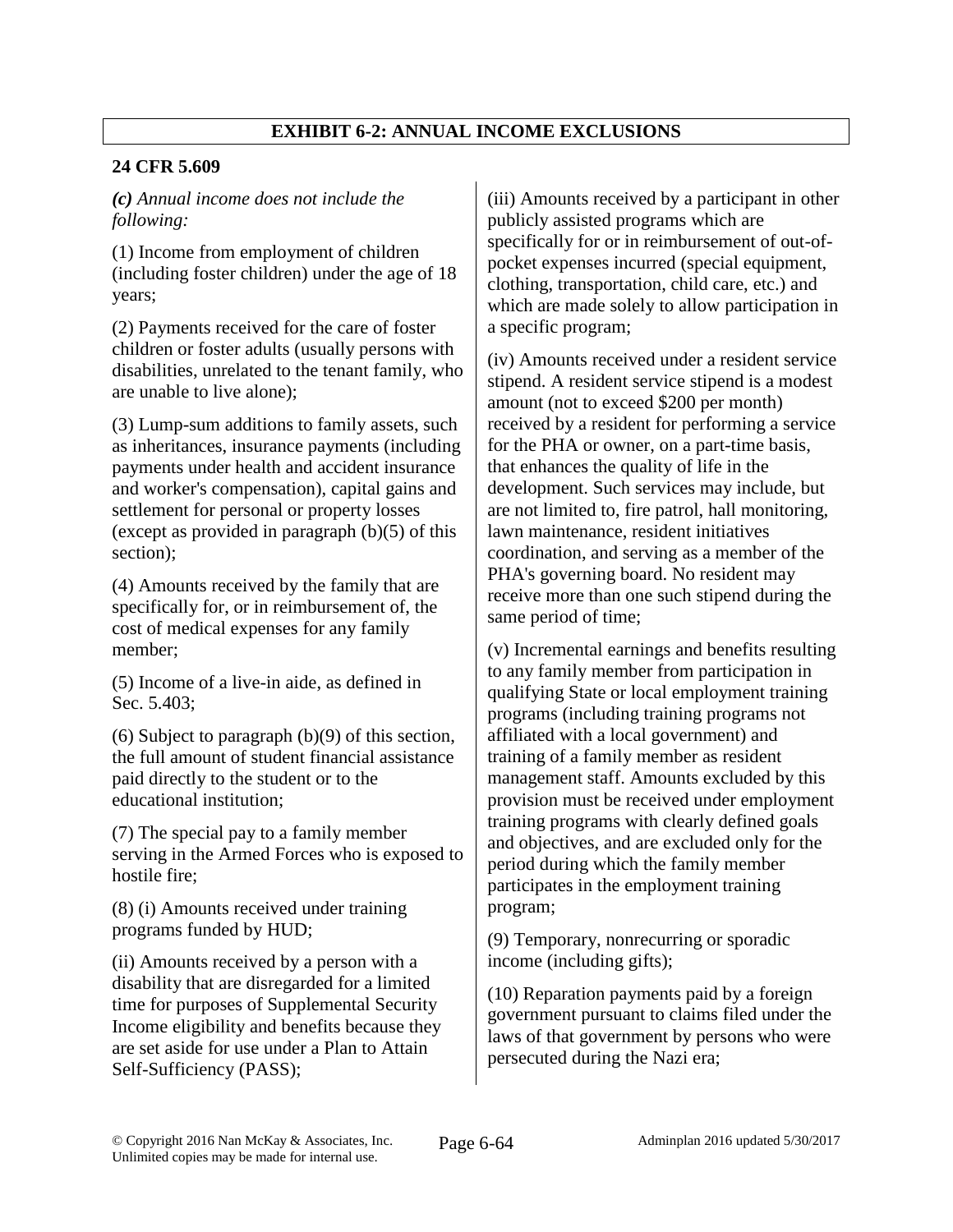(11) Earnings in excess of \$480 for each fulltime student 18 years old or older (excluding the head of household and spouse);

(12) Adoption assistance payments in excess of \$480 per adopted child;

(13) [Reserved]

(14) Deferred periodic amounts from supplemental security income and social security benefits that are received in a lump sum amount or in prospective monthly amounts, or any deferred Department of Veterans Affairs disability benefits that are received in a lump sum amount or prospective monthly amounts.

(15) Amounts received by the family in the form of refunds or rebates under State or local law for property taxes paid on the dwelling unit;

(16) Amounts paid by a State agency to a family with a member who has a developmental disability and is living at home to offset the cost of services and equipment needed to keep the developmentally disabled family member at home; or

(17) Amounts specifically excluded by any other Federal statute from consideration as income for purposes of determining eligibility or benefits under a category of assistance programs that includes assistance under any program to which the exclusions set forth in 24 CFR 5.609(c) apply. A notice will be published in the Federal Register and distributed to PHAs and housing owners identifying the benefits that qualify for this exclusion. Updates will be published and distributed when necessary. [See Section 6-I.M. for a list of benefits that qualify for this exclusion.]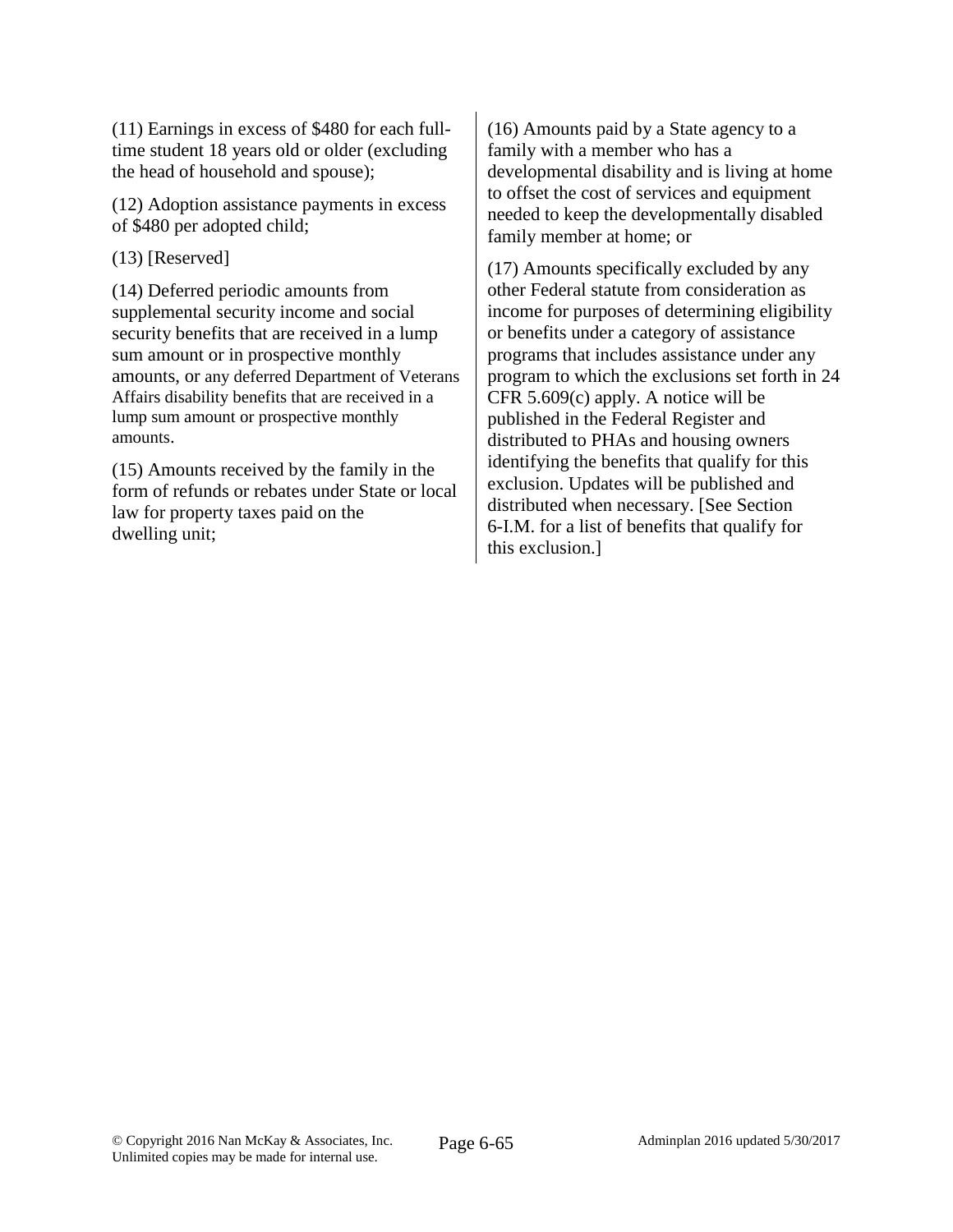## **EXHIBIT 6-3: TREATMENT OF FAMILY ASSETS**

### **24 CFR 5.603(b) Net Family Assets**

(1) Net cash value after deducting reasonable costs that would be incurred in disposing of real property, savings, stocks, bonds, and other forms of capital investment, excluding interests in Indian trust land and excluding equity accounts in HUD homeownership programs. The value of necessary items of personal property such as furniture and automobiles shall be excluded.

(2) In cases where a trust fund has been established and the trust is not revocable by, or under the control of, any member of the family or household, the value of the trust fund will not be considered an asset so long as the fund continues to be held in trust. Any income distributed from the trust fund shall be counted when determining annual income under Sec. 5.609.

(3) In determining net family assets, PHAs or owners, as applicable, shall include the value of any business or family assets disposed of by an applicant or tenant for less than fair market value (including a disposition in trust, but not in a foreclosure or bankruptcy sale) during the two years preceding the date of application for the program or reexamination, as applicable, in excess of the consideration received therefor. In the case of a disposition as part of a separation or divorce settlement, the disposition will not be considered to be for less than fair market value if the applicant or tenant receives important consideration not measurable in dollar terms.

(4) For purposes of determining annual income under Sec. 5.609, the term "net family assets'' does not include the value of a home currently being purchased with assistance under part 982, subpart M of this title. This exclusion is limited to the first 10 years after the purchase date of the home.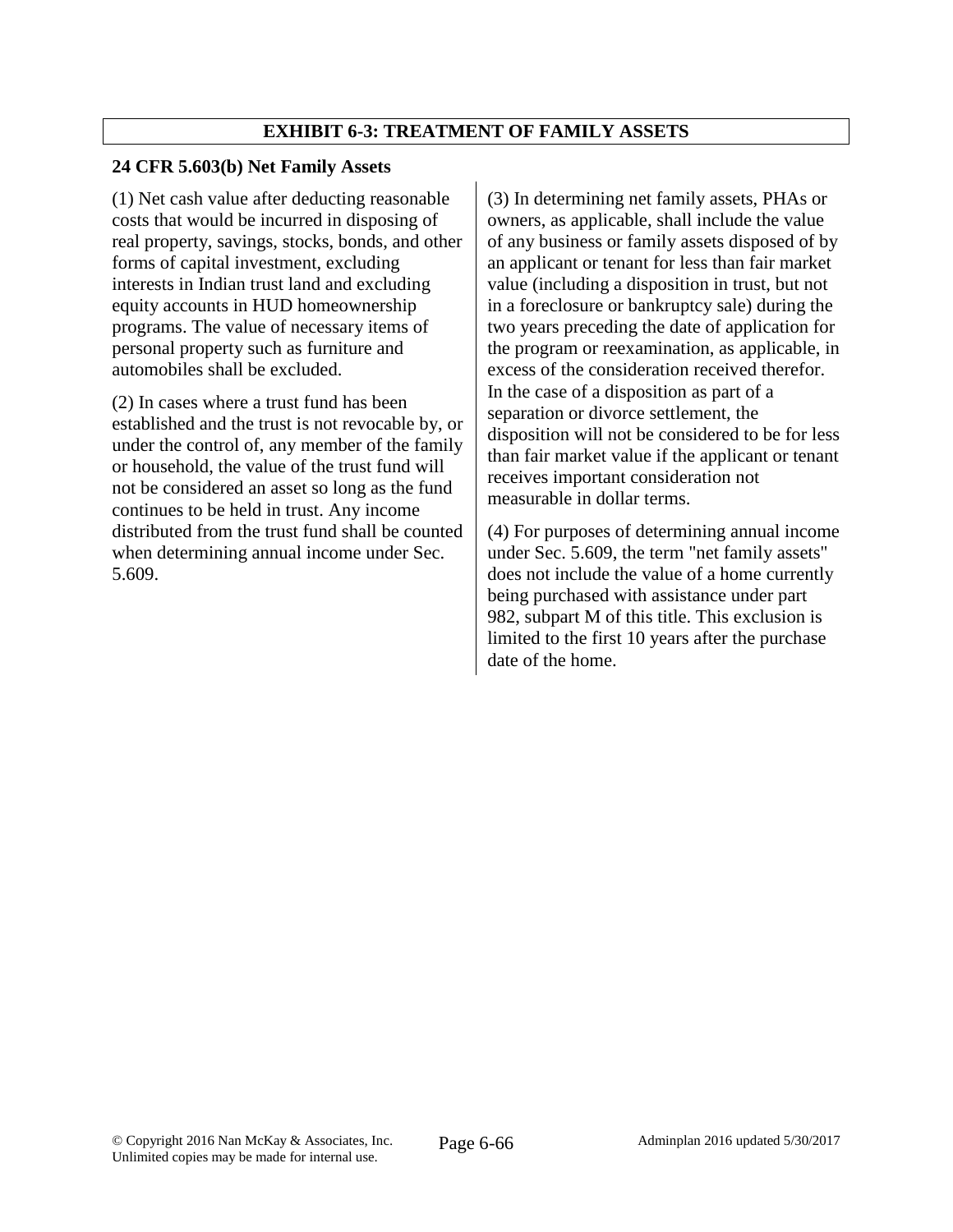### **EXHIBIT 6-4: EARNED INCOME DISALLOWANCE FOR PERSONS WITH DISABILITIES**

### **24 CFR 5.617 Self-sufficiency incentives for persons with disabilities–Disallowance of increase in annual income.**

*(a) Applicable programs.* The disallowance of earned income provided by this section is applicable only to the following programs: HOME Investment Partnerships Program (24

CFR part 92); Housing Opportunities for Persons with AIDS (24 CFR part 574); Supportive Housing Program (24 CFR part 583); and the Housing Choice Voucher Program (24 CFR part 982).

*(b) Definitions.* The following definitions apply for purposes of this section.

*Baseline income.* The annual income immediately prior to implementation of the disallowance described in paragraph (c)(1) of this section of a person with disabilities (who is a member of a qualified family).

*Disallowance*. Exclusion from annual income.

*Previously unemployed* includes a person with disabilities who has earned, in the twelve months previous to employment, no more than would be received for 10 hours of work per week for 50 weeks at the established minimum wage.

*Qualified family.* A family residing in housing assisted under one of the programs listed in paragraph (a) of this section or receiving tenant-based rental assistance under one of the programs listed in paragraph (a) of this section.

(1) Whose annual income increases as a result of employment of a family member who is a person with disabilities and who was previously unemployed for one or more years prior to employment;

(2) Whose annual income increases as a result of increased earnings by a family member who is a person with disabilities during participation in any economic self-sufficiency or other job training program; or

(3) Whose annual income increases, as a result of new employment or increased earnings of a family member who is a person with disabilities, during or within six months after receiving assistance, benefits or services under any state program for temporary assistance for needy families funded under Part A of Title IV of the Social Security Act, as determined by the responsible entity in consultation with the local agencies administering temporary assistance for needy families (TANF) and Welfare-to-Work (WTW) programs. The TANF program is not limited to monthly income maintenance, but also includes such benefits and services as one-time payments, wage subsidies and transportation assistance-- provided that the total amount over a six-month period is at least \$500.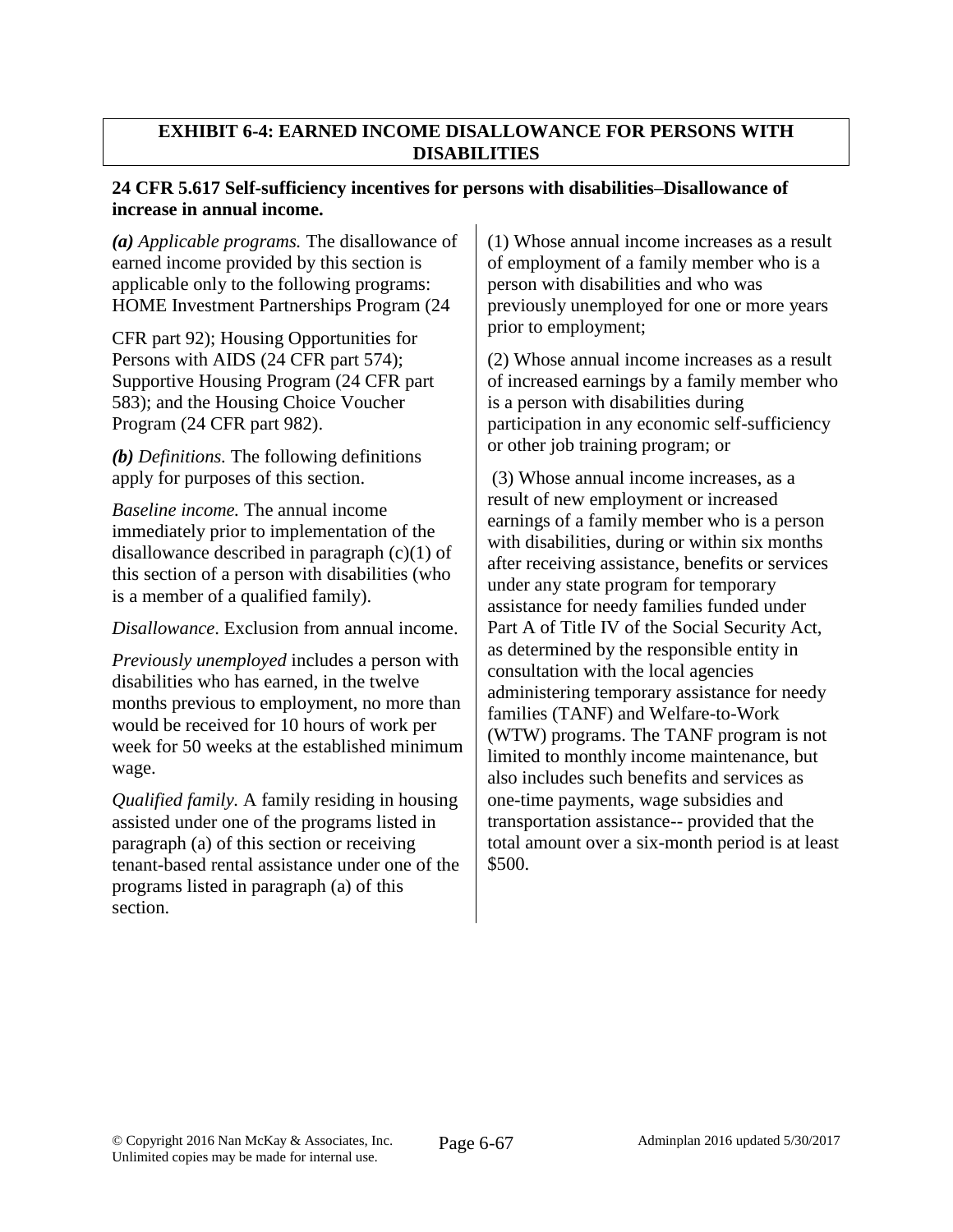*(c) Disallowance of increase in annual income—*

(1) *Initial twelve month exclusion.* During the 12-month period beginning on the date a member who is a person with disabilities of a qualified family is first employed or the family first experiences an increase in annual income attributable to employment, the responsible entity must exclude from annual income (as defined in the regulations governing the applicable program listed in paragraph (a) of this section) of a qualified family any increase in income of the family member who is a person with disabilities as a result of employment over prior income of that family member.

(2) *Second twelve month exclusion and phasein.* Upon expiration of the 12-month period defined in paragraph  $(c)(1)$  of this section and for the subsequent 12-month period, the responsible entity must exclude from annual income of a qualified family at least 50 percent of any increase in income of such family member as a result of employment over the family member's baseline income.

(3) *Maximum 2-year disallowance.* The disallowance of increased income of an individual family member who is a person with disabilities as provided in paragraph  $(c)(1)$  or  $(c)(2)$  of this section is limited to a lifetime 24-month period. The disallowance applies for a maximum of 12 months for disallowance under paragraph  $(c)(1)$  of this section and a maximum of 12 months for disallowance under paragraph (c)(2) of this section, during the 24- month period starting from the initial exclusion under paragraph (c)(1) of this section.

(4) *Effect of changes on currently participating families.* Families eligible for and participating in the disallowance of earned income under this section prior to *May 9, 2016*  will continue to be governed by this section in effect as it existed immediately prior to that date (see 24 CFR parts 0 to 199, revised as of April 1, 2016).

*(d) Inapplicability to admission.* The disallowance of increases in income as a result of employment of persons with disabilities under this section does not apply for purposes of admission to the program (including the determination of income eligibility or any income targeting that may be applicable).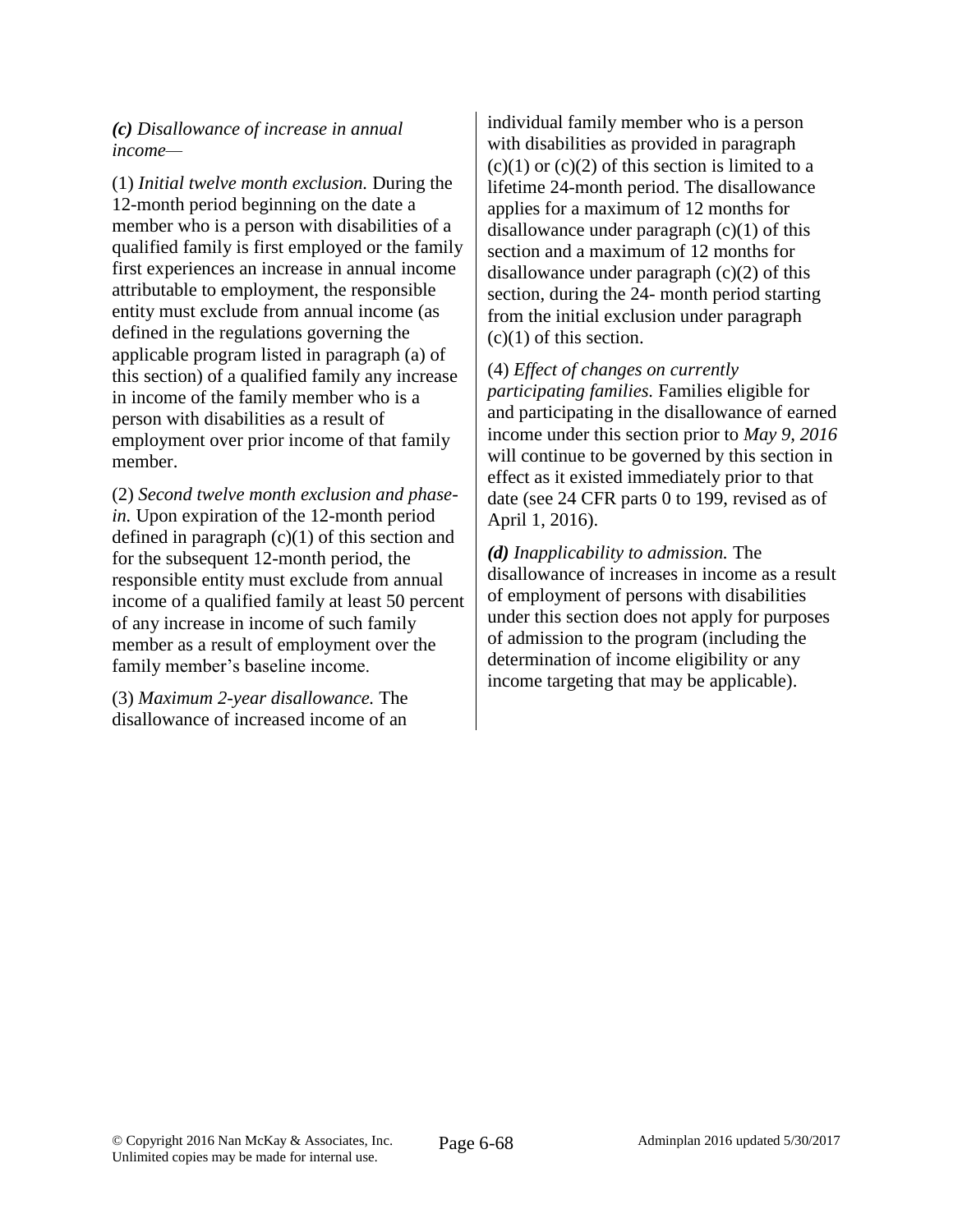# **EXHIBIT 6-5: THE EFFECT OF WELFARE BENEFIT REDUCTION**

# **24 CFR 5.615**

## **Public housing program and Section 8 tenant-based assistance program: How welfare benefit reduction affects family income.**

*(a) Applicability.* This section applies to covered families who reside in public housing (part 960 of this title) or receive Section 8 tenant-based assistance (part 982 of this title).

*(b) Definitions.* The following definitions apply for purposes of this section:

*Covered families.* Families who receive welfare assistance or other public assistance benefits ("welfare benefits'') from a State or other public agency ("welfare agency'') under a program for which Federal, State, or local law requires that a member of the family must participate in an economic self-sufficiency program as a condition for such assistance.

### *Economic self-sufficiency program*. See definition at Sec. 5.603.

*Imputed welfare income.* The amount of annual income not actually received by a family, as a result of a specified welfare benefit reduction, that is nonetheless included in the family's annual income for purposes of determining rent.

# *Specified welfare benefit reduction.*

(1) A reduction of welfare benefits by the welfare agency, in whole or in part, for a family member, as determined by the welfare agency, because of fraud by a family member in connection with the welfare program; or because of welfare agency sanction against a family member for noncompliance with a welfare agency requirement to participate in an economic self-sufficiency program.

(2) "Specified welfare benefit reduction'' does not include a reduction or termination of welfare benefits by the welfare agency:

(i) at expiration of a lifetime or other time limit on the payment of welfare benefits;

(ii) because a family member is not able to obtain employment, even though the family member has complied with welfare agency economic self-sufficiency or work activities requirements; or

(iii) because a family member has not complied with other welfare agency requirements.

# *(c) Imputed welfare income.*

(1) A family's annual income includes the amount of imputed welfare income (because of a specified welfare benefits reduction, as specified in notice to the PHA by the welfare agency), plus the total amount of other annual income as determined in accordance with Sec. 5.609.

(2) At the request of the PHA, the welfare agency will inform the PHA in writing of the amount and term of any specified welfare benefit reduction for a family member, and the reason for such reduction, and will also inform the PHA of any subsequent changes in the term or amount of such specified welfare benefit reduction. The PHA will use this information to determine the amount of imputed welfare income for a family.

(3) A family's annual income includes imputed welfare income in family annual income, as determined at the PHA's interim or regular reexamination of family income and composition, during the term of the welfare benefits reduction (as specified in information provided to the PHA by the welfare agency).